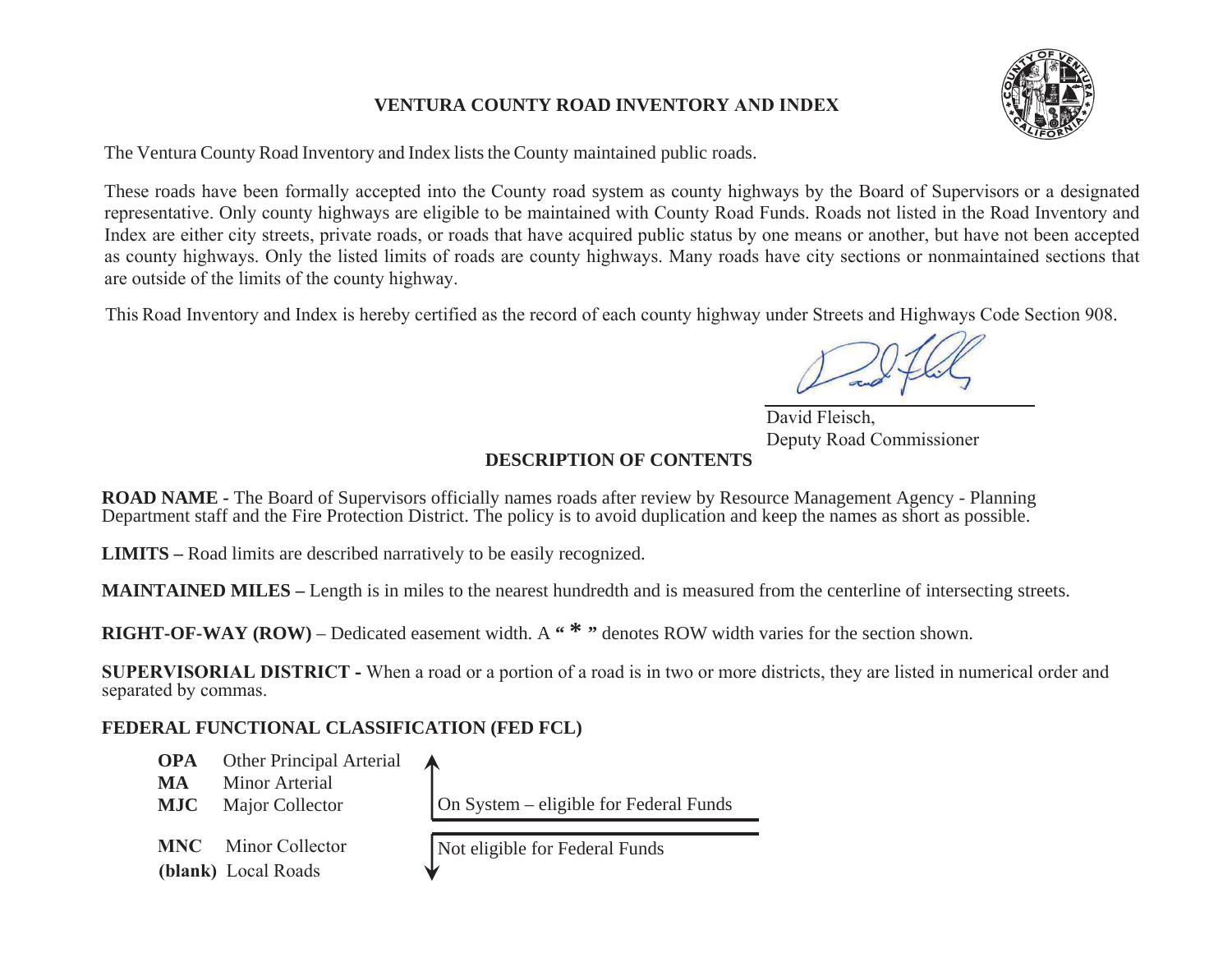

| <b>Road Name</b>           | <b>Limits</b>                   | Sup. Dist.              | <b>Maintained Miles</b> | ROW<br>(f <sub>t</sub> ) |                | <b>Federal Highway</b><br><b>Functional</b> |
|----------------------------|---------------------------------|-------------------------|-------------------------|--------------------------|----------------|---------------------------------------------|
| <b>Admiral Court</b>       | CDS - CDS                       | 2                       | 0.13                    | 49                       |                |                                             |
| Aggen Road                 | LA Av SR 118 - La Loma Av       | $\overline{2}$          | 1.80                    | 60                       |                | <b>MNC</b>                                  |
| <b>Alder Springs Drive</b> | Twin Springs Av - CDS           | $\overline{2}$          | 0.06                    | 49                       |                |                                             |
| Alelia Avenue              | Violeta St - End                | $\mathbf{1}$            | 0.02                    | 80                       |                |                                             |
| Alelia Avenue              | Azahar St - Violeta St          | $\mathbf{1}$            | 0.08                    | 80                       |                |                                             |
| Alelia Avenue              | Nardo St - Azahar St            | $\mathbf{1}$            | 0.08                    | 80                       |                |                                             |
| Alelia Avenue              | Rosal Ln - Nardo St             | $\mathbf{1}$            | 0.04                    | 80                       |                |                                             |
| Alexandra Court            | Caledonia Ct - Deerhill Rd      | $\overline{2}$          | 0.26                    | 53                       |                |                                             |
| Aliano Drive               | Messina Pl - Savona Wy          | $\overline{2}$          | 0.09                    | 49                       |                |                                             |
| <b>Alice Drive</b>         | Wendy Dr - 130e Debbie St       | $\overline{2}$          | 0.35                    | 60                       |                |                                             |
| Aliso Canyon Road          | Foothill Rd - Cattle Guard      | $\mathbf{1}$            | 2.00                    | 40                       |                |                                             |
| <b>Alison Drive</b>        | Via Zurita Ct - Vista Arroyo Dr | $\overline{2}$          | 0.26                    | 46                       |                |                                             |
| <b>Almond Avenue</b>       | Donna St - Ridgeline Dr         | $\mathbf{1}$            | 0.46                    | 47                       | $\overline{+}$ |                                             |
| <b>Almond Drive</b>        | 330n Ventura Blvd-Friedrich Rd  | 3                       | 0.26                    | 40                       |                |                                             |
| Aloha Street               | 148w Beverly Cir - Loma Dr      | $\overline{2}$          | 0.14                    | 60                       |                |                                             |
| <b>Alomar Street West</b>  | Sumac Dr - CDS                  | $\mathbf{1}$            | 0.08                    | 52                       |                |                                             |
| <b>Alosta Drive</b>        | E Loop Dr - CDS                 | $\overline{2}$          | 0.68                    | 40                       |                |                                             |
| Alta Mira Street           | Laguna Dr - 30w Sinaloa Rd      | $\overline{4}$          | 0.04                    | 50                       |                |                                             |
| Alta Vista Road            | Crown Hill Dr - Katherine Rd    | $\overline{\mathbf{4}}$ | 0.31                    | 40                       |                |                                             |
| Alto Court                 | CDS - Encino Dr                 | $\mathbf{1}$            | 0.22                    | 46                       |                |                                             |
| Alto Drive                 | 1122s Feliz Dr - Feliz Dr       | $\mathbf{1}$            | 0.21                    | 60                       |                |                                             |
| Alto Drive                 | Encino Dr - 1122s Feliz Dr      | $\mathbf{1}$            | 0.55                    | 50                       |                |                                             |
| Alvarado Avenue            | Mesa Dr - SR 33                 | $\mathbf{1}$            | 0.52                    | 40                       | $^{+}$         |                                             |
| Alvarado Street            | 505s Kenney St - Helsam Av      | 3                       | 0.63                    | 50                       | $^{+}$         |                                             |
| Alviria Drive              | Moreno Dr - Rice Rd             | $\mathbf{1}$            | 0.19                    | 60                       |                |                                             |
| Alviso Drive               | Avocado Pl - Valley Vista Dr    | $\overline{2}$          | 0.45                    | 50                       |                |                                             |
| Amapola Avenue             | Rosal Ln - Nardo St             |                         | 0.04                    | 80                       |                |                                             |
| Amapola Avenue             | Azahar St - Violeta St          | $\mathbf{1}$            | 0.08                    | 80                       |                |                                             |
| <b>Amber Drive</b>         | 161w Beverly Dr - E Loop Dr     | $\overline{2}$          | 0.20                    | 60                       |                | <b>MJC</b>                                  |
| Amber Lane                 | End - Country Club Dr           | $\mathbf{1}$            | 0.19                    | 20                       |                |                                             |
| Anacapa Avenue             | Ocean Dr - Roosevelt Blvd       | 5                       | 0.11                    | 40                       |                |                                             |
| Anacapa Drive              | 160s Jody Ln - Mission Dr       | $\overline{2}$          | 0.41                    | 50                       |                |                                             |
| <b>Anderson Drive</b>      | 30n Avenida Simi - End          | 4                       | 0.19                    | 50                       |                |                                             |
| <b>Andrus Street</b>       | Pathelen Av - Almond Av         | $\mathbf{1}$            | 0.10                    | 56                       |                |                                             |
| Anzio Way                  | Pesto Wy - Carmento Dr          | $\overline{2}$          | 0.11                    | 53                       |                |                                             |
| <b>Apricot Street</b>      | South end - North end           | $\mathbf{1}$            | 0.36                    | 50                       |                |                                             |
| Arcata Road                | End - Rice Rd                   | $\mathbf{1}$            | 0.09                    | 50                       | $^{+}$         |                                             |
| Arnaz Avenue               | Mesa Dr - SR 33                 | $\mathbf{1}$            | 0.59                    | 40                       |                |                                             |
| Arnaz Drive                | Hill St - North end             | $\mathbf{1}$            | 0.18                    | 40                       |                |                                             |
| Arnold Road                | 7230s Hueneme Rd - Hueneme Rd   | 5                       | 1.37                    | 40                       |                |                                             |
| <b>Ashby Court</b>         | Spring St - CDS                 | $\mathbf{1}$            | 0.10                    | 56                       |                |                                             |
| Aspen Knoll Drive          | Oak Point Dr - Oak Forest Dr    | $\overline{2}$          | 0.05                    | 49                       |                |                                             |
| Aspen Lane                 | CDS - La Cumbre Rd              | $\overline{2}$          | 0.25                    | 50                       |                |                                             |
| Aspen Oak Court            | CDS - Doubletree Rd             | $\overline{2}$          | 0.03                    | 45                       |                |                                             |
| Aspen Ridge Court          | CDS - Sunnycrest Dr             | $\overline{2}$          | 0.06                    | 49                       |                |                                             |
| Aspen View Court           | Sunnycrest Dr - CDS             | $\overline{2}$          | 0.07                    | 49                       |                |                                             |
| Aspenwood Place North      | Oak Hills Dr - CDS              | $\overline{2}$          | 0.03                    | 52                       |                |                                             |
| <b>Aster Street</b>        | End - Campanula Av              | $\mathbf{1}$            | 0.16                    | 60                       |                |                                             |
| <b>Aster Street</b>        | SR 118 - End                    | $\mathbf{1}$            | 0.26                    | 54                       |                |                                             |
| <b>Avenal Street</b>       | End-Santa Ana Rd                | $\mathbf{1}$            | 0.32                    | 60                       |                |                                             |
| Avenida De La Cruzada      | Av Del Recreo - Av DeLa Vereda  | $\mathbf{1}$            | 0.07                    | 50                       |                |                                             |
| Avenida De La Entrada      | Av Del Recreo - SR 150          | $\mathbf{1}$            | <b>FALSE</b>            | 50                       | $\! +$         |                                             |
| Avenida De La Vereda       | De La Cruzada - De La Entrada   | $\mathbf{1}$            | 0.38                    | 50                       |                |                                             |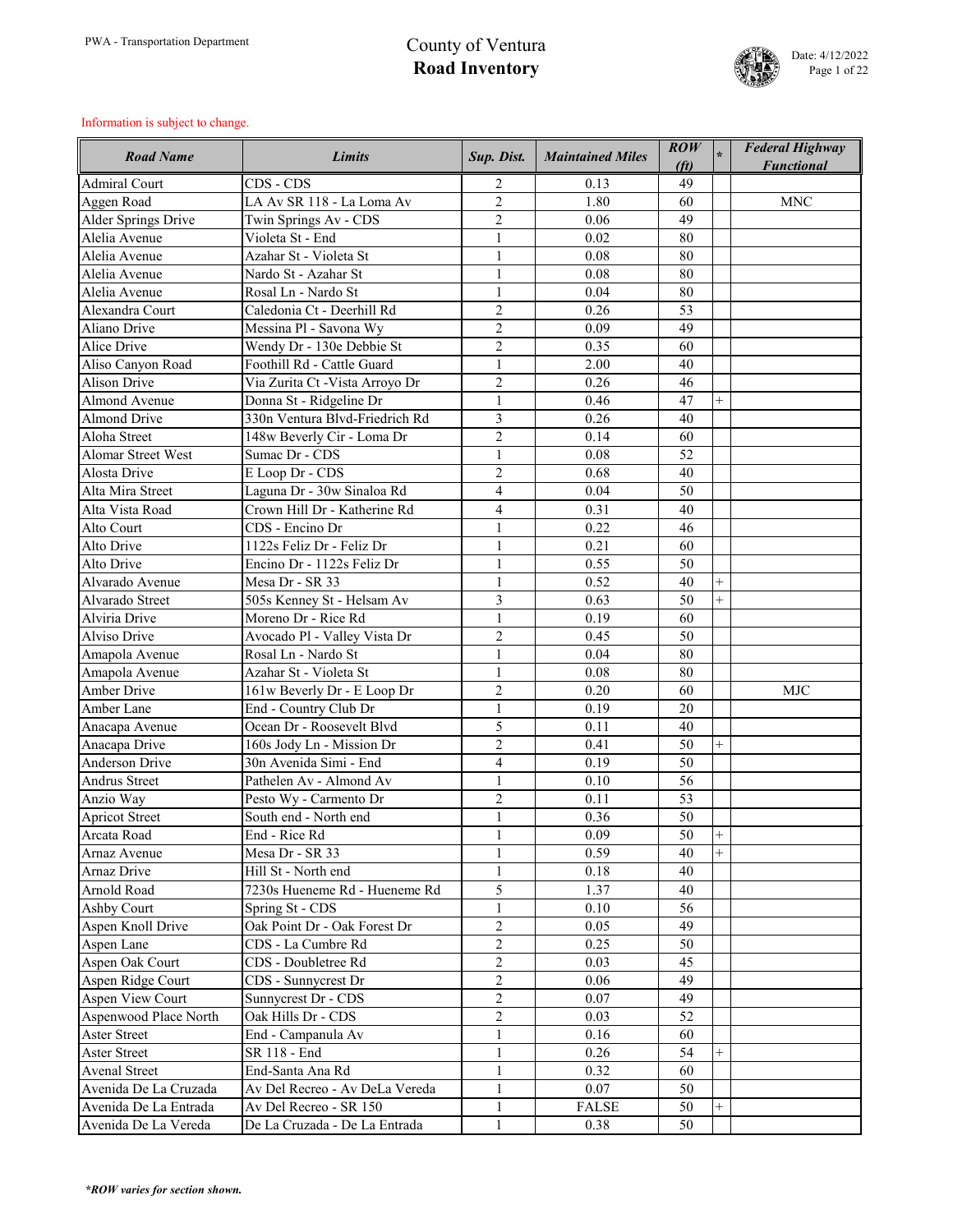

| <b>Road Name</b>            | Limits                            | Sup. Dist.     | <b>Maintained Miles</b> | $\mathbf{ROW}$<br>(f <sub>t</sub> ) | $\star$   | <b>Federal Highway</b><br><b>Functional</b> |
|-----------------------------|-----------------------------------|----------------|-------------------------|-------------------------------------|-----------|---------------------------------------------|
| Avenida Del Recreo          | De La Cruzada - De La Entrada     |                | 0.38                    | 50                                  |           |                                             |
| Avila Drive                 | Moreno Dr - CDS                   | $\mathbf{1}$   | 0.15                    | 56                                  |           |                                             |
| Avocado Place               | 1368n Crestview Av - Cl Aurora    | $\overline{3}$ | 1.12                    | 50                                  | $^{+}$    | <b>MJC</b>                                  |
| Avocado Place               | 30n - 355n Crestview Av           | 2,3            | 0.06                    | 50                                  |           | <b>MJC</b>                                  |
| Avocado Place North         | Avocado Pl - CDS                  | 3              | 0.05                    | 56                                  |           |                                             |
| <b>Azahar Street</b>        | Los Angeles Av - Alelia Av        | $\mathbf{1}$   | 0.09                    | 80                                  |           |                                             |
| <b>Azahar Street</b>        | Alelia Av - Campanula Av          | $\mathbf{1}$   | 0.26                    | 80                                  |           |                                             |
| <b>Azahar Street</b>        | CDS - Los Angeles Av              |                | 0.04                    | 80                                  |           |                                             |
| Azalea Court                | Lantana St - CDS                  | $\overline{2}$ | 0.03                    | 50                                  |           |                                             |
| <b>Azure Court</b>          | CDS - Encino Dr                   | $\mathbf{1}$   | 0.10                    | 42                                  |           |                                             |
| <b>Bakersfield Avenue</b>   | Surfside St - Vista Del Rincon    | $\mathbf{1}$   | 0.09                    | 40                                  |           |                                             |
| <b>Balboa Street</b>        | Stroube St - End                  | 3              | 0.69                    | 60                                  |           |                                             |
| <b>Balboa Street</b>        | 375n Ventura Blvd - Stroube St    | $\overline{3}$ | 0.37                    | 50                                  | $^{+}$    |                                             |
| <b>Balcom Canyon Road</b>   | Stockton Rd - 4277 north          | 2,4            | 0.81                    | 60                                  | $\ddot{}$ | <b>MJC</b>                                  |
| <b>Balcom Canyon Road</b>   | 4277n Stockton Rd - Bradley Rd    | 2,4            | 1.71                    | 50                                  | $^{+}$    | <b>MJC</b>                                  |
| <b>Balcom Canyon Road</b>   | <b>Bradley Rd - Summit</b>        | 2,3,4          | 0.69                    | 50                                  | $^{+}$    | <b>MJC</b>                                  |
| Balcom Canyon Road          | Summit - South Mountain Rd        | 2,3            | 2.55                    | 40                                  | $^{+}$    | <b>MJC</b>                                  |
| Balcom Canyon Road          | SR 118 - Stockton Rd              | 2,3            | 1.50                    | 55                                  | $^{+}$    | <b>MJC</b>                                  |
| <b>Ballantine Place</b>     | Ellesmere Wy - Deerbrook Rd       | $\overline{2}$ | 0.13                    | 53                                  |           |                                             |
| <b>Barbados Court</b>       | Valero Circle - CDS               | $\overline{2}$ | 0.07                    | 49                                  |           |                                             |
| <b>Barbara Drive</b>        | Santa Rosa Rd - CDS               | $\overline{2}$ | 0.22                    | 50                                  |           |                                             |
| <b>Barbara Street</b>       | Puesta Del Sol - SR 33            | $\mathbf{1}$   | 0.24                    | 60                                  |           |                                             |
| <b>Bard Lane</b>            | Ventura Av - Floral Dr            | $\mathbf{1}$   | 0.31                    | 20                                  |           |                                             |
| Bardsdale Avenue            | West end - San Cayetano St        | 3              | 0.34                    | 60                                  |           |                                             |
| Bardsdale Avenue            | San Cayetano St - Sespe St        | 3              | 0.50                    | 60                                  |           |                                             |
| Bardsdale Avenue            | Sespe St - SR 23                  | 3              | 1.24                    | 60                                  |           | <b>MJC</b>                                  |
| Bardsdale Avenue            | Ocean Dr - Island View Av         | 5              | 0.09                    | 40                                  |           |                                             |
| Barons Way                  | CDS - Blackbourne Pt              | $\overline{2}$ | 0.10                    | 49                                  |           |                                             |
| Barranca Road               | E Las Posas Rd - Presilla Rd      | $\overline{2}$ | 1.46                    | 60                                  |           |                                             |
| <b>Basswood Avenue</b>      | Tamarind St - Buttonwood Av       | $\overline{2}$ | 0.26                    | 56                                  | $^{+}$    |                                             |
| <b>Bates Road</b>           | 11s UPRR Bridge - SBar Co Line    | $\mathbf{1}$   | 0.27                    | 60                                  |           |                                             |
| <b>Bath Court</b>           | Evanwood Av - CDS                 | $\overline{2}$ | 0.04                    | 45                                  |           |                                             |
| <b>Bayberry Street East</b> | Satinwood Av - CDS                | $\overline{2}$ | 0.46                    | 60                                  |           |                                             |
| <b>Bayport Way</b>          | St Thomas Dr - Rockfield St       | $\overline{2}$ | 0.20                    | 53                                  |           |                                             |
| <b>Beardsley Road</b>       | Central Av - 413n Wright Rd       | 3              | 1.20                    | 50                                  |           | <b>MJC</b>                                  |
| <b>Beardsley Road</b>       | 190w Ramona Dr - Ramona Dr        | $\overline{3}$ | 0.04                    | 60                                  |           | <b>MJC</b>                                  |
| <b>Bell Street</b>          | West St - Somis Rd SR 34          | $\overline{2}$ | 0.08                    | 60                                  |           |                                             |
| <b>Bella Drive</b>          | Alice Dr - 142s Wendy Dr          | $\overline{2}$ | 0.22                    | 60                                  |           |                                             |
| <b>Bellagio Court</b>       | Trousdale St - CDS                | $\overline{2}$ | 0.08                    | 49                                  |           |                                             |
| <b>Ben Court</b>            | Gerald Dr - CDS                   | $\overline{2}$ | 0.07                    | 50                                  |           |                                             |
| <b>Benedict Court</b>       | Trousdale St - CDS                | $\overline{2}$ | 0.15                    | 49                                  | $^{+}$    |                                             |
| <b>Bennett Road</b>         | Tapo Cyn Rd - 500 N $(E R/W)$     | $\overline{4}$ | 0.09                    | 20                                  |           | <b>MNC</b>                                  |
| <b>Bennett Road</b>         | 500n Tapo Canyon Rd -North end    | 3,4            | 0.52                    | 40                                  |           | <b>MNC</b>                                  |
| Bernini Court               | CDS - Wiggin St                   | $\overline{2}$ | 0.03                    | 45                                  |           |                                             |
| Berylwood Road              | Aggen Rd - Bradley Rd             | $\overline{2}$ | 1.43                    | 50                                  | $^{+}$    | <b>MJC</b>                                  |
| <b>Beverly Circle</b>       | Aloha St - CDS                    | $\overline{2}$ | 0.08                    | 50                                  |           |                                             |
| <b>Beverly Drive</b>        | Amber Dr - CDS                    | $\overline{2}$ | 0.10                    | 60                                  |           |                                             |
| <b>Birchwood Avenue</b>     | Tamarind St - Conifer St          | $\overline{2}$ | 0.16                    | 56                                  |           |                                             |
| <b>Black Avenue</b>         | Flood St - 42s Walnut Av          | $\overline{4}$ | 0.17                    | 60                                  |           |                                             |
| <b>Black Canyon Road</b>    | South end - Oak Knolls Rd         | $\overline{4}$ | 0.45                    | 20                                  |           |                                             |
| <b>Blackbourne Point</b>    | Bryndale Av - Deerhill Rd         | $\overline{2}$ | 0.13                    | 53                                  |           |                                             |
| <b>Blackpool Avenue</b>     | <b>Ulverston St - Newhaven St</b> | $\overline{2}$ | 0.11                    | 49                                  |           |                                             |
| <b>Blue Ridge Circle</b>    | Anderson Dr - CDS                 | $\overline{4}$ | 0.05                    | 50                                  |           |                                             |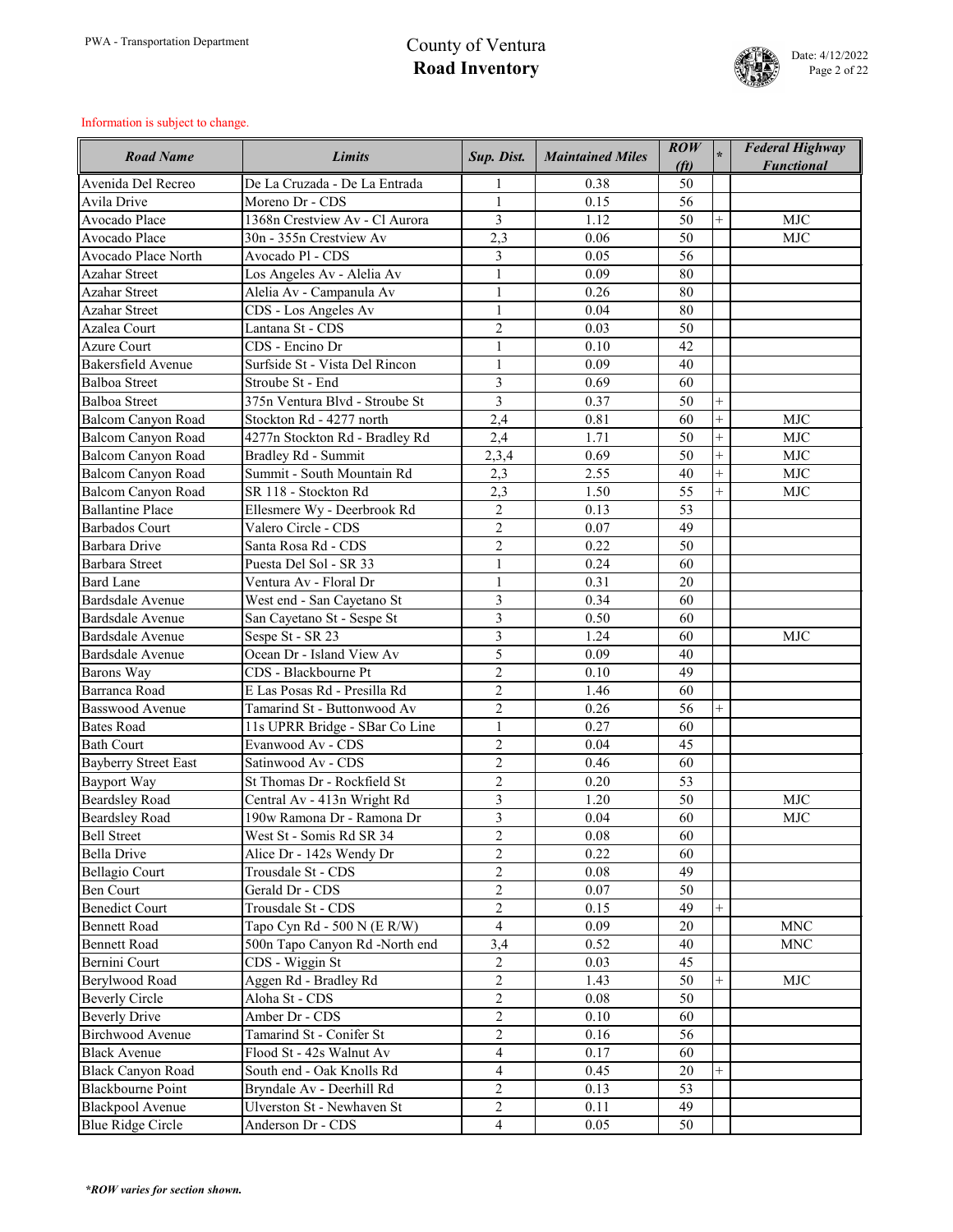

| <b>Boardman Road</b><br>End - 1062s SR 150<br>0.24<br>40<br><b>Bob Court</b><br>CDS - Alice Dr<br>$\overline{2}$<br>0.03<br>56<br><b>Bonita Drive</b><br>30n Cuyama Rd - CDS<br>0.10<br>50<br>1<br><b>Bonmark Drive</b><br>60s Wormwood St - Arcata Rd<br>0.29<br>$\mathbf{1}$<br>60<br><b>Bounds Road</b><br>Norway Dr - Floral Dr<br>0.19<br>$\mathbf{1}$<br>60<br><b>Bowfield Street</b><br>$\overline{2}$<br>0.26<br>53<br>61e Lindero Cyn Rd - CDS<br>LA Co Line - Santa Sus Pass Rd<br>$\overline{\mathbf{4}}$<br>Box Canyon Road<br>2.12<br>40<br>$^{+}$<br>3<br>Lockwood Valley Rd - End<br>2.84<br><b>Boy Scout Camp Road</b><br>40<br>$\overline{2}$<br>3.33<br><b>Bradley Road</b><br>Berylwood Rd - Balcom Cyn Rd<br>50<br><b>MJC</b><br>$\overline{+}$<br>$\overline{2}$<br>1.21<br>50<br><b>Bradley Road</b><br>SR 118 - Berylwood Rd<br>$^{+}$<br><b>MJC</b><br>0.21<br><b>Brandt Avenue</b><br>Monterey Dr - CDS<br>60<br>1<br><b>Brentford Court</b><br>W Loop Dr - CDS<br>$\overline{2}$<br>0.12<br>60<br><b>Briarwood Lane</b><br>$\overline{2}$<br>0.15<br>E Medea Crk Ln - Medea Crk Ln<br>52<br>SR 150 - End<br><b>Bridge Road</b><br>0.06<br>60<br>$\mathbf{1}$<br><b>Brier Street</b><br>Sumac Dr - CDS<br>$\mathbf{1}$<br>0.04<br>50<br>30s Faulkner Rd - Telegraph Rd<br>3<br>0.35<br><b>Briggs Road</b><br>65<br><b>MNC</b><br>$^{+}$<br>$\overline{3}$<br><b>Briggs Road</b><br>Telegraph Rd - Foothill Rd<br>1.09<br><b>MNC</b><br>40<br>$\overline{+}$<br><b>Bristol Road</b><br>$\mathbf{1}$<br>W R/W UPRR - 170w Montgomery<br>0.60<br>50<br><b>MA</b><br><b>Broadway Road</b><br>Walnut Cyn Rd - End<br>$\overline{\mathbf{4}}$<br>0.38<br>66<br>Stockton Rd - SR 23<br>$\overline{4}$<br><b>Broadway Road</b><br>1.10<br>50<br>MA<br>$\overline{2}$<br>Lindero Canyon Rd - CDS<br>0.62<br>53<br><b>Bromely Drive</b><br>$^{+}$<br>$\overline{2}$<br>Deerhill Rd - Blackbourne Pt<br><b>Bryndale Avenue</b><br>0.11<br>53<br>0.35<br><b>Bundren Street</b><br>South end - North end<br>$\mathbf{1}$<br>50<br><b>Burano Court</b><br>Carmento Dr - CDS<br>$\overline{2}$<br>0.08<br>49<br>5<br>0.10<br>Ocean Dr - Island View Av<br>40<br><b>Burbank Avenue</b><br><b>Burnham Road</b><br>Santa Ana Rd - SR 150<br>1.96<br>60<br><b>MA</b><br>$\overline{3}$<br>Burson Way<br>0.27<br>50<br>$^{+}$<br>Central Av - End<br>$\overline{2}$<br>Buttonwood Avenue North Basswood Av - CDS<br>56<br>0.22<br>$\overline{2}$<br>Buttonwood Avenue North   Maplegrove St - Basswood Av<br>0.11<br>60<br>$\overline{4}$<br>CDS - CDS<br>0.36<br>Cadiz Drive<br>50<br>Roosevelt Blvd - Panama Dr<br>5<br>Cahuenga Drive<br>0.25<br>40<br>$\overline{2}$<br>Cajon Circle<br>Presilla Rd - CDS<br>0.13<br>60<br>$\overline{2}$<br>Caledonia Court<br>Alexandra Ct - Deerhill Rd<br>0.14<br>53<br>3<br>California Avenue<br>San Cayetano St - Hueneme St<br>0.25<br>60<br>3<br>Callado Street<br>CDS - Center School Rd<br>0.39<br>60<br>$\overline{3}$<br>CDS - Camino Concordia<br>Calle Acopada<br>0.03<br>42<br>$\overline{2}$<br>0.04<br>42<br>Calle Angosta<br>CDS - Calle Yucca<br>$\overline{2}$<br>Calle Yucca - Camino Dos Rios<br>0.92<br>Calle Arroyo<br><b>MJC</b><br>60<br>Calle Aurora<br>2,3<br>0.58<br>50<br><b>MJC</b><br>CDS - Valley Vista Dr<br>$^{+}$<br>$\overline{2}$<br>CDS - Calle Yucca<br>0.06<br>Calle Borrego<br>42<br>$\overline{2}$<br>Calle Brusca<br>Camino Dos Rios - CDS<br>0.06<br>56<br>$\mathbf{1}$<br>0.11<br>Calle Cinco De Mayo<br>Puesta Del Sol - Barbara St<br>50<br>Calle Collado<br>Camino Dos Rios - CDS<br>$\overline{2}$<br>0.06<br>56<br>$\overline{2}$<br>Calle Compo<br>CDS - CDS<br>0.09<br>42<br>Calle Corta<br>$\overline{2}$<br>CDS - Calle Yucca<br>0.07<br>50<br>$\overline{3}$<br>Calle Corva<br>Ramona Dr - CDS<br>0.03<br>42<br>$\overline{3}$<br>Calle Aurora - CDS<br>Calle Del Norte<br>0.56<br>50<br>$\overline{2}$<br>Calle El Cameron<br>CDS - Calle Arroyo<br>0.05<br>50<br>Calle El Prado<br>Puesta Del Sol - Catalina Dr<br>$\mathbf{1}$<br>0.09<br>52<br>Calle Elaina<br>$\overline{2}$<br>CDS - Calle Pecos<br>0.08<br>56<br>$\overline{2}$<br>Calle Jon<br><b>CDS</b> - Camino Dos Rios<br>0.08<br>56<br>Calle Laredo<br>$\overline{2}$<br>Calle Arroyo - 67w Lynn Rd<br>0.41<br>50<br>$^{+}$ | <b>Road Name</b> | <b>Limits</b>      | Sup. Dist.     | <b>Maintained Miles</b> | $\mathbf{ROW}$<br>(f <sub>t</sub> ) | <b>Federal Highway</b><br><b>Functional</b> |
|--------------------------------------------------------------------------------------------------------------------------------------------------------------------------------------------------------------------------------------------------------------------------------------------------------------------------------------------------------------------------------------------------------------------------------------------------------------------------------------------------------------------------------------------------------------------------------------------------------------------------------------------------------------------------------------------------------------------------------------------------------------------------------------------------------------------------------------------------------------------------------------------------------------------------------------------------------------------------------------------------------------------------------------------------------------------------------------------------------------------------------------------------------------------------------------------------------------------------------------------------------------------------------------------------------------------------------------------------------------------------------------------------------------------------------------------------------------------------------------------------------------------------------------------------------------------------------------------------------------------------------------------------------------------------------------------------------------------------------------------------------------------------------------------------------------------------------------------------------------------------------------------------------------------------------------------------------------------------------------------------------------------------------------------------------------------------------------------------------------------------------------------------------------------------------------------------------------------------------------------------------------------------------------------------------------------------------------------------------------------------------------------------------------------------------------------------------------------------------------------------------------------------------------------------------------------------------------------------------------------------------------------------------------------------------------------------------------------------------------------------------------------------------------------------------------------------------------------------------------------------------------------------------------------------------------------------------------------------------------------------------------------------------------------------------------------------------------------------------------------------------------------------------------------------------------------------------------------------------------------------------------------------------------------------------------------------------------------------------------------------------------------------------------------------------------------------------------------------------------------------------------------------------------------------------------------------------------------------------------------------------------------------------------------------------------------------------------------------------------------------------------------------------------------------------------------------------------------------------------------------------------------------------------------------------------------------------------------------------------------------------------------------------------------------------------------------------------------------------------------------------------------------------------------------------------------------------------------------------------------------------------------------------------------|------------------|--------------------|----------------|-------------------------|-------------------------------------|---------------------------------------------|
|                                                                                                                                                                                                                                                                                                                                                                                                                                                                                                                                                                                                                                                                                                                                                                                                                                                                                                                                                                                                                                                                                                                                                                                                                                                                                                                                                                                                                                                                                                                                                                                                                                                                                                                                                                                                                                                                                                                                                                                                                                                                                                                                                                                                                                                                                                                                                                                                                                                                                                                                                                                                                                                                                                                                                                                                                                                                                                                                                                                                                                                                                                                                                                                                                                                                                                                                                                                                                                                                                                                                                                                                                                                                                                                                                                                                                                                                                                                                                                                                                                                                                                                                                                                                                                                                                            |                  |                    |                |                         |                                     |                                             |
|                                                                                                                                                                                                                                                                                                                                                                                                                                                                                                                                                                                                                                                                                                                                                                                                                                                                                                                                                                                                                                                                                                                                                                                                                                                                                                                                                                                                                                                                                                                                                                                                                                                                                                                                                                                                                                                                                                                                                                                                                                                                                                                                                                                                                                                                                                                                                                                                                                                                                                                                                                                                                                                                                                                                                                                                                                                                                                                                                                                                                                                                                                                                                                                                                                                                                                                                                                                                                                                                                                                                                                                                                                                                                                                                                                                                                                                                                                                                                                                                                                                                                                                                                                                                                                                                                            |                  |                    |                |                         |                                     |                                             |
|                                                                                                                                                                                                                                                                                                                                                                                                                                                                                                                                                                                                                                                                                                                                                                                                                                                                                                                                                                                                                                                                                                                                                                                                                                                                                                                                                                                                                                                                                                                                                                                                                                                                                                                                                                                                                                                                                                                                                                                                                                                                                                                                                                                                                                                                                                                                                                                                                                                                                                                                                                                                                                                                                                                                                                                                                                                                                                                                                                                                                                                                                                                                                                                                                                                                                                                                                                                                                                                                                                                                                                                                                                                                                                                                                                                                                                                                                                                                                                                                                                                                                                                                                                                                                                                                                            |                  |                    |                |                         |                                     |                                             |
|                                                                                                                                                                                                                                                                                                                                                                                                                                                                                                                                                                                                                                                                                                                                                                                                                                                                                                                                                                                                                                                                                                                                                                                                                                                                                                                                                                                                                                                                                                                                                                                                                                                                                                                                                                                                                                                                                                                                                                                                                                                                                                                                                                                                                                                                                                                                                                                                                                                                                                                                                                                                                                                                                                                                                                                                                                                                                                                                                                                                                                                                                                                                                                                                                                                                                                                                                                                                                                                                                                                                                                                                                                                                                                                                                                                                                                                                                                                                                                                                                                                                                                                                                                                                                                                                                            |                  |                    |                |                         |                                     |                                             |
|                                                                                                                                                                                                                                                                                                                                                                                                                                                                                                                                                                                                                                                                                                                                                                                                                                                                                                                                                                                                                                                                                                                                                                                                                                                                                                                                                                                                                                                                                                                                                                                                                                                                                                                                                                                                                                                                                                                                                                                                                                                                                                                                                                                                                                                                                                                                                                                                                                                                                                                                                                                                                                                                                                                                                                                                                                                                                                                                                                                                                                                                                                                                                                                                                                                                                                                                                                                                                                                                                                                                                                                                                                                                                                                                                                                                                                                                                                                                                                                                                                                                                                                                                                                                                                                                                            |                  |                    |                |                         |                                     |                                             |
|                                                                                                                                                                                                                                                                                                                                                                                                                                                                                                                                                                                                                                                                                                                                                                                                                                                                                                                                                                                                                                                                                                                                                                                                                                                                                                                                                                                                                                                                                                                                                                                                                                                                                                                                                                                                                                                                                                                                                                                                                                                                                                                                                                                                                                                                                                                                                                                                                                                                                                                                                                                                                                                                                                                                                                                                                                                                                                                                                                                                                                                                                                                                                                                                                                                                                                                                                                                                                                                                                                                                                                                                                                                                                                                                                                                                                                                                                                                                                                                                                                                                                                                                                                                                                                                                                            |                  |                    |                |                         |                                     |                                             |
|                                                                                                                                                                                                                                                                                                                                                                                                                                                                                                                                                                                                                                                                                                                                                                                                                                                                                                                                                                                                                                                                                                                                                                                                                                                                                                                                                                                                                                                                                                                                                                                                                                                                                                                                                                                                                                                                                                                                                                                                                                                                                                                                                                                                                                                                                                                                                                                                                                                                                                                                                                                                                                                                                                                                                                                                                                                                                                                                                                                                                                                                                                                                                                                                                                                                                                                                                                                                                                                                                                                                                                                                                                                                                                                                                                                                                                                                                                                                                                                                                                                                                                                                                                                                                                                                                            |                  |                    |                |                         |                                     |                                             |
|                                                                                                                                                                                                                                                                                                                                                                                                                                                                                                                                                                                                                                                                                                                                                                                                                                                                                                                                                                                                                                                                                                                                                                                                                                                                                                                                                                                                                                                                                                                                                                                                                                                                                                                                                                                                                                                                                                                                                                                                                                                                                                                                                                                                                                                                                                                                                                                                                                                                                                                                                                                                                                                                                                                                                                                                                                                                                                                                                                                                                                                                                                                                                                                                                                                                                                                                                                                                                                                                                                                                                                                                                                                                                                                                                                                                                                                                                                                                                                                                                                                                                                                                                                                                                                                                                            |                  |                    |                |                         |                                     |                                             |
|                                                                                                                                                                                                                                                                                                                                                                                                                                                                                                                                                                                                                                                                                                                                                                                                                                                                                                                                                                                                                                                                                                                                                                                                                                                                                                                                                                                                                                                                                                                                                                                                                                                                                                                                                                                                                                                                                                                                                                                                                                                                                                                                                                                                                                                                                                                                                                                                                                                                                                                                                                                                                                                                                                                                                                                                                                                                                                                                                                                                                                                                                                                                                                                                                                                                                                                                                                                                                                                                                                                                                                                                                                                                                                                                                                                                                                                                                                                                                                                                                                                                                                                                                                                                                                                                                            |                  |                    |                |                         |                                     |                                             |
|                                                                                                                                                                                                                                                                                                                                                                                                                                                                                                                                                                                                                                                                                                                                                                                                                                                                                                                                                                                                                                                                                                                                                                                                                                                                                                                                                                                                                                                                                                                                                                                                                                                                                                                                                                                                                                                                                                                                                                                                                                                                                                                                                                                                                                                                                                                                                                                                                                                                                                                                                                                                                                                                                                                                                                                                                                                                                                                                                                                                                                                                                                                                                                                                                                                                                                                                                                                                                                                                                                                                                                                                                                                                                                                                                                                                                                                                                                                                                                                                                                                                                                                                                                                                                                                                                            |                  |                    |                |                         |                                     |                                             |
|                                                                                                                                                                                                                                                                                                                                                                                                                                                                                                                                                                                                                                                                                                                                                                                                                                                                                                                                                                                                                                                                                                                                                                                                                                                                                                                                                                                                                                                                                                                                                                                                                                                                                                                                                                                                                                                                                                                                                                                                                                                                                                                                                                                                                                                                                                                                                                                                                                                                                                                                                                                                                                                                                                                                                                                                                                                                                                                                                                                                                                                                                                                                                                                                                                                                                                                                                                                                                                                                                                                                                                                                                                                                                                                                                                                                                                                                                                                                                                                                                                                                                                                                                                                                                                                                                            |                  |                    |                |                         |                                     |                                             |
|                                                                                                                                                                                                                                                                                                                                                                                                                                                                                                                                                                                                                                                                                                                                                                                                                                                                                                                                                                                                                                                                                                                                                                                                                                                                                                                                                                                                                                                                                                                                                                                                                                                                                                                                                                                                                                                                                                                                                                                                                                                                                                                                                                                                                                                                                                                                                                                                                                                                                                                                                                                                                                                                                                                                                                                                                                                                                                                                                                                                                                                                                                                                                                                                                                                                                                                                                                                                                                                                                                                                                                                                                                                                                                                                                                                                                                                                                                                                                                                                                                                                                                                                                                                                                                                                                            |                  |                    |                |                         |                                     |                                             |
|                                                                                                                                                                                                                                                                                                                                                                                                                                                                                                                                                                                                                                                                                                                                                                                                                                                                                                                                                                                                                                                                                                                                                                                                                                                                                                                                                                                                                                                                                                                                                                                                                                                                                                                                                                                                                                                                                                                                                                                                                                                                                                                                                                                                                                                                                                                                                                                                                                                                                                                                                                                                                                                                                                                                                                                                                                                                                                                                                                                                                                                                                                                                                                                                                                                                                                                                                                                                                                                                                                                                                                                                                                                                                                                                                                                                                                                                                                                                                                                                                                                                                                                                                                                                                                                                                            |                  |                    |                |                         |                                     |                                             |
|                                                                                                                                                                                                                                                                                                                                                                                                                                                                                                                                                                                                                                                                                                                                                                                                                                                                                                                                                                                                                                                                                                                                                                                                                                                                                                                                                                                                                                                                                                                                                                                                                                                                                                                                                                                                                                                                                                                                                                                                                                                                                                                                                                                                                                                                                                                                                                                                                                                                                                                                                                                                                                                                                                                                                                                                                                                                                                                                                                                                                                                                                                                                                                                                                                                                                                                                                                                                                                                                                                                                                                                                                                                                                                                                                                                                                                                                                                                                                                                                                                                                                                                                                                                                                                                                                            |                  |                    |                |                         |                                     |                                             |
|                                                                                                                                                                                                                                                                                                                                                                                                                                                                                                                                                                                                                                                                                                                                                                                                                                                                                                                                                                                                                                                                                                                                                                                                                                                                                                                                                                                                                                                                                                                                                                                                                                                                                                                                                                                                                                                                                                                                                                                                                                                                                                                                                                                                                                                                                                                                                                                                                                                                                                                                                                                                                                                                                                                                                                                                                                                                                                                                                                                                                                                                                                                                                                                                                                                                                                                                                                                                                                                                                                                                                                                                                                                                                                                                                                                                                                                                                                                                                                                                                                                                                                                                                                                                                                                                                            |                  |                    |                |                         |                                     |                                             |
|                                                                                                                                                                                                                                                                                                                                                                                                                                                                                                                                                                                                                                                                                                                                                                                                                                                                                                                                                                                                                                                                                                                                                                                                                                                                                                                                                                                                                                                                                                                                                                                                                                                                                                                                                                                                                                                                                                                                                                                                                                                                                                                                                                                                                                                                                                                                                                                                                                                                                                                                                                                                                                                                                                                                                                                                                                                                                                                                                                                                                                                                                                                                                                                                                                                                                                                                                                                                                                                                                                                                                                                                                                                                                                                                                                                                                                                                                                                                                                                                                                                                                                                                                                                                                                                                                            |                  |                    |                |                         |                                     |                                             |
|                                                                                                                                                                                                                                                                                                                                                                                                                                                                                                                                                                                                                                                                                                                                                                                                                                                                                                                                                                                                                                                                                                                                                                                                                                                                                                                                                                                                                                                                                                                                                                                                                                                                                                                                                                                                                                                                                                                                                                                                                                                                                                                                                                                                                                                                                                                                                                                                                                                                                                                                                                                                                                                                                                                                                                                                                                                                                                                                                                                                                                                                                                                                                                                                                                                                                                                                                                                                                                                                                                                                                                                                                                                                                                                                                                                                                                                                                                                                                                                                                                                                                                                                                                                                                                                                                            |                  |                    |                |                         |                                     |                                             |
|                                                                                                                                                                                                                                                                                                                                                                                                                                                                                                                                                                                                                                                                                                                                                                                                                                                                                                                                                                                                                                                                                                                                                                                                                                                                                                                                                                                                                                                                                                                                                                                                                                                                                                                                                                                                                                                                                                                                                                                                                                                                                                                                                                                                                                                                                                                                                                                                                                                                                                                                                                                                                                                                                                                                                                                                                                                                                                                                                                                                                                                                                                                                                                                                                                                                                                                                                                                                                                                                                                                                                                                                                                                                                                                                                                                                                                                                                                                                                                                                                                                                                                                                                                                                                                                                                            |                  |                    |                |                         |                                     |                                             |
|                                                                                                                                                                                                                                                                                                                                                                                                                                                                                                                                                                                                                                                                                                                                                                                                                                                                                                                                                                                                                                                                                                                                                                                                                                                                                                                                                                                                                                                                                                                                                                                                                                                                                                                                                                                                                                                                                                                                                                                                                                                                                                                                                                                                                                                                                                                                                                                                                                                                                                                                                                                                                                                                                                                                                                                                                                                                                                                                                                                                                                                                                                                                                                                                                                                                                                                                                                                                                                                                                                                                                                                                                                                                                                                                                                                                                                                                                                                                                                                                                                                                                                                                                                                                                                                                                            |                  |                    |                |                         |                                     |                                             |
|                                                                                                                                                                                                                                                                                                                                                                                                                                                                                                                                                                                                                                                                                                                                                                                                                                                                                                                                                                                                                                                                                                                                                                                                                                                                                                                                                                                                                                                                                                                                                                                                                                                                                                                                                                                                                                                                                                                                                                                                                                                                                                                                                                                                                                                                                                                                                                                                                                                                                                                                                                                                                                                                                                                                                                                                                                                                                                                                                                                                                                                                                                                                                                                                                                                                                                                                                                                                                                                                                                                                                                                                                                                                                                                                                                                                                                                                                                                                                                                                                                                                                                                                                                                                                                                                                            |                  |                    |                |                         |                                     |                                             |
|                                                                                                                                                                                                                                                                                                                                                                                                                                                                                                                                                                                                                                                                                                                                                                                                                                                                                                                                                                                                                                                                                                                                                                                                                                                                                                                                                                                                                                                                                                                                                                                                                                                                                                                                                                                                                                                                                                                                                                                                                                                                                                                                                                                                                                                                                                                                                                                                                                                                                                                                                                                                                                                                                                                                                                                                                                                                                                                                                                                                                                                                                                                                                                                                                                                                                                                                                                                                                                                                                                                                                                                                                                                                                                                                                                                                                                                                                                                                                                                                                                                                                                                                                                                                                                                                                            |                  |                    |                |                         |                                     |                                             |
|                                                                                                                                                                                                                                                                                                                                                                                                                                                                                                                                                                                                                                                                                                                                                                                                                                                                                                                                                                                                                                                                                                                                                                                                                                                                                                                                                                                                                                                                                                                                                                                                                                                                                                                                                                                                                                                                                                                                                                                                                                                                                                                                                                                                                                                                                                                                                                                                                                                                                                                                                                                                                                                                                                                                                                                                                                                                                                                                                                                                                                                                                                                                                                                                                                                                                                                                                                                                                                                                                                                                                                                                                                                                                                                                                                                                                                                                                                                                                                                                                                                                                                                                                                                                                                                                                            |                  |                    |                |                         |                                     |                                             |
|                                                                                                                                                                                                                                                                                                                                                                                                                                                                                                                                                                                                                                                                                                                                                                                                                                                                                                                                                                                                                                                                                                                                                                                                                                                                                                                                                                                                                                                                                                                                                                                                                                                                                                                                                                                                                                                                                                                                                                                                                                                                                                                                                                                                                                                                                                                                                                                                                                                                                                                                                                                                                                                                                                                                                                                                                                                                                                                                                                                                                                                                                                                                                                                                                                                                                                                                                                                                                                                                                                                                                                                                                                                                                                                                                                                                                                                                                                                                                                                                                                                                                                                                                                                                                                                                                            |                  |                    |                |                         |                                     |                                             |
|                                                                                                                                                                                                                                                                                                                                                                                                                                                                                                                                                                                                                                                                                                                                                                                                                                                                                                                                                                                                                                                                                                                                                                                                                                                                                                                                                                                                                                                                                                                                                                                                                                                                                                                                                                                                                                                                                                                                                                                                                                                                                                                                                                                                                                                                                                                                                                                                                                                                                                                                                                                                                                                                                                                                                                                                                                                                                                                                                                                                                                                                                                                                                                                                                                                                                                                                                                                                                                                                                                                                                                                                                                                                                                                                                                                                                                                                                                                                                                                                                                                                                                                                                                                                                                                                                            |                  |                    |                |                         |                                     |                                             |
|                                                                                                                                                                                                                                                                                                                                                                                                                                                                                                                                                                                                                                                                                                                                                                                                                                                                                                                                                                                                                                                                                                                                                                                                                                                                                                                                                                                                                                                                                                                                                                                                                                                                                                                                                                                                                                                                                                                                                                                                                                                                                                                                                                                                                                                                                                                                                                                                                                                                                                                                                                                                                                                                                                                                                                                                                                                                                                                                                                                                                                                                                                                                                                                                                                                                                                                                                                                                                                                                                                                                                                                                                                                                                                                                                                                                                                                                                                                                                                                                                                                                                                                                                                                                                                                                                            |                  |                    |                |                         |                                     |                                             |
|                                                                                                                                                                                                                                                                                                                                                                                                                                                                                                                                                                                                                                                                                                                                                                                                                                                                                                                                                                                                                                                                                                                                                                                                                                                                                                                                                                                                                                                                                                                                                                                                                                                                                                                                                                                                                                                                                                                                                                                                                                                                                                                                                                                                                                                                                                                                                                                                                                                                                                                                                                                                                                                                                                                                                                                                                                                                                                                                                                                                                                                                                                                                                                                                                                                                                                                                                                                                                                                                                                                                                                                                                                                                                                                                                                                                                                                                                                                                                                                                                                                                                                                                                                                                                                                                                            |                  |                    |                |                         |                                     |                                             |
|                                                                                                                                                                                                                                                                                                                                                                                                                                                                                                                                                                                                                                                                                                                                                                                                                                                                                                                                                                                                                                                                                                                                                                                                                                                                                                                                                                                                                                                                                                                                                                                                                                                                                                                                                                                                                                                                                                                                                                                                                                                                                                                                                                                                                                                                                                                                                                                                                                                                                                                                                                                                                                                                                                                                                                                                                                                                                                                                                                                                                                                                                                                                                                                                                                                                                                                                                                                                                                                                                                                                                                                                                                                                                                                                                                                                                                                                                                                                                                                                                                                                                                                                                                                                                                                                                            |                  |                    |                |                         |                                     |                                             |
|                                                                                                                                                                                                                                                                                                                                                                                                                                                                                                                                                                                                                                                                                                                                                                                                                                                                                                                                                                                                                                                                                                                                                                                                                                                                                                                                                                                                                                                                                                                                                                                                                                                                                                                                                                                                                                                                                                                                                                                                                                                                                                                                                                                                                                                                                                                                                                                                                                                                                                                                                                                                                                                                                                                                                                                                                                                                                                                                                                                                                                                                                                                                                                                                                                                                                                                                                                                                                                                                                                                                                                                                                                                                                                                                                                                                                                                                                                                                                                                                                                                                                                                                                                                                                                                                                            |                  |                    |                |                         |                                     |                                             |
|                                                                                                                                                                                                                                                                                                                                                                                                                                                                                                                                                                                                                                                                                                                                                                                                                                                                                                                                                                                                                                                                                                                                                                                                                                                                                                                                                                                                                                                                                                                                                                                                                                                                                                                                                                                                                                                                                                                                                                                                                                                                                                                                                                                                                                                                                                                                                                                                                                                                                                                                                                                                                                                                                                                                                                                                                                                                                                                                                                                                                                                                                                                                                                                                                                                                                                                                                                                                                                                                                                                                                                                                                                                                                                                                                                                                                                                                                                                                                                                                                                                                                                                                                                                                                                                                                            |                  |                    |                |                         |                                     |                                             |
|                                                                                                                                                                                                                                                                                                                                                                                                                                                                                                                                                                                                                                                                                                                                                                                                                                                                                                                                                                                                                                                                                                                                                                                                                                                                                                                                                                                                                                                                                                                                                                                                                                                                                                                                                                                                                                                                                                                                                                                                                                                                                                                                                                                                                                                                                                                                                                                                                                                                                                                                                                                                                                                                                                                                                                                                                                                                                                                                                                                                                                                                                                                                                                                                                                                                                                                                                                                                                                                                                                                                                                                                                                                                                                                                                                                                                                                                                                                                                                                                                                                                                                                                                                                                                                                                                            |                  |                    |                |                         |                                     |                                             |
|                                                                                                                                                                                                                                                                                                                                                                                                                                                                                                                                                                                                                                                                                                                                                                                                                                                                                                                                                                                                                                                                                                                                                                                                                                                                                                                                                                                                                                                                                                                                                                                                                                                                                                                                                                                                                                                                                                                                                                                                                                                                                                                                                                                                                                                                                                                                                                                                                                                                                                                                                                                                                                                                                                                                                                                                                                                                                                                                                                                                                                                                                                                                                                                                                                                                                                                                                                                                                                                                                                                                                                                                                                                                                                                                                                                                                                                                                                                                                                                                                                                                                                                                                                                                                                                                                            |                  |                    |                |                         |                                     |                                             |
|                                                                                                                                                                                                                                                                                                                                                                                                                                                                                                                                                                                                                                                                                                                                                                                                                                                                                                                                                                                                                                                                                                                                                                                                                                                                                                                                                                                                                                                                                                                                                                                                                                                                                                                                                                                                                                                                                                                                                                                                                                                                                                                                                                                                                                                                                                                                                                                                                                                                                                                                                                                                                                                                                                                                                                                                                                                                                                                                                                                                                                                                                                                                                                                                                                                                                                                                                                                                                                                                                                                                                                                                                                                                                                                                                                                                                                                                                                                                                                                                                                                                                                                                                                                                                                                                                            |                  |                    |                |                         |                                     |                                             |
|                                                                                                                                                                                                                                                                                                                                                                                                                                                                                                                                                                                                                                                                                                                                                                                                                                                                                                                                                                                                                                                                                                                                                                                                                                                                                                                                                                                                                                                                                                                                                                                                                                                                                                                                                                                                                                                                                                                                                                                                                                                                                                                                                                                                                                                                                                                                                                                                                                                                                                                                                                                                                                                                                                                                                                                                                                                                                                                                                                                                                                                                                                                                                                                                                                                                                                                                                                                                                                                                                                                                                                                                                                                                                                                                                                                                                                                                                                                                                                                                                                                                                                                                                                                                                                                                                            |                  |                    |                |                         |                                     |                                             |
|                                                                                                                                                                                                                                                                                                                                                                                                                                                                                                                                                                                                                                                                                                                                                                                                                                                                                                                                                                                                                                                                                                                                                                                                                                                                                                                                                                                                                                                                                                                                                                                                                                                                                                                                                                                                                                                                                                                                                                                                                                                                                                                                                                                                                                                                                                                                                                                                                                                                                                                                                                                                                                                                                                                                                                                                                                                                                                                                                                                                                                                                                                                                                                                                                                                                                                                                                                                                                                                                                                                                                                                                                                                                                                                                                                                                                                                                                                                                                                                                                                                                                                                                                                                                                                                                                            |                  |                    |                |                         |                                     |                                             |
|                                                                                                                                                                                                                                                                                                                                                                                                                                                                                                                                                                                                                                                                                                                                                                                                                                                                                                                                                                                                                                                                                                                                                                                                                                                                                                                                                                                                                                                                                                                                                                                                                                                                                                                                                                                                                                                                                                                                                                                                                                                                                                                                                                                                                                                                                                                                                                                                                                                                                                                                                                                                                                                                                                                                                                                                                                                                                                                                                                                                                                                                                                                                                                                                                                                                                                                                                                                                                                                                                                                                                                                                                                                                                                                                                                                                                                                                                                                                                                                                                                                                                                                                                                                                                                                                                            |                  |                    |                |                         |                                     |                                             |
|                                                                                                                                                                                                                                                                                                                                                                                                                                                                                                                                                                                                                                                                                                                                                                                                                                                                                                                                                                                                                                                                                                                                                                                                                                                                                                                                                                                                                                                                                                                                                                                                                                                                                                                                                                                                                                                                                                                                                                                                                                                                                                                                                                                                                                                                                                                                                                                                                                                                                                                                                                                                                                                                                                                                                                                                                                                                                                                                                                                                                                                                                                                                                                                                                                                                                                                                                                                                                                                                                                                                                                                                                                                                                                                                                                                                                                                                                                                                                                                                                                                                                                                                                                                                                                                                                            |                  |                    |                |                         |                                     |                                             |
|                                                                                                                                                                                                                                                                                                                                                                                                                                                                                                                                                                                                                                                                                                                                                                                                                                                                                                                                                                                                                                                                                                                                                                                                                                                                                                                                                                                                                                                                                                                                                                                                                                                                                                                                                                                                                                                                                                                                                                                                                                                                                                                                                                                                                                                                                                                                                                                                                                                                                                                                                                                                                                                                                                                                                                                                                                                                                                                                                                                                                                                                                                                                                                                                                                                                                                                                                                                                                                                                                                                                                                                                                                                                                                                                                                                                                                                                                                                                                                                                                                                                                                                                                                                                                                                                                            |                  |                    |                |                         |                                     |                                             |
|                                                                                                                                                                                                                                                                                                                                                                                                                                                                                                                                                                                                                                                                                                                                                                                                                                                                                                                                                                                                                                                                                                                                                                                                                                                                                                                                                                                                                                                                                                                                                                                                                                                                                                                                                                                                                                                                                                                                                                                                                                                                                                                                                                                                                                                                                                                                                                                                                                                                                                                                                                                                                                                                                                                                                                                                                                                                                                                                                                                                                                                                                                                                                                                                                                                                                                                                                                                                                                                                                                                                                                                                                                                                                                                                                                                                                                                                                                                                                                                                                                                                                                                                                                                                                                                                                            |                  |                    |                |                         |                                     |                                             |
|                                                                                                                                                                                                                                                                                                                                                                                                                                                                                                                                                                                                                                                                                                                                                                                                                                                                                                                                                                                                                                                                                                                                                                                                                                                                                                                                                                                                                                                                                                                                                                                                                                                                                                                                                                                                                                                                                                                                                                                                                                                                                                                                                                                                                                                                                                                                                                                                                                                                                                                                                                                                                                                                                                                                                                                                                                                                                                                                                                                                                                                                                                                                                                                                                                                                                                                                                                                                                                                                                                                                                                                                                                                                                                                                                                                                                                                                                                                                                                                                                                                                                                                                                                                                                                                                                            |                  |                    |                |                         |                                     |                                             |
|                                                                                                                                                                                                                                                                                                                                                                                                                                                                                                                                                                                                                                                                                                                                                                                                                                                                                                                                                                                                                                                                                                                                                                                                                                                                                                                                                                                                                                                                                                                                                                                                                                                                                                                                                                                                                                                                                                                                                                                                                                                                                                                                                                                                                                                                                                                                                                                                                                                                                                                                                                                                                                                                                                                                                                                                                                                                                                                                                                                                                                                                                                                                                                                                                                                                                                                                                                                                                                                                                                                                                                                                                                                                                                                                                                                                                                                                                                                                                                                                                                                                                                                                                                                                                                                                                            |                  |                    |                |                         |                                     |                                             |
|                                                                                                                                                                                                                                                                                                                                                                                                                                                                                                                                                                                                                                                                                                                                                                                                                                                                                                                                                                                                                                                                                                                                                                                                                                                                                                                                                                                                                                                                                                                                                                                                                                                                                                                                                                                                                                                                                                                                                                                                                                                                                                                                                                                                                                                                                                                                                                                                                                                                                                                                                                                                                                                                                                                                                                                                                                                                                                                                                                                                                                                                                                                                                                                                                                                                                                                                                                                                                                                                                                                                                                                                                                                                                                                                                                                                                                                                                                                                                                                                                                                                                                                                                                                                                                                                                            |                  |                    |                |                         |                                     |                                             |
|                                                                                                                                                                                                                                                                                                                                                                                                                                                                                                                                                                                                                                                                                                                                                                                                                                                                                                                                                                                                                                                                                                                                                                                                                                                                                                                                                                                                                                                                                                                                                                                                                                                                                                                                                                                                                                                                                                                                                                                                                                                                                                                                                                                                                                                                                                                                                                                                                                                                                                                                                                                                                                                                                                                                                                                                                                                                                                                                                                                                                                                                                                                                                                                                                                                                                                                                                                                                                                                                                                                                                                                                                                                                                                                                                                                                                                                                                                                                                                                                                                                                                                                                                                                                                                                                                            |                  |                    |                |                         |                                     |                                             |
|                                                                                                                                                                                                                                                                                                                                                                                                                                                                                                                                                                                                                                                                                                                                                                                                                                                                                                                                                                                                                                                                                                                                                                                                                                                                                                                                                                                                                                                                                                                                                                                                                                                                                                                                                                                                                                                                                                                                                                                                                                                                                                                                                                                                                                                                                                                                                                                                                                                                                                                                                                                                                                                                                                                                                                                                                                                                                                                                                                                                                                                                                                                                                                                                                                                                                                                                                                                                                                                                                                                                                                                                                                                                                                                                                                                                                                                                                                                                                                                                                                                                                                                                                                                                                                                                                            |                  |                    |                |                         |                                     |                                             |
|                                                                                                                                                                                                                                                                                                                                                                                                                                                                                                                                                                                                                                                                                                                                                                                                                                                                                                                                                                                                                                                                                                                                                                                                                                                                                                                                                                                                                                                                                                                                                                                                                                                                                                                                                                                                                                                                                                                                                                                                                                                                                                                                                                                                                                                                                                                                                                                                                                                                                                                                                                                                                                                                                                                                                                                                                                                                                                                                                                                                                                                                                                                                                                                                                                                                                                                                                                                                                                                                                                                                                                                                                                                                                                                                                                                                                                                                                                                                                                                                                                                                                                                                                                                                                                                                                            |                  |                    |                |                         |                                     |                                             |
|                                                                                                                                                                                                                                                                                                                                                                                                                                                                                                                                                                                                                                                                                                                                                                                                                                                                                                                                                                                                                                                                                                                                                                                                                                                                                                                                                                                                                                                                                                                                                                                                                                                                                                                                                                                                                                                                                                                                                                                                                                                                                                                                                                                                                                                                                                                                                                                                                                                                                                                                                                                                                                                                                                                                                                                                                                                                                                                                                                                                                                                                                                                                                                                                                                                                                                                                                                                                                                                                                                                                                                                                                                                                                                                                                                                                                                                                                                                                                                                                                                                                                                                                                                                                                                                                                            |                  |                    |                |                         |                                     |                                             |
|                                                                                                                                                                                                                                                                                                                                                                                                                                                                                                                                                                                                                                                                                                                                                                                                                                                                                                                                                                                                                                                                                                                                                                                                                                                                                                                                                                                                                                                                                                                                                                                                                                                                                                                                                                                                                                                                                                                                                                                                                                                                                                                                                                                                                                                                                                                                                                                                                                                                                                                                                                                                                                                                                                                                                                                                                                                                                                                                                                                                                                                                                                                                                                                                                                                                                                                                                                                                                                                                                                                                                                                                                                                                                                                                                                                                                                                                                                                                                                                                                                                                                                                                                                                                                                                                                            |                  |                    |                |                         |                                     |                                             |
|                                                                                                                                                                                                                                                                                                                                                                                                                                                                                                                                                                                                                                                                                                                                                                                                                                                                                                                                                                                                                                                                                                                                                                                                                                                                                                                                                                                                                                                                                                                                                                                                                                                                                                                                                                                                                                                                                                                                                                                                                                                                                                                                                                                                                                                                                                                                                                                                                                                                                                                                                                                                                                                                                                                                                                                                                                                                                                                                                                                                                                                                                                                                                                                                                                                                                                                                                                                                                                                                                                                                                                                                                                                                                                                                                                                                                                                                                                                                                                                                                                                                                                                                                                                                                                                                                            |                  |                    |                |                         |                                     |                                             |
|                                                                                                                                                                                                                                                                                                                                                                                                                                                                                                                                                                                                                                                                                                                                                                                                                                                                                                                                                                                                                                                                                                                                                                                                                                                                                                                                                                                                                                                                                                                                                                                                                                                                                                                                                                                                                                                                                                                                                                                                                                                                                                                                                                                                                                                                                                                                                                                                                                                                                                                                                                                                                                                                                                                                                                                                                                                                                                                                                                                                                                                                                                                                                                                                                                                                                                                                                                                                                                                                                                                                                                                                                                                                                                                                                                                                                                                                                                                                                                                                                                                                                                                                                                                                                                                                                            |                  |                    |                |                         |                                     |                                             |
|                                                                                                                                                                                                                                                                                                                                                                                                                                                                                                                                                                                                                                                                                                                                                                                                                                                                                                                                                                                                                                                                                                                                                                                                                                                                                                                                                                                                                                                                                                                                                                                                                                                                                                                                                                                                                                                                                                                                                                                                                                                                                                                                                                                                                                                                                                                                                                                                                                                                                                                                                                                                                                                                                                                                                                                                                                                                                                                                                                                                                                                                                                                                                                                                                                                                                                                                                                                                                                                                                                                                                                                                                                                                                                                                                                                                                                                                                                                                                                                                                                                                                                                                                                                                                                                                                            |                  |                    |                |                         |                                     |                                             |
|                                                                                                                                                                                                                                                                                                                                                                                                                                                                                                                                                                                                                                                                                                                                                                                                                                                                                                                                                                                                                                                                                                                                                                                                                                                                                                                                                                                                                                                                                                                                                                                                                                                                                                                                                                                                                                                                                                                                                                                                                                                                                                                                                                                                                                                                                                                                                                                                                                                                                                                                                                                                                                                                                                                                                                                                                                                                                                                                                                                                                                                                                                                                                                                                                                                                                                                                                                                                                                                                                                                                                                                                                                                                                                                                                                                                                                                                                                                                                                                                                                                                                                                                                                                                                                                                                            |                  |                    |                |                         |                                     |                                             |
|                                                                                                                                                                                                                                                                                                                                                                                                                                                                                                                                                                                                                                                                                                                                                                                                                                                                                                                                                                                                                                                                                                                                                                                                                                                                                                                                                                                                                                                                                                                                                                                                                                                                                                                                                                                                                                                                                                                                                                                                                                                                                                                                                                                                                                                                                                                                                                                                                                                                                                                                                                                                                                                                                                                                                                                                                                                                                                                                                                                                                                                                                                                                                                                                                                                                                                                                                                                                                                                                                                                                                                                                                                                                                                                                                                                                                                                                                                                                                                                                                                                                                                                                                                                                                                                                                            |                  |                    |                |                         |                                     |                                             |
|                                                                                                                                                                                                                                                                                                                                                                                                                                                                                                                                                                                                                                                                                                                                                                                                                                                                                                                                                                                                                                                                                                                                                                                                                                                                                                                                                                                                                                                                                                                                                                                                                                                                                                                                                                                                                                                                                                                                                                                                                                                                                                                                                                                                                                                                                                                                                                                                                                                                                                                                                                                                                                                                                                                                                                                                                                                                                                                                                                                                                                                                                                                                                                                                                                                                                                                                                                                                                                                                                                                                                                                                                                                                                                                                                                                                                                                                                                                                                                                                                                                                                                                                                                                                                                                                                            |                  |                    |                |                         |                                     |                                             |
|                                                                                                                                                                                                                                                                                                                                                                                                                                                                                                                                                                                                                                                                                                                                                                                                                                                                                                                                                                                                                                                                                                                                                                                                                                                                                                                                                                                                                                                                                                                                                                                                                                                                                                                                                                                                                                                                                                                                                                                                                                                                                                                                                                                                                                                                                                                                                                                                                                                                                                                                                                                                                                                                                                                                                                                                                                                                                                                                                                                                                                                                                                                                                                                                                                                                                                                                                                                                                                                                                                                                                                                                                                                                                                                                                                                                                                                                                                                                                                                                                                                                                                                                                                                                                                                                                            | Calle Las Casas  | CDS - Calle Arroyo | $\overline{2}$ | 0.07                    | 50                                  |                                             |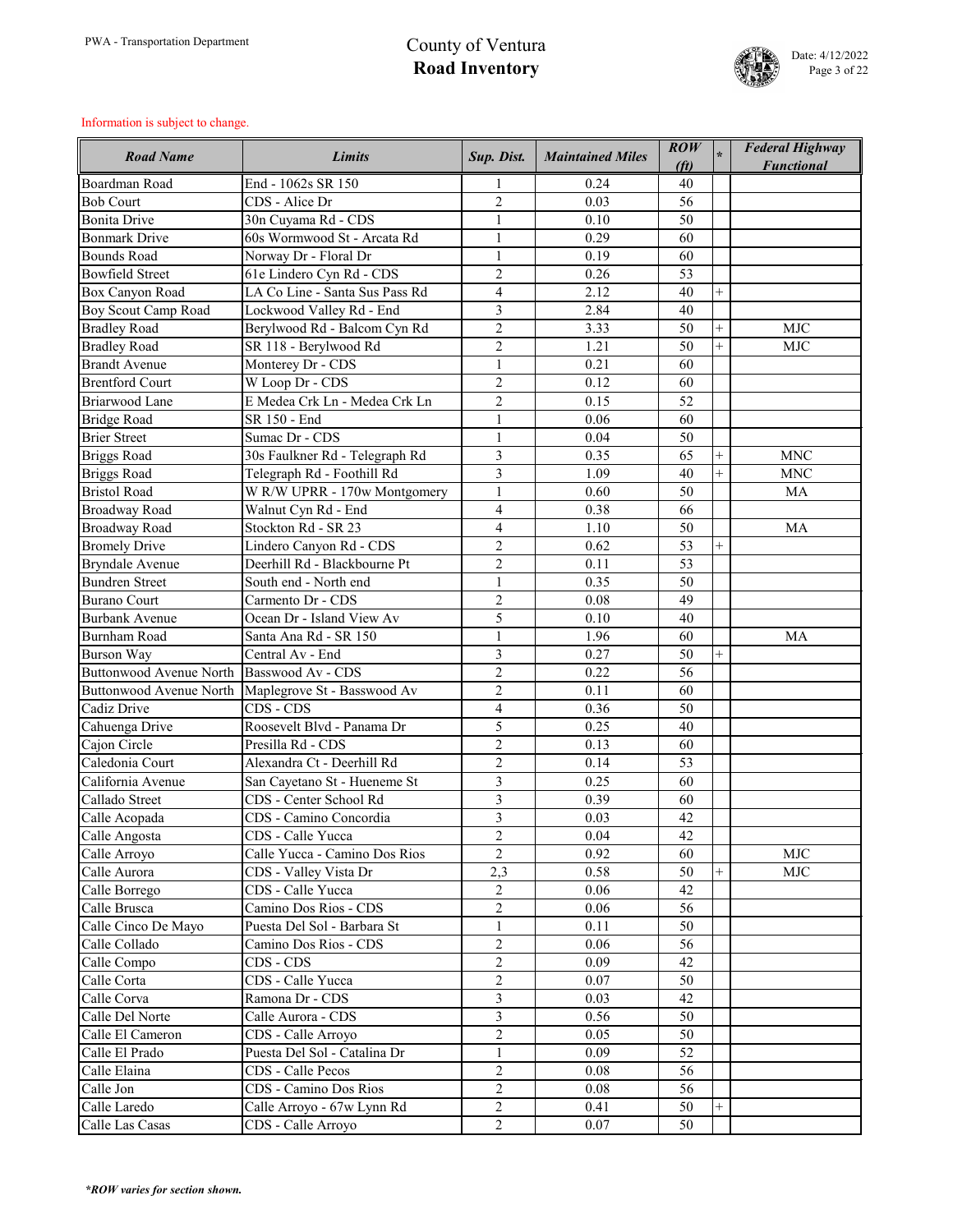

| <b>Road Name</b>       | <b>Limits</b>                   | Sup. Dist.     | <b>Maintained Miles</b> | $\mathbf{ROW}$<br>(f <sub>t</sub> ) | $\star$        | <b>Federal Highway</b><br><b>Functional</b> |
|------------------------|---------------------------------|----------------|-------------------------|-------------------------------------|----------------|---------------------------------------------|
| Calle Las Trancas      | Camino Dos Rios - CDS           | $\overline{2}$ | 0.46                    | 50                                  | $^{+}$         |                                             |
| Calle Los Aceitunos    | CDS - Camino Concordia          | 3              | 0.06                    | 42                                  |                |                                             |
| Calle Mandarinas       | Camino Flores - Camino Magenta  | $\overline{2}$ | 0.27                    | 56                                  |                |                                             |
| Calle Orinda           | CDS - Camino Concordia          | 3              | 0.08                    | 42                                  |                |                                             |
| Calle Pecos            | Calle Arroyo - Calle Yucca      | $\overline{2}$ | 0.81                    | 60                                  |                |                                             |
| Calle Petaluma         | CDS - Calle Yucca               | $\overline{2}$ | 0.09                    | 42                                  |                |                                             |
| Calle Plantador        | CDS - Calle Yucca               | $\overline{2}$ | 0.05                    | 42                                  |                |                                             |
| Calle Portada          | Cam Concordia - Cam Concordia   | $\overline{3}$ | 0.19                    | 50                                  |                |                                             |
| Calle Rio Vista        | Oak Hills Dr - CDS              | $\overline{2}$ | 0.06                    | 45                                  |                |                                             |
| <b>Calle Rocas</b>     | CDS - Ramona Dr                 | 3              | 0.03                    | 42                                  |                |                                             |
| Calle Salto            | Calle Yucca - CDS               | $\overline{2}$ | 0.07                    | 42                                  |                |                                             |
| Calle Salto            | CDS - Calle Yucca               | $\overline{2}$ | 0.22                    | 56                                  |                |                                             |
| Calle Sequoia          | Calle Yucca - CDS               | $\overline{2}$ | 0.38                    | 56                                  |                |                                             |
| Calle Vista Del Monte  | Puesta Del Sol - Catalina Dr    | $\mathbf{1}$   | 0.09                    | 50                                  |                |                                             |
| Calle Yucca            | 124s Cl Sequoia - Cam Dos Rios  | $\overline{2}$ | 0.63                    | 60                                  | $^{+}$         | <b>MJC</b>                                  |
| Calle Yucca            | Camino Dos Rios - North end     | $\overline{2}$ | 1.37                    | 60                                  | $^{+}$         | <b>MJC</b>                                  |
| Callejon De Rosas      | Calle Pecos - End               | $\overline{2}$ | 0.04                    | 50                                  |                |                                             |
| <b>Calvert Court</b>   | Ridge Dr - CDS                  | $\overline{2}$ | 0.10                    | 42                                  |                |                                             |
| Camarillo Avenue       | Ocean Dr - Island View Av       | 5              | 0.11                    | 40                                  |                |                                             |
| Camarillo Drive        | End - Mission Dr                | $\overline{2}$ | 0.29                    | 50                                  |                |                                             |
| Camarillo Springs Road | 247e Xstreet@101 - Cam Gr Pk    | $\overline{2}$ | 0.71                    | 50                                  |                |                                             |
| Cambon Circle          | Romano Dr - CDS                 | $\mathbf{1}$   | 0.04                    | 56                                  |                |                                             |
| Camille Court          | CDS - Camille Dr                | $\mathbf{1}$   | 0.04                    | 56                                  |                |                                             |
| Camille Drive          | Moreno Dr - Rice Rd             | 1              | 0.25                    | 42                                  | $^{+}$         |                                             |
| Camino Cielo           | 360w SR 33 - SR 33              | $\mathbf{1}$   | 0.07                    | 60                                  |                |                                             |
| Camino Concordia       | Ramona Dr - Calle Aurora        | 3              | 0.69                    | 50                                  | $^{+}$         | <b>MJC</b>                                  |
| Camino Cristobal       | Calle Salto - Calle Yucca       | $\overline{2}$ | 0.19                    | 56                                  |                |                                             |
| Camino Del Arroyo      | Av Del Recreo - Av DeLa Vereda  |                | 0.06                    | 50                                  |                |                                             |
| Camino Dos Rios        | CDS - 67w Lynn Rd               | $\overline{2}$ | 0.81                    | 80                                  |                | <b>MA</b>                                   |
| Camino Durango         | CDS - Calle Laredo              | $\overline{2}$ | 0.06                    | 50                                  |                |                                             |
| Camino El Carrizo      | Calle Arroyo - CDS              | $\overline{2}$ | 0.12                    | 50                                  |                |                                             |
| Camino Flores          | 240s Cam Dos Rios - Calle Pecos | $\overline{2}$ | 0.39                    | 50                                  | $^{+}$         |                                             |
| Camino La Posada       | CDS - Calle Del Norte           | $\overline{3}$ | 0.05                    | 50                                  |                |                                             |
| Camino Las Conchas     | Camino Flores - CDS             | $\overline{2}$ | 0.08                    | 50                                  |                |                                             |
| Camino Madero          | CDS - Calle Arroyo              | $\overline{2}$ | 0.05                    | 50                                  |                |                                             |
| Camino Magenta         | Camino Verde - End              | $\overline{2}$ | 0.44                    | 60                                  |                |                                             |
| Camino Manzanas        | Camino Flores - 48w Lynn Rd     | $\overline{2}$ | 0.57                    | 56                                  | $^{+}$         | <b>MJC</b>                                  |
| Camino Roberto         | Camino Magenta - CDS            | $\overline{2}$ | 0.04                    | 42                                  |                |                                             |
| Camino Rojo            | Camino Magenta - CDS            | $\overline{2}$ | 0.09                    | 50                                  |                |                                             |
| Camino Santos Reyes    | Calle Arroyo - Calle Yucca      | $\overline{2}$ | 0.21                    | 50                                  |                |                                             |
| Camino Valles          | CDS - Calle Yucca               | $\overline{2}$ | 0.07                    | 50                                  |                |                                             |
| Camino Verde           | Calle Yucca - CDS               | $\overline{2}$ | 0.28                    | 50                                  | $^{+}$         |                                             |
| Camp Chaffee Road      | Casitas Vista Rd - .17mi north  | $\mathbf{1}$   | 0.17                    | 40                                  | $\overline{+}$ |                                             |
| Campanula Avenue       | Azahar St - Violeta St          | $\mathbf{1}$   | 0.06                    | 30                                  |                |                                             |
| Campanula Avenue       | Violeta St - 255n Aster St      | $\mathbf{1}$   | 0.08                    | 60                                  |                |                                             |
| <b>Camulos Street</b>  | West end - Church St            | 3              | 0.64                    | 40                                  |                |                                             |
| Camulos Street         | Via Fustero - River St          | 3              | 0.15                    | 53                                  |                |                                             |
| <b>Camulos Street</b>  | Church St - Main St             | 3              | 0.09                    | 60                                  |                |                                             |
| Canada Larga Road      | Ventura Av - SR 33              |                | 0.11                    | 60                                  |                | <b>MJC</b>                                  |
| Canada Larga Road      | SR 33 - MP 1.2                  | $\mathbf{1}$   | 1.09                    | 40                                  | $^{+}$         |                                             |
| Canada Larga Road      | <b>MP 1.2 - CDS</b>             | $\mathbf{1}$   | 3.39                    | 40                                  |                |                                             |
| Canterbury Court       | Stockbridge Ln - CDS            | $\mathbf{1}$   | 0.05                    | 52                                  |                |                                             |
| Capello Way            | Granito Dr - Granito Dr         | $\mathbf{1}$   | 0.20                    | 56                                  |                |                                             |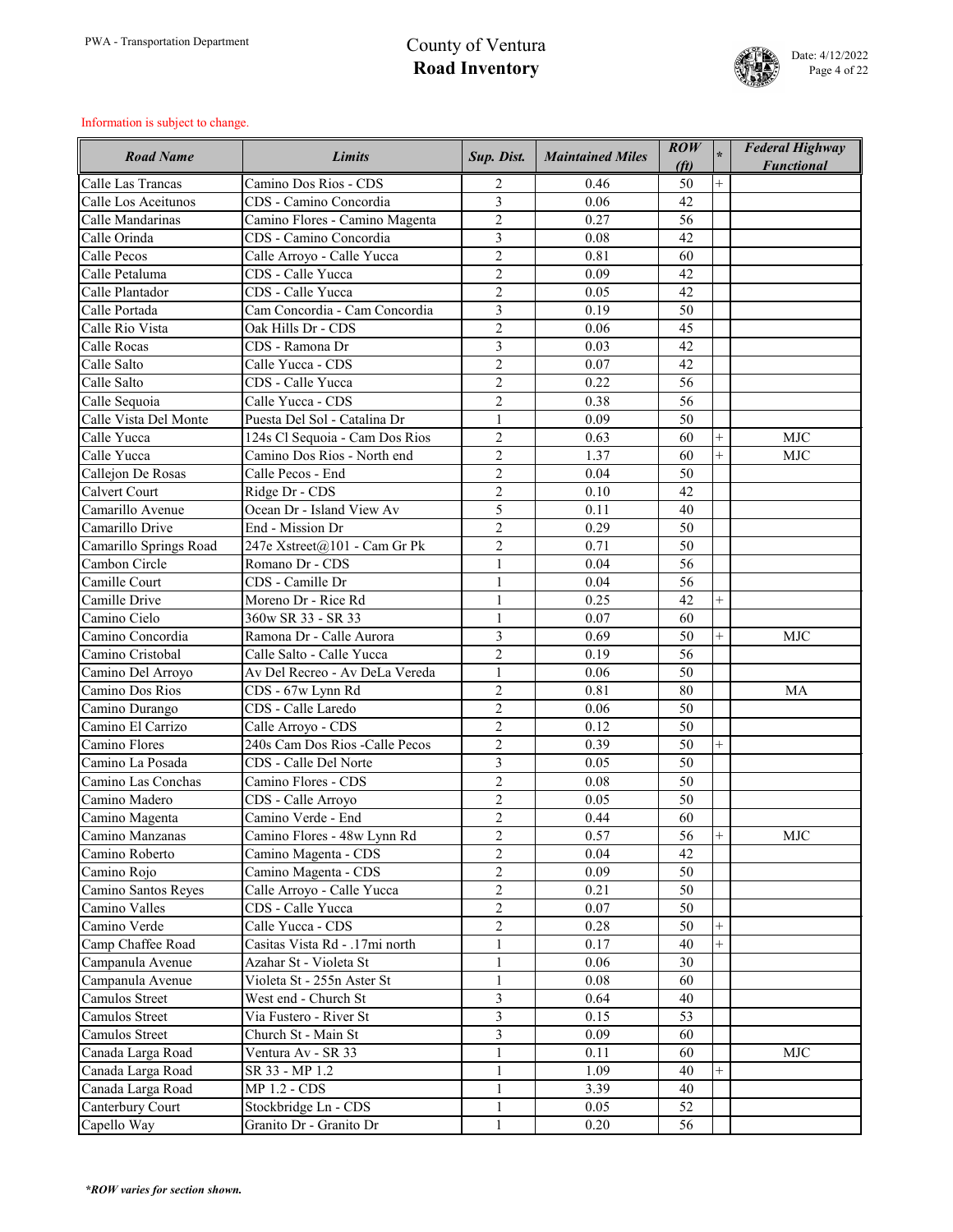

| Capri Drive<br>End - 30w Sinaloa Rd<br>0.30<br>60<br>4<br>$\overline{2}$<br>0.09<br>Cardinal Way<br>Sterling Oaks Ct - CDS<br>49<br>$\overline{2}$<br>Carl Court<br>Jenny Dr - CDS<br>0.04<br>50<br>$\overline{2}$<br>Carlisle Road<br>Fire Road - 2073w SR 23<br>1.42<br>60<br>Carmel Drive<br>$\overline{4}$<br>Capri Dr - CDS<br>0.46<br>50<br>$\overline{2}$<br>CDS - Virginia Dr<br>0.07<br>Carmen Court<br>50<br>$\overline{2}$<br>Carmento Drive<br>Cremona Wy - CDS<br>0.34<br>49<br>$^{+}$<br>Grand Av - Thacher Rd<br>0.50<br><b>MNC</b><br>Carne Road<br>50<br>$\mathbf{1}$<br>SR 150 - Grand Av<br>Carne Road<br>0.65<br>40<br><b>MNC</b><br>$\mathbf{1}$<br>$\overline{+}$<br>3<br>Carnegie Place<br>0.09<br>479w - Vineyard Av SR 232<br>60<br>Surfside St - Vista Del Rincon<br>0.09<br>42<br>Carpinteria Avenue<br>Carrizo Street<br>Fernando Dr - Arnaz Av<br>$\mathbf{1}$<br>0.19<br>50<br>$\overline{2}$<br>0.07<br>Carthage Way<br>Pesaro St - Savona Wy<br>49<br>$\overline{2}$<br>Jenny Dr - CDS<br>0.05<br>Cary Court<br>50<br>Casitas Vista Road<br>Santa Ana Rd - 5990 north<br>$\mathbf{1}$<br>1.13<br>60<br>0.66<br>Casitas Vista Road<br>53w Ventura Av - Santa Ana Rd<br>$\mathbf{1}$<br>60<br><b>MJC</b><br>5<br>End - Hueneme Rd<br>1.50<br>Casper Road<br>40<br>Catalina Drive<br>End - Barbara St<br>$\mathbf{1}$<br>0.22<br>60<br>Catalina Drive<br>Mission Dr - W Loop Dr<br>$\overline{2}$<br>0.39<br>50<br><b>Catalina Drive West</b><br>Puesta Del Sol - Catalina Dr<br>0.10<br>$\mathbf{1}$<br>52<br>$\overline{2}$<br>Theresa Dr - Michael Dr<br>0.25<br>56<br><b>Cathy Drive</b><br>5<br>Cawelti Road<br>Las Posas Rd - Lewis Rd<br>2.15<br>70<br>$\overline{2}$<br>CDS - Michael Dr<br>0.08<br>50<br>Cay Court<br>3<br><b>Center Road</b><br>Walnut Av - East end<br>1.30<br>50<br>$\overline{2}$<br>0.39<br>Center Road<br>1832w La Vista Av - La Loma Av<br>50<br>Center School Road<br>2,3<br><b>MJC</b><br>Fairway Dr - 436e Callado St<br>0.47<br>60<br>$^{+}$<br>$+$<br>2,4<br>Center School Road<br>0.58<br>50<br>MJC<br>436e Callado St - SR 118<br>$\overline{3}$<br>$\ddot{}$<br>East end Piru Bridge - SR 126<br>50<br><b>Center Street</b><br>0.66<br>3<br>End - West end Piru Bridge<br><b>Center Street</b><br>0.87<br>$^{+}$<br>40<br>$\overline{3}$<br>Santa Clara Av - Beardsley Rd<br>85<br>$^{+}$<br>1.00<br><b>MA</b><br>Central Avenue<br>$\overline{3}$<br>Vineyard Av SR 232 - Rose Av<br>Central Avenue<br>0.78<br>60<br>$^{+}$<br>MA<br>$\overline{3}$<br>Beardsley - 2374e Beardsley Rd<br>85<br>Central Avenue<br>0.45<br><b>MA</b><br>$\overline{3}$<br>Rose Av - Santa Clara Av<br>1.26<br>85<br>Central Avenue<br><b>MA</b><br>$\overline{2}$<br>Cerro Crest Drive<br>CDS - Valley Vista Dr<br>0.48<br>50<br>5<br>Channel Islands Blvd<br>1345w Rice Av - Rice Av<br>0.25<br><b>OPA</b><br>50<br>5<br>Channel Islands Blvd<br>Ocean Dr - School E prop line<br>0.13<br><b>MJC</b><br>40<br>Burnham Rd - Riverside Rd<br>0.19<br>Chaparral Road<br>$\mathbf{1}$<br>40<br>$\overline{2}$<br>Charisma Court<br>CDS - CDS<br>0.27<br>52<br><b>Chesshire Court</b><br>Stockbridge Ln - CDS<br>$\mathbf{1}$<br>0.05<br>52<br>$\overline{2}$<br>Presilla Rd - CDS<br><b>Chestnut Lane</b><br>0.22<br>60<br>5<br>Chico Court<br>Highland Dr - Santa Rosa Av<br>0.04<br>30<br>0.05<br><b>Christopher Lane</b><br>CDS - Stockbridge Ln<br>$\mathbf{1}$<br>45<br>3<br><b>Church Street</b><br>Camulos St - Center St<br>0.16<br>60<br>$\overline{2}$<br>Churchwood Drive<br>Monteleone Av - Kanan Rd<br>0.42<br>53<br>Citrus Drive<br>0.63<br>End - Hitch Blvd<br>$\overline{4}$<br>50<br>$\overline{3}$<br><b>Citrus Street</b><br>Helsam Av - End<br>0.23<br>60<br>$\overline{3}$<br>0.16<br><b>Citrus Street</b><br>Orange Dr - Corsicana Dr<br>60<br>3<br><b>Citrus View Drive</b><br>Main St - Marina Cir East<br>0.25<br>53<br>Clavel Avenue<br>Azahar St - 147n Aster St<br>$\mathbf{1}$<br>0.14<br>80<br>$\overline{2}$<br>Clear Haven Drive<br>0.07<br>Oak Springs Dr - Doubletree Rd<br>49<br>Katherine Rd - SSusana Pass Rd<br>$\overline{4}$<br>Clear Spring Road<br>0.49<br>40<br>$\mathfrak{Z}$<br>Cliff Avenue<br>Sycamore Rd - Grand Av<br>0.45<br>60 | <b>Road Name</b> | <b>Limits</b>                | Sup. Dist.     | <b>Maintained Miles</b> | $\overline{ROW}$<br>(f <sub>t</sub> ) | <b>Federal Highway</b><br><b>Functional</b> |
|------------------------------------------------------------------------------------------------------------------------------------------------------------------------------------------------------------------------------------------------------------------------------------------------------------------------------------------------------------------------------------------------------------------------------------------------------------------------------------------------------------------------------------------------------------------------------------------------------------------------------------------------------------------------------------------------------------------------------------------------------------------------------------------------------------------------------------------------------------------------------------------------------------------------------------------------------------------------------------------------------------------------------------------------------------------------------------------------------------------------------------------------------------------------------------------------------------------------------------------------------------------------------------------------------------------------------------------------------------------------------------------------------------------------------------------------------------------------------------------------------------------------------------------------------------------------------------------------------------------------------------------------------------------------------------------------------------------------------------------------------------------------------------------------------------------------------------------------------------------------------------------------------------------------------------------------------------------------------------------------------------------------------------------------------------------------------------------------------------------------------------------------------------------------------------------------------------------------------------------------------------------------------------------------------------------------------------------------------------------------------------------------------------------------------------------------------------------------------------------------------------------------------------------------------------------------------------------------------------------------------------------------------------------------------------------------------------------------------------------------------------------------------------------------------------------------------------------------------------------------------------------------------------------------------------------------------------------------------------------------------------------------------------------------------------------------------------------------------------------------------------------------------------------------------------------------------------------------------------------------------------------------------------------------------------------------------------------------------------------------------------------------------------------------------------------------------------------------------------------------------------------------------------------------------------------------------------------------------------------------------------------------------------------------------------------------------------------------------------------------------------------------------------------------------------------------------------------------------------------------------------------------------------------------------------------------------------------------------------------------------------------------------------------------------------------------------------------------------------------------------------------------------------------------------------------------------------------------------------|------------------|------------------------------|----------------|-------------------------|---------------------------------------|---------------------------------------------|
|                                                                                                                                                                                                                                                                                                                                                                                                                                                                                                                                                                                                                                                                                                                                                                                                                                                                                                                                                                                                                                                                                                                                                                                                                                                                                                                                                                                                                                                                                                                                                                                                                                                                                                                                                                                                                                                                                                                                                                                                                                                                                                                                                                                                                                                                                                                                                                                                                                                                                                                                                                                                                                                                                                                                                                                                                                                                                                                                                                                                                                                                                                                                                                                                                                                                                                                                                                                                                                                                                                                                                                                                                                                                                                                                                                                                                                                                                                                                                                                                                                                                                                                                                                                                                                    |                  |                              |                |                         |                                       |                                             |
|                                                                                                                                                                                                                                                                                                                                                                                                                                                                                                                                                                                                                                                                                                                                                                                                                                                                                                                                                                                                                                                                                                                                                                                                                                                                                                                                                                                                                                                                                                                                                                                                                                                                                                                                                                                                                                                                                                                                                                                                                                                                                                                                                                                                                                                                                                                                                                                                                                                                                                                                                                                                                                                                                                                                                                                                                                                                                                                                                                                                                                                                                                                                                                                                                                                                                                                                                                                                                                                                                                                                                                                                                                                                                                                                                                                                                                                                                                                                                                                                                                                                                                                                                                                                                                    |                  |                              |                |                         |                                       |                                             |
|                                                                                                                                                                                                                                                                                                                                                                                                                                                                                                                                                                                                                                                                                                                                                                                                                                                                                                                                                                                                                                                                                                                                                                                                                                                                                                                                                                                                                                                                                                                                                                                                                                                                                                                                                                                                                                                                                                                                                                                                                                                                                                                                                                                                                                                                                                                                                                                                                                                                                                                                                                                                                                                                                                                                                                                                                                                                                                                                                                                                                                                                                                                                                                                                                                                                                                                                                                                                                                                                                                                                                                                                                                                                                                                                                                                                                                                                                                                                                                                                                                                                                                                                                                                                                                    |                  |                              |                |                         |                                       |                                             |
|                                                                                                                                                                                                                                                                                                                                                                                                                                                                                                                                                                                                                                                                                                                                                                                                                                                                                                                                                                                                                                                                                                                                                                                                                                                                                                                                                                                                                                                                                                                                                                                                                                                                                                                                                                                                                                                                                                                                                                                                                                                                                                                                                                                                                                                                                                                                                                                                                                                                                                                                                                                                                                                                                                                                                                                                                                                                                                                                                                                                                                                                                                                                                                                                                                                                                                                                                                                                                                                                                                                                                                                                                                                                                                                                                                                                                                                                                                                                                                                                                                                                                                                                                                                                                                    |                  |                              |                |                         |                                       |                                             |
|                                                                                                                                                                                                                                                                                                                                                                                                                                                                                                                                                                                                                                                                                                                                                                                                                                                                                                                                                                                                                                                                                                                                                                                                                                                                                                                                                                                                                                                                                                                                                                                                                                                                                                                                                                                                                                                                                                                                                                                                                                                                                                                                                                                                                                                                                                                                                                                                                                                                                                                                                                                                                                                                                                                                                                                                                                                                                                                                                                                                                                                                                                                                                                                                                                                                                                                                                                                                                                                                                                                                                                                                                                                                                                                                                                                                                                                                                                                                                                                                                                                                                                                                                                                                                                    |                  |                              |                |                         |                                       |                                             |
|                                                                                                                                                                                                                                                                                                                                                                                                                                                                                                                                                                                                                                                                                                                                                                                                                                                                                                                                                                                                                                                                                                                                                                                                                                                                                                                                                                                                                                                                                                                                                                                                                                                                                                                                                                                                                                                                                                                                                                                                                                                                                                                                                                                                                                                                                                                                                                                                                                                                                                                                                                                                                                                                                                                                                                                                                                                                                                                                                                                                                                                                                                                                                                                                                                                                                                                                                                                                                                                                                                                                                                                                                                                                                                                                                                                                                                                                                                                                                                                                                                                                                                                                                                                                                                    |                  |                              |                |                         |                                       |                                             |
|                                                                                                                                                                                                                                                                                                                                                                                                                                                                                                                                                                                                                                                                                                                                                                                                                                                                                                                                                                                                                                                                                                                                                                                                                                                                                                                                                                                                                                                                                                                                                                                                                                                                                                                                                                                                                                                                                                                                                                                                                                                                                                                                                                                                                                                                                                                                                                                                                                                                                                                                                                                                                                                                                                                                                                                                                                                                                                                                                                                                                                                                                                                                                                                                                                                                                                                                                                                                                                                                                                                                                                                                                                                                                                                                                                                                                                                                                                                                                                                                                                                                                                                                                                                                                                    |                  |                              |                |                         |                                       |                                             |
|                                                                                                                                                                                                                                                                                                                                                                                                                                                                                                                                                                                                                                                                                                                                                                                                                                                                                                                                                                                                                                                                                                                                                                                                                                                                                                                                                                                                                                                                                                                                                                                                                                                                                                                                                                                                                                                                                                                                                                                                                                                                                                                                                                                                                                                                                                                                                                                                                                                                                                                                                                                                                                                                                                                                                                                                                                                                                                                                                                                                                                                                                                                                                                                                                                                                                                                                                                                                                                                                                                                                                                                                                                                                                                                                                                                                                                                                                                                                                                                                                                                                                                                                                                                                                                    |                  |                              |                |                         |                                       |                                             |
|                                                                                                                                                                                                                                                                                                                                                                                                                                                                                                                                                                                                                                                                                                                                                                                                                                                                                                                                                                                                                                                                                                                                                                                                                                                                                                                                                                                                                                                                                                                                                                                                                                                                                                                                                                                                                                                                                                                                                                                                                                                                                                                                                                                                                                                                                                                                                                                                                                                                                                                                                                                                                                                                                                                                                                                                                                                                                                                                                                                                                                                                                                                                                                                                                                                                                                                                                                                                                                                                                                                                                                                                                                                                                                                                                                                                                                                                                                                                                                                                                                                                                                                                                                                                                                    |                  |                              |                |                         |                                       |                                             |
|                                                                                                                                                                                                                                                                                                                                                                                                                                                                                                                                                                                                                                                                                                                                                                                                                                                                                                                                                                                                                                                                                                                                                                                                                                                                                                                                                                                                                                                                                                                                                                                                                                                                                                                                                                                                                                                                                                                                                                                                                                                                                                                                                                                                                                                                                                                                                                                                                                                                                                                                                                                                                                                                                                                                                                                                                                                                                                                                                                                                                                                                                                                                                                                                                                                                                                                                                                                                                                                                                                                                                                                                                                                                                                                                                                                                                                                                                                                                                                                                                                                                                                                                                                                                                                    |                  |                              |                |                         |                                       |                                             |
|                                                                                                                                                                                                                                                                                                                                                                                                                                                                                                                                                                                                                                                                                                                                                                                                                                                                                                                                                                                                                                                                                                                                                                                                                                                                                                                                                                                                                                                                                                                                                                                                                                                                                                                                                                                                                                                                                                                                                                                                                                                                                                                                                                                                                                                                                                                                                                                                                                                                                                                                                                                                                                                                                                                                                                                                                                                                                                                                                                                                                                                                                                                                                                                                                                                                                                                                                                                                                                                                                                                                                                                                                                                                                                                                                                                                                                                                                                                                                                                                                                                                                                                                                                                                                                    |                  |                              |                |                         |                                       |                                             |
|                                                                                                                                                                                                                                                                                                                                                                                                                                                                                                                                                                                                                                                                                                                                                                                                                                                                                                                                                                                                                                                                                                                                                                                                                                                                                                                                                                                                                                                                                                                                                                                                                                                                                                                                                                                                                                                                                                                                                                                                                                                                                                                                                                                                                                                                                                                                                                                                                                                                                                                                                                                                                                                                                                                                                                                                                                                                                                                                                                                                                                                                                                                                                                                                                                                                                                                                                                                                                                                                                                                                                                                                                                                                                                                                                                                                                                                                                                                                                                                                                                                                                                                                                                                                                                    |                  |                              |                |                         |                                       |                                             |
|                                                                                                                                                                                                                                                                                                                                                                                                                                                                                                                                                                                                                                                                                                                                                                                                                                                                                                                                                                                                                                                                                                                                                                                                                                                                                                                                                                                                                                                                                                                                                                                                                                                                                                                                                                                                                                                                                                                                                                                                                                                                                                                                                                                                                                                                                                                                                                                                                                                                                                                                                                                                                                                                                                                                                                                                                                                                                                                                                                                                                                                                                                                                                                                                                                                                                                                                                                                                                                                                                                                                                                                                                                                                                                                                                                                                                                                                                                                                                                                                                                                                                                                                                                                                                                    |                  |                              |                |                         |                                       |                                             |
|                                                                                                                                                                                                                                                                                                                                                                                                                                                                                                                                                                                                                                                                                                                                                                                                                                                                                                                                                                                                                                                                                                                                                                                                                                                                                                                                                                                                                                                                                                                                                                                                                                                                                                                                                                                                                                                                                                                                                                                                                                                                                                                                                                                                                                                                                                                                                                                                                                                                                                                                                                                                                                                                                                                                                                                                                                                                                                                                                                                                                                                                                                                                                                                                                                                                                                                                                                                                                                                                                                                                                                                                                                                                                                                                                                                                                                                                                                                                                                                                                                                                                                                                                                                                                                    |                  |                              |                |                         |                                       |                                             |
|                                                                                                                                                                                                                                                                                                                                                                                                                                                                                                                                                                                                                                                                                                                                                                                                                                                                                                                                                                                                                                                                                                                                                                                                                                                                                                                                                                                                                                                                                                                                                                                                                                                                                                                                                                                                                                                                                                                                                                                                                                                                                                                                                                                                                                                                                                                                                                                                                                                                                                                                                                                                                                                                                                                                                                                                                                                                                                                                                                                                                                                                                                                                                                                                                                                                                                                                                                                                                                                                                                                                                                                                                                                                                                                                                                                                                                                                                                                                                                                                                                                                                                                                                                                                                                    |                  |                              |                |                         |                                       |                                             |
|                                                                                                                                                                                                                                                                                                                                                                                                                                                                                                                                                                                                                                                                                                                                                                                                                                                                                                                                                                                                                                                                                                                                                                                                                                                                                                                                                                                                                                                                                                                                                                                                                                                                                                                                                                                                                                                                                                                                                                                                                                                                                                                                                                                                                                                                                                                                                                                                                                                                                                                                                                                                                                                                                                                                                                                                                                                                                                                                                                                                                                                                                                                                                                                                                                                                                                                                                                                                                                                                                                                                                                                                                                                                                                                                                                                                                                                                                                                                                                                                                                                                                                                                                                                                                                    |                  |                              |                |                         |                                       |                                             |
|                                                                                                                                                                                                                                                                                                                                                                                                                                                                                                                                                                                                                                                                                                                                                                                                                                                                                                                                                                                                                                                                                                                                                                                                                                                                                                                                                                                                                                                                                                                                                                                                                                                                                                                                                                                                                                                                                                                                                                                                                                                                                                                                                                                                                                                                                                                                                                                                                                                                                                                                                                                                                                                                                                                                                                                                                                                                                                                                                                                                                                                                                                                                                                                                                                                                                                                                                                                                                                                                                                                                                                                                                                                                                                                                                                                                                                                                                                                                                                                                                                                                                                                                                                                                                                    |                  |                              |                |                         |                                       |                                             |
|                                                                                                                                                                                                                                                                                                                                                                                                                                                                                                                                                                                                                                                                                                                                                                                                                                                                                                                                                                                                                                                                                                                                                                                                                                                                                                                                                                                                                                                                                                                                                                                                                                                                                                                                                                                                                                                                                                                                                                                                                                                                                                                                                                                                                                                                                                                                                                                                                                                                                                                                                                                                                                                                                                                                                                                                                                                                                                                                                                                                                                                                                                                                                                                                                                                                                                                                                                                                                                                                                                                                                                                                                                                                                                                                                                                                                                                                                                                                                                                                                                                                                                                                                                                                                                    |                  |                              |                |                         |                                       |                                             |
|                                                                                                                                                                                                                                                                                                                                                                                                                                                                                                                                                                                                                                                                                                                                                                                                                                                                                                                                                                                                                                                                                                                                                                                                                                                                                                                                                                                                                                                                                                                                                                                                                                                                                                                                                                                                                                                                                                                                                                                                                                                                                                                                                                                                                                                                                                                                                                                                                                                                                                                                                                                                                                                                                                                                                                                                                                                                                                                                                                                                                                                                                                                                                                                                                                                                                                                                                                                                                                                                                                                                                                                                                                                                                                                                                                                                                                                                                                                                                                                                                                                                                                                                                                                                                                    |                  |                              |                |                         |                                       |                                             |
|                                                                                                                                                                                                                                                                                                                                                                                                                                                                                                                                                                                                                                                                                                                                                                                                                                                                                                                                                                                                                                                                                                                                                                                                                                                                                                                                                                                                                                                                                                                                                                                                                                                                                                                                                                                                                                                                                                                                                                                                                                                                                                                                                                                                                                                                                                                                                                                                                                                                                                                                                                                                                                                                                                                                                                                                                                                                                                                                                                                                                                                                                                                                                                                                                                                                                                                                                                                                                                                                                                                                                                                                                                                                                                                                                                                                                                                                                                                                                                                                                                                                                                                                                                                                                                    |                  |                              |                |                         |                                       |                                             |
|                                                                                                                                                                                                                                                                                                                                                                                                                                                                                                                                                                                                                                                                                                                                                                                                                                                                                                                                                                                                                                                                                                                                                                                                                                                                                                                                                                                                                                                                                                                                                                                                                                                                                                                                                                                                                                                                                                                                                                                                                                                                                                                                                                                                                                                                                                                                                                                                                                                                                                                                                                                                                                                                                                                                                                                                                                                                                                                                                                                                                                                                                                                                                                                                                                                                                                                                                                                                                                                                                                                                                                                                                                                                                                                                                                                                                                                                                                                                                                                                                                                                                                                                                                                                                                    |                  |                              |                |                         |                                       |                                             |
|                                                                                                                                                                                                                                                                                                                                                                                                                                                                                                                                                                                                                                                                                                                                                                                                                                                                                                                                                                                                                                                                                                                                                                                                                                                                                                                                                                                                                                                                                                                                                                                                                                                                                                                                                                                                                                                                                                                                                                                                                                                                                                                                                                                                                                                                                                                                                                                                                                                                                                                                                                                                                                                                                                                                                                                                                                                                                                                                                                                                                                                                                                                                                                                                                                                                                                                                                                                                                                                                                                                                                                                                                                                                                                                                                                                                                                                                                                                                                                                                                                                                                                                                                                                                                                    |                  |                              |                |                         |                                       |                                             |
|                                                                                                                                                                                                                                                                                                                                                                                                                                                                                                                                                                                                                                                                                                                                                                                                                                                                                                                                                                                                                                                                                                                                                                                                                                                                                                                                                                                                                                                                                                                                                                                                                                                                                                                                                                                                                                                                                                                                                                                                                                                                                                                                                                                                                                                                                                                                                                                                                                                                                                                                                                                                                                                                                                                                                                                                                                                                                                                                                                                                                                                                                                                                                                                                                                                                                                                                                                                                                                                                                                                                                                                                                                                                                                                                                                                                                                                                                                                                                                                                                                                                                                                                                                                                                                    |                  |                              |                |                         |                                       |                                             |
|                                                                                                                                                                                                                                                                                                                                                                                                                                                                                                                                                                                                                                                                                                                                                                                                                                                                                                                                                                                                                                                                                                                                                                                                                                                                                                                                                                                                                                                                                                                                                                                                                                                                                                                                                                                                                                                                                                                                                                                                                                                                                                                                                                                                                                                                                                                                                                                                                                                                                                                                                                                                                                                                                                                                                                                                                                                                                                                                                                                                                                                                                                                                                                                                                                                                                                                                                                                                                                                                                                                                                                                                                                                                                                                                                                                                                                                                                                                                                                                                                                                                                                                                                                                                                                    |                  |                              |                |                         |                                       |                                             |
|                                                                                                                                                                                                                                                                                                                                                                                                                                                                                                                                                                                                                                                                                                                                                                                                                                                                                                                                                                                                                                                                                                                                                                                                                                                                                                                                                                                                                                                                                                                                                                                                                                                                                                                                                                                                                                                                                                                                                                                                                                                                                                                                                                                                                                                                                                                                                                                                                                                                                                                                                                                                                                                                                                                                                                                                                                                                                                                                                                                                                                                                                                                                                                                                                                                                                                                                                                                                                                                                                                                                                                                                                                                                                                                                                                                                                                                                                                                                                                                                                                                                                                                                                                                                                                    |                  |                              |                |                         |                                       |                                             |
|                                                                                                                                                                                                                                                                                                                                                                                                                                                                                                                                                                                                                                                                                                                                                                                                                                                                                                                                                                                                                                                                                                                                                                                                                                                                                                                                                                                                                                                                                                                                                                                                                                                                                                                                                                                                                                                                                                                                                                                                                                                                                                                                                                                                                                                                                                                                                                                                                                                                                                                                                                                                                                                                                                                                                                                                                                                                                                                                                                                                                                                                                                                                                                                                                                                                                                                                                                                                                                                                                                                                                                                                                                                                                                                                                                                                                                                                                                                                                                                                                                                                                                                                                                                                                                    |                  |                              |                |                         |                                       |                                             |
|                                                                                                                                                                                                                                                                                                                                                                                                                                                                                                                                                                                                                                                                                                                                                                                                                                                                                                                                                                                                                                                                                                                                                                                                                                                                                                                                                                                                                                                                                                                                                                                                                                                                                                                                                                                                                                                                                                                                                                                                                                                                                                                                                                                                                                                                                                                                                                                                                                                                                                                                                                                                                                                                                                                                                                                                                                                                                                                                                                                                                                                                                                                                                                                                                                                                                                                                                                                                                                                                                                                                                                                                                                                                                                                                                                                                                                                                                                                                                                                                                                                                                                                                                                                                                                    |                  |                              |                |                         |                                       |                                             |
|                                                                                                                                                                                                                                                                                                                                                                                                                                                                                                                                                                                                                                                                                                                                                                                                                                                                                                                                                                                                                                                                                                                                                                                                                                                                                                                                                                                                                                                                                                                                                                                                                                                                                                                                                                                                                                                                                                                                                                                                                                                                                                                                                                                                                                                                                                                                                                                                                                                                                                                                                                                                                                                                                                                                                                                                                                                                                                                                                                                                                                                                                                                                                                                                                                                                                                                                                                                                                                                                                                                                                                                                                                                                                                                                                                                                                                                                                                                                                                                                                                                                                                                                                                                                                                    |                  |                              |                |                         |                                       |                                             |
|                                                                                                                                                                                                                                                                                                                                                                                                                                                                                                                                                                                                                                                                                                                                                                                                                                                                                                                                                                                                                                                                                                                                                                                                                                                                                                                                                                                                                                                                                                                                                                                                                                                                                                                                                                                                                                                                                                                                                                                                                                                                                                                                                                                                                                                                                                                                                                                                                                                                                                                                                                                                                                                                                                                                                                                                                                                                                                                                                                                                                                                                                                                                                                                                                                                                                                                                                                                                                                                                                                                                                                                                                                                                                                                                                                                                                                                                                                                                                                                                                                                                                                                                                                                                                                    |                  |                              |                |                         |                                       |                                             |
|                                                                                                                                                                                                                                                                                                                                                                                                                                                                                                                                                                                                                                                                                                                                                                                                                                                                                                                                                                                                                                                                                                                                                                                                                                                                                                                                                                                                                                                                                                                                                                                                                                                                                                                                                                                                                                                                                                                                                                                                                                                                                                                                                                                                                                                                                                                                                                                                                                                                                                                                                                                                                                                                                                                                                                                                                                                                                                                                                                                                                                                                                                                                                                                                                                                                                                                                                                                                                                                                                                                                                                                                                                                                                                                                                                                                                                                                                                                                                                                                                                                                                                                                                                                                                                    |                  |                              |                |                         |                                       |                                             |
|                                                                                                                                                                                                                                                                                                                                                                                                                                                                                                                                                                                                                                                                                                                                                                                                                                                                                                                                                                                                                                                                                                                                                                                                                                                                                                                                                                                                                                                                                                                                                                                                                                                                                                                                                                                                                                                                                                                                                                                                                                                                                                                                                                                                                                                                                                                                                                                                                                                                                                                                                                                                                                                                                                                                                                                                                                                                                                                                                                                                                                                                                                                                                                                                                                                                                                                                                                                                                                                                                                                                                                                                                                                                                                                                                                                                                                                                                                                                                                                                                                                                                                                                                                                                                                    |                  |                              |                |                         |                                       |                                             |
|                                                                                                                                                                                                                                                                                                                                                                                                                                                                                                                                                                                                                                                                                                                                                                                                                                                                                                                                                                                                                                                                                                                                                                                                                                                                                                                                                                                                                                                                                                                                                                                                                                                                                                                                                                                                                                                                                                                                                                                                                                                                                                                                                                                                                                                                                                                                                                                                                                                                                                                                                                                                                                                                                                                                                                                                                                                                                                                                                                                                                                                                                                                                                                                                                                                                                                                                                                                                                                                                                                                                                                                                                                                                                                                                                                                                                                                                                                                                                                                                                                                                                                                                                                                                                                    |                  |                              |                |                         |                                       |                                             |
|                                                                                                                                                                                                                                                                                                                                                                                                                                                                                                                                                                                                                                                                                                                                                                                                                                                                                                                                                                                                                                                                                                                                                                                                                                                                                                                                                                                                                                                                                                                                                                                                                                                                                                                                                                                                                                                                                                                                                                                                                                                                                                                                                                                                                                                                                                                                                                                                                                                                                                                                                                                                                                                                                                                                                                                                                                                                                                                                                                                                                                                                                                                                                                                                                                                                                                                                                                                                                                                                                                                                                                                                                                                                                                                                                                                                                                                                                                                                                                                                                                                                                                                                                                                                                                    |                  |                              |                |                         |                                       |                                             |
|                                                                                                                                                                                                                                                                                                                                                                                                                                                                                                                                                                                                                                                                                                                                                                                                                                                                                                                                                                                                                                                                                                                                                                                                                                                                                                                                                                                                                                                                                                                                                                                                                                                                                                                                                                                                                                                                                                                                                                                                                                                                                                                                                                                                                                                                                                                                                                                                                                                                                                                                                                                                                                                                                                                                                                                                                                                                                                                                                                                                                                                                                                                                                                                                                                                                                                                                                                                                                                                                                                                                                                                                                                                                                                                                                                                                                                                                                                                                                                                                                                                                                                                                                                                                                                    |                  |                              |                |                         |                                       |                                             |
|                                                                                                                                                                                                                                                                                                                                                                                                                                                                                                                                                                                                                                                                                                                                                                                                                                                                                                                                                                                                                                                                                                                                                                                                                                                                                                                                                                                                                                                                                                                                                                                                                                                                                                                                                                                                                                                                                                                                                                                                                                                                                                                                                                                                                                                                                                                                                                                                                                                                                                                                                                                                                                                                                                                                                                                                                                                                                                                                                                                                                                                                                                                                                                                                                                                                                                                                                                                                                                                                                                                                                                                                                                                                                                                                                                                                                                                                                                                                                                                                                                                                                                                                                                                                                                    |                  |                              |                |                         |                                       |                                             |
|                                                                                                                                                                                                                                                                                                                                                                                                                                                                                                                                                                                                                                                                                                                                                                                                                                                                                                                                                                                                                                                                                                                                                                                                                                                                                                                                                                                                                                                                                                                                                                                                                                                                                                                                                                                                                                                                                                                                                                                                                                                                                                                                                                                                                                                                                                                                                                                                                                                                                                                                                                                                                                                                                                                                                                                                                                                                                                                                                                                                                                                                                                                                                                                                                                                                                                                                                                                                                                                                                                                                                                                                                                                                                                                                                                                                                                                                                                                                                                                                                                                                                                                                                                                                                                    |                  |                              |                |                         |                                       |                                             |
|                                                                                                                                                                                                                                                                                                                                                                                                                                                                                                                                                                                                                                                                                                                                                                                                                                                                                                                                                                                                                                                                                                                                                                                                                                                                                                                                                                                                                                                                                                                                                                                                                                                                                                                                                                                                                                                                                                                                                                                                                                                                                                                                                                                                                                                                                                                                                                                                                                                                                                                                                                                                                                                                                                                                                                                                                                                                                                                                                                                                                                                                                                                                                                                                                                                                                                                                                                                                                                                                                                                                                                                                                                                                                                                                                                                                                                                                                                                                                                                                                                                                                                                                                                                                                                    |                  |                              |                |                         |                                       |                                             |
|                                                                                                                                                                                                                                                                                                                                                                                                                                                                                                                                                                                                                                                                                                                                                                                                                                                                                                                                                                                                                                                                                                                                                                                                                                                                                                                                                                                                                                                                                                                                                                                                                                                                                                                                                                                                                                                                                                                                                                                                                                                                                                                                                                                                                                                                                                                                                                                                                                                                                                                                                                                                                                                                                                                                                                                                                                                                                                                                                                                                                                                                                                                                                                                                                                                                                                                                                                                                                                                                                                                                                                                                                                                                                                                                                                                                                                                                                                                                                                                                                                                                                                                                                                                                                                    |                  |                              |                |                         |                                       |                                             |
|                                                                                                                                                                                                                                                                                                                                                                                                                                                                                                                                                                                                                                                                                                                                                                                                                                                                                                                                                                                                                                                                                                                                                                                                                                                                                                                                                                                                                                                                                                                                                                                                                                                                                                                                                                                                                                                                                                                                                                                                                                                                                                                                                                                                                                                                                                                                                                                                                                                                                                                                                                                                                                                                                                                                                                                                                                                                                                                                                                                                                                                                                                                                                                                                                                                                                                                                                                                                                                                                                                                                                                                                                                                                                                                                                                                                                                                                                                                                                                                                                                                                                                                                                                                                                                    |                  |                              |                |                         |                                       |                                             |
|                                                                                                                                                                                                                                                                                                                                                                                                                                                                                                                                                                                                                                                                                                                                                                                                                                                                                                                                                                                                                                                                                                                                                                                                                                                                                                                                                                                                                                                                                                                                                                                                                                                                                                                                                                                                                                                                                                                                                                                                                                                                                                                                                                                                                                                                                                                                                                                                                                                                                                                                                                                                                                                                                                                                                                                                                                                                                                                                                                                                                                                                                                                                                                                                                                                                                                                                                                                                                                                                                                                                                                                                                                                                                                                                                                                                                                                                                                                                                                                                                                                                                                                                                                                                                                    |                  |                              |                |                         |                                       |                                             |
|                                                                                                                                                                                                                                                                                                                                                                                                                                                                                                                                                                                                                                                                                                                                                                                                                                                                                                                                                                                                                                                                                                                                                                                                                                                                                                                                                                                                                                                                                                                                                                                                                                                                                                                                                                                                                                                                                                                                                                                                                                                                                                                                                                                                                                                                                                                                                                                                                                                                                                                                                                                                                                                                                                                                                                                                                                                                                                                                                                                                                                                                                                                                                                                                                                                                                                                                                                                                                                                                                                                                                                                                                                                                                                                                                                                                                                                                                                                                                                                                                                                                                                                                                                                                                                    |                  |                              |                |                         |                                       |                                             |
|                                                                                                                                                                                                                                                                                                                                                                                                                                                                                                                                                                                                                                                                                                                                                                                                                                                                                                                                                                                                                                                                                                                                                                                                                                                                                                                                                                                                                                                                                                                                                                                                                                                                                                                                                                                                                                                                                                                                                                                                                                                                                                                                                                                                                                                                                                                                                                                                                                                                                                                                                                                                                                                                                                                                                                                                                                                                                                                                                                                                                                                                                                                                                                                                                                                                                                                                                                                                                                                                                                                                                                                                                                                                                                                                                                                                                                                                                                                                                                                                                                                                                                                                                                                                                                    |                  |                              |                |                         |                                       |                                             |
|                                                                                                                                                                                                                                                                                                                                                                                                                                                                                                                                                                                                                                                                                                                                                                                                                                                                                                                                                                                                                                                                                                                                                                                                                                                                                                                                                                                                                                                                                                                                                                                                                                                                                                                                                                                                                                                                                                                                                                                                                                                                                                                                                                                                                                                                                                                                                                                                                                                                                                                                                                                                                                                                                                                                                                                                                                                                                                                                                                                                                                                                                                                                                                                                                                                                                                                                                                                                                                                                                                                                                                                                                                                                                                                                                                                                                                                                                                                                                                                                                                                                                                                                                                                                                                    |                  |                              |                |                         |                                       |                                             |
|                                                                                                                                                                                                                                                                                                                                                                                                                                                                                                                                                                                                                                                                                                                                                                                                                                                                                                                                                                                                                                                                                                                                                                                                                                                                                                                                                                                                                                                                                                                                                                                                                                                                                                                                                                                                                                                                                                                                                                                                                                                                                                                                                                                                                                                                                                                                                                                                                                                                                                                                                                                                                                                                                                                                                                                                                                                                                                                                                                                                                                                                                                                                                                                                                                                                                                                                                                                                                                                                                                                                                                                                                                                                                                                                                                                                                                                                                                                                                                                                                                                                                                                                                                                                                                    |                  |                              |                |                         |                                       |                                             |
|                                                                                                                                                                                                                                                                                                                                                                                                                                                                                                                                                                                                                                                                                                                                                                                                                                                                                                                                                                                                                                                                                                                                                                                                                                                                                                                                                                                                                                                                                                                                                                                                                                                                                                                                                                                                                                                                                                                                                                                                                                                                                                                                                                                                                                                                                                                                                                                                                                                                                                                                                                                                                                                                                                                                                                                                                                                                                                                                                                                                                                                                                                                                                                                                                                                                                                                                                                                                                                                                                                                                                                                                                                                                                                                                                                                                                                                                                                                                                                                                                                                                                                                                                                                                                                    |                  |                              |                |                         |                                       |                                             |
|                                                                                                                                                                                                                                                                                                                                                                                                                                                                                                                                                                                                                                                                                                                                                                                                                                                                                                                                                                                                                                                                                                                                                                                                                                                                                                                                                                                                                                                                                                                                                                                                                                                                                                                                                                                                                                                                                                                                                                                                                                                                                                                                                                                                                                                                                                                                                                                                                                                                                                                                                                                                                                                                                                                                                                                                                                                                                                                                                                                                                                                                                                                                                                                                                                                                                                                                                                                                                                                                                                                                                                                                                                                                                                                                                                                                                                                                                                                                                                                                                                                                                                                                                                                                                                    |                  |                              |                |                         |                                       |                                             |
|                                                                                                                                                                                                                                                                                                                                                                                                                                                                                                                                                                                                                                                                                                                                                                                                                                                                                                                                                                                                                                                                                                                                                                                                                                                                                                                                                                                                                                                                                                                                                                                                                                                                                                                                                                                                                                                                                                                                                                                                                                                                                                                                                                                                                                                                                                                                                                                                                                                                                                                                                                                                                                                                                                                                                                                                                                                                                                                                                                                                                                                                                                                                                                                                                                                                                                                                                                                                                                                                                                                                                                                                                                                                                                                                                                                                                                                                                                                                                                                                                                                                                                                                                                                                                                    |                  |                              |                |                         |                                       |                                             |
|                                                                                                                                                                                                                                                                                                                                                                                                                                                                                                                                                                                                                                                                                                                                                                                                                                                                                                                                                                                                                                                                                                                                                                                                                                                                                                                                                                                                                                                                                                                                                                                                                                                                                                                                                                                                                                                                                                                                                                                                                                                                                                                                                                                                                                                                                                                                                                                                                                                                                                                                                                                                                                                                                                                                                                                                                                                                                                                                                                                                                                                                                                                                                                                                                                                                                                                                                                                                                                                                                                                                                                                                                                                                                                                                                                                                                                                                                                                                                                                                                                                                                                                                                                                                                                    |                  |                              |                |                         |                                       |                                             |
|                                                                                                                                                                                                                                                                                                                                                                                                                                                                                                                                                                                                                                                                                                                                                                                                                                                                                                                                                                                                                                                                                                                                                                                                                                                                                                                                                                                                                                                                                                                                                                                                                                                                                                                                                                                                                                                                                                                                                                                                                                                                                                                                                                                                                                                                                                                                                                                                                                                                                                                                                                                                                                                                                                                                                                                                                                                                                                                                                                                                                                                                                                                                                                                                                                                                                                                                                                                                                                                                                                                                                                                                                                                                                                                                                                                                                                                                                                                                                                                                                                                                                                                                                                                                                                    |                  |                              |                |                         |                                       |                                             |
|                                                                                                                                                                                                                                                                                                                                                                                                                                                                                                                                                                                                                                                                                                                                                                                                                                                                                                                                                                                                                                                                                                                                                                                                                                                                                                                                                                                                                                                                                                                                                                                                                                                                                                                                                                                                                                                                                                                                                                                                                                                                                                                                                                                                                                                                                                                                                                                                                                                                                                                                                                                                                                                                                                                                                                                                                                                                                                                                                                                                                                                                                                                                                                                                                                                                                                                                                                                                                                                                                                                                                                                                                                                                                                                                                                                                                                                                                                                                                                                                                                                                                                                                                                                                                                    |                  |                              |                |                         |                                       |                                             |
|                                                                                                                                                                                                                                                                                                                                                                                                                                                                                                                                                                                                                                                                                                                                                                                                                                                                                                                                                                                                                                                                                                                                                                                                                                                                                                                                                                                                                                                                                                                                                                                                                                                                                                                                                                                                                                                                                                                                                                                                                                                                                                                                                                                                                                                                                                                                                                                                                                                                                                                                                                                                                                                                                                                                                                                                                                                                                                                                                                                                                                                                                                                                                                                                                                                                                                                                                                                                                                                                                                                                                                                                                                                                                                                                                                                                                                                                                                                                                                                                                                                                                                                                                                                                                                    |                  |                              |                |                         |                                       |                                             |
|                                                                                                                                                                                                                                                                                                                                                                                                                                                                                                                                                                                                                                                                                                                                                                                                                                                                                                                                                                                                                                                                                                                                                                                                                                                                                                                                                                                                                                                                                                                                                                                                                                                                                                                                                                                                                                                                                                                                                                                                                                                                                                                                                                                                                                                                                                                                                                                                                                                                                                                                                                                                                                                                                                                                                                                                                                                                                                                                                                                                                                                                                                                                                                                                                                                                                                                                                                                                                                                                                                                                                                                                                                                                                                                                                                                                                                                                                                                                                                                                                                                                                                                                                                                                                                    |                  |                              |                |                         |                                       |                                             |
|                                                                                                                                                                                                                                                                                                                                                                                                                                                                                                                                                                                                                                                                                                                                                                                                                                                                                                                                                                                                                                                                                                                                                                                                                                                                                                                                                                                                                                                                                                                                                                                                                                                                                                                                                                                                                                                                                                                                                                                                                                                                                                                                                                                                                                                                                                                                                                                                                                                                                                                                                                                                                                                                                                                                                                                                                                                                                                                                                                                                                                                                                                                                                                                                                                                                                                                                                                                                                                                                                                                                                                                                                                                                                                                                                                                                                                                                                                                                                                                                                                                                                                                                                                                                                                    | Cliff Avenue     | 1098s Old Tele - Sycamore Rd | $\overline{3}$ | 0.57                    | 60                                    |                                             |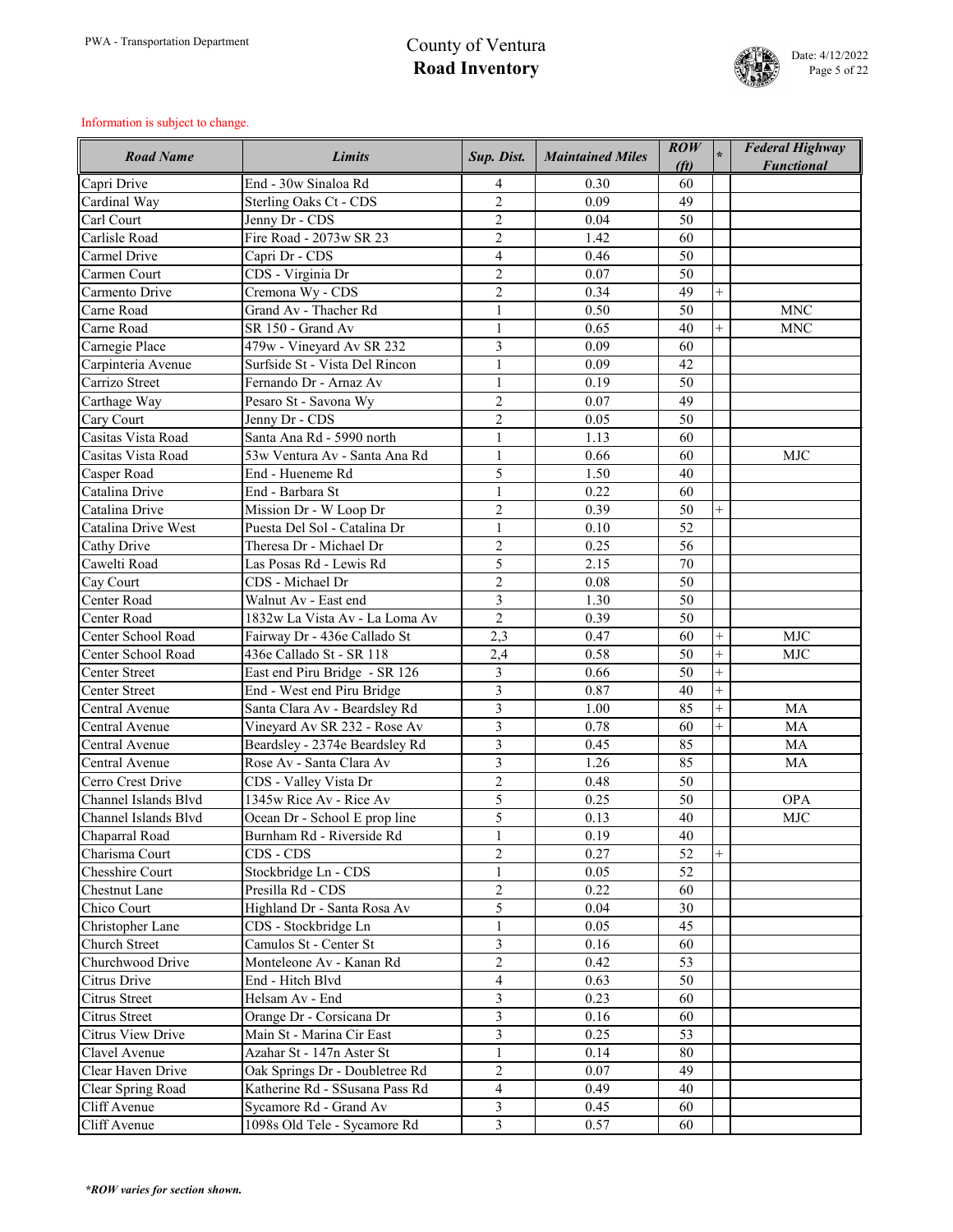

| <b>Road Name</b>                   | <b>Limits</b>                                            | Sup. Dist.                     | <b>Maintained Miles</b> | $\mathbf{ROW}$<br>(f <sub>t</sub> ) |        | <b>Federal Highway</b><br><b>Functional</b> |
|------------------------------------|----------------------------------------------------------|--------------------------------|-------------------------|-------------------------------------|--------|---------------------------------------------|
| Clubhouse Drive                    | SR 118 - 21n Northridge Dr                               | 3                              | 0.88                    | 60                                  |        |                                             |
| <b>Colchester Place</b>            | Liverpool Ct - CDS                                       | $\overline{2}$                 | 0.10                    | 49                                  |        |                                             |
| Cole Avenue                        | Flood St - 42s Walnut Av                                 | $\overline{4}$                 | 0.17                    | 60                                  |        |                                             |
| <b>Collins Street</b>              | 51e Vineyard SR 232 - Rose Av                            | 3                              | 0.85                    | 60                                  |        |                                             |
| Colt Lane                          | Rimrock Rd (W) - CDS                                     | $\overline{2}$                 | 0.28                    | 50                                  |        |                                             |
| Conifer Street                     | 43w Sunnyvista - Medea Crk Ln                            | $\overline{2}$                 | 0.09                    | 42                                  |        |                                             |
| <b>Conifer Street</b>              | Medea Creek Ln - Smoke Tree Av                           | $\overline{2}$                 | 0.76                    | 60                                  |        | <b>MJC</b>                                  |
| Cordova Street                     | Lantana St - 350e Lantana St                             | $\overline{2}$                 | 0.07                    | 56                                  |        |                                             |
| Corriente Court                    | Estaban Dr - CDS                                         | $\overline{2}$                 | 0.12                    | 42                                  |        |                                             |
| Corsicana Drive                    | CDS - Rose Av                                            | 3                              | 0.80                    | 60                                  |        | <b>MJC</b>                                  |
| Corta Street                       | Orchard Dr - End                                         | $\mathbf{1}$                   | 0.11                    | 50                                  |        |                                             |
| <b>Cortez Street</b>               | 140n Ventura Blvd - End                                  | $\overline{3}$                 | 1.11                    | 50                                  |        |                                             |
| Cotharin Road                      | Pacific View - Yerba Buena Rd                            | $\overline{2}$                 | 2.09                    | 60                                  |        |                                             |
| Cotharin Road                      | End - Pacific View Rd                                    | $\overline{2}$                 | 0.62                    | 60                                  |        |                                             |
| Cottonwood Avenue                  | Quail St - Oakwood St                                    | $\mathbf{1}$                   | 0.08                    | 56                                  |        |                                             |
| Country Club Drive                 | Creek Rd - 210n Oak Dr                                   |                                | 0.24                    | 50                                  |        | <b>MA</b>                                   |
| <b>Country Drive</b>               | 140s Sumac Dr - Country Place                            | $\mathbf{1}$                   | 0.34                    | 46                                  | $^{+}$ |                                             |
| <b>Country Drive</b>               | Country Place - Villanova Rd                             | $\mathbf{1}$                   | 0.04                    | 60                                  |        |                                             |
| Country Place North                | CDS - Country Dr                                         | $\mathbf{1}$                   | 0.26                    | 50                                  |        |                                             |
| Countryside Road                   | Sunnycrest Dr - CDS                                      | $\overline{2}$                 | 0.07                    | 49                                  |        |                                             |
| <b>County Drive</b>                | LA Av SR 118 - end                                       | $\mathbf{1}$                   | 0.16                    | 55                                  | $^{+}$ |                                             |
| Covewood Street                    | Benedict Ct - Golden Nugget Wy                           | $\overline{2}$                 | 0.16                    | 53                                  |        |                                             |
| Craig Street East                  | N Almond Av - N Dale Av                                  | $\mathbf{1}$                   | 0.05                    | 56                                  |        |                                             |
| Creek Lane                         | Creek Rd - SR 33                                         | $\mathbf{1}$                   | 0.07                    | 60                                  |        |                                             |
| <b>Creek Road</b>                  | SR 33 - MP 1.21                                          | $\mathbf{1}$                   | 1.21                    | 60                                  |        | MA                                          |
| <b>Creek Road</b>                  | MP 1.21 - MP 3.53                                        | 1                              | 2.32                    | 60                                  | $^{+}$ | <b>MJC</b>                                  |
| <b>Creek Road</b>                  | MP 3.53 - Country Club Dr                                |                                | 1.28                    | 60                                  | $^{+}$ | <b>MJC</b>                                  |
| Creek Road                         | Country Club Dr - 2070 east                              | $\mathbf{1}$                   | 0.39                    | 60                                  |        | <b>MJC</b>                                  |
| Cremona Way                        | Pesto Wy - Hawthorne Dr                                  | $\overline{2}$                 | 0.12                    | 53                                  |        |                                             |
| <b>Creston Lane North</b>          | CDS - Kingsgrove Dr                                      | $\overline{2}$                 | 0.08                    | 42                                  |        |                                             |
| Crooked Palm Road                  | Ventura Av - SR 33                                       |                                | 0.19                    | 60                                  |        |                                             |
| Crooked Palm Road                  | SR 33 - Ventura Av                                       | $\mathbf{1}$                   | 0.76                    | 46                                  | $^{+}$ |                                             |
| <b>Crown Street</b>                | End - Oakcrest Av                                        | $\mathbf{1}$                   | 0.09                    | 56                                  |        |                                             |
| Cruzero Street                     | SR 150 - Loma Dr                                         | $\mathbf{1}$                   | 0.64                    | 50                                  |        |                                             |
| <b>Cummings Road</b>               | Santa Paula St - Foothill Rd                             | $\overline{3}$                 | 0.73                    | 40                                  |        |                                             |
|                                    |                                                          | $\overline{3}$                 | 0.49                    | 40                                  |        |                                             |
| Cummings Road                      | Telegraph Rd - Santa Paula St<br>Bounds Rd - Primrose Dr |                                | 0.14                    | 56                                  |        |                                             |
| <b>Cypress Lane</b>                | Hitch Blvd - End                                         | $\mathbf{1}$                   | 0.08                    | 50                                  |        |                                             |
| Dalaway Drive<br>Dale Avenue North |                                                          | $\overline{4}$<br>$\mathbf{1}$ | 0.22                    | 56                                  |        |                                             |
|                                    | E Donna St - E Raymond St                                |                                |                         |                                     |        |                                             |
| Darling Road                       | 70ne Campanula - Elsworth Barr                           | $\overline{3}$                 | 0.90                    | 40                                  |        |                                             |
| Debbie Street                      | Alice Dr - Lisa Crt                                      | $\overline{2}$                 | 0.24                    | 60                                  |        |                                             |
| Deer Creek Road                    | SR 1 - Pacific View Rd                                   | $\overline{2}$                 | 2.72                    | 60                                  |        |                                             |
| Deerbrook Road                     | Deerhill Rd - Lambourne Pl                               | $\overline{2}$                 | 0.65                    | 53                                  |        |                                             |
| Deerhill Road                      | 43n Deerbrook Rd - Ellesmere Wy                          | $\overline{2}$                 | 0.49                    | 53                                  |        |                                             |
| Deerhill Road                      | Kanan Rd - 43n Deerbrook Rd                              | $\overline{2}$                 | 0.49                    | 67                                  |        |                                             |
| Del Norte Road                     | 795s El Toro Rd - 743n Rancho                            | $\mathbf{1}$                   | 0.49                    | 50                                  |        | <b>MJC</b>                                  |
| Del Valle Street                   | CDS - Encino Dr                                          | $\mathbf{1}$                   | 0.06                    | 40                                  |        |                                             |
| Dena Drive                         | Henry Dr - Michael Dr                                    | $\overline{2}$                 | 0.16                    | 56                                  |        |                                             |
| Dena Drive                         | Gerald Dr - Ruth Dr                                      | $\overline{2}$                 | 0.29                    | 60                                  |        |                                             |
| Deseo Avenue                       | Fairway Dr - Trueno Av                                   | 2,3                            | 0.51                    | 55                                  |        |                                             |
| Devereux Drive                     | Rice Rd - La Luna Av                                     | $\mathbf{1}$                   | 0.17                    | 50                                  |        |                                             |
| Devia Drive                        | Theresa Dr - Michael Dr                                  | $\overline{2}$                 | 0.28                    | 56                                  |        |                                             |
| Diana Court                        | CDS - Virginia Dr                                        | $\overline{2}$                 | 0.06                    | 56                                  |        |                                             |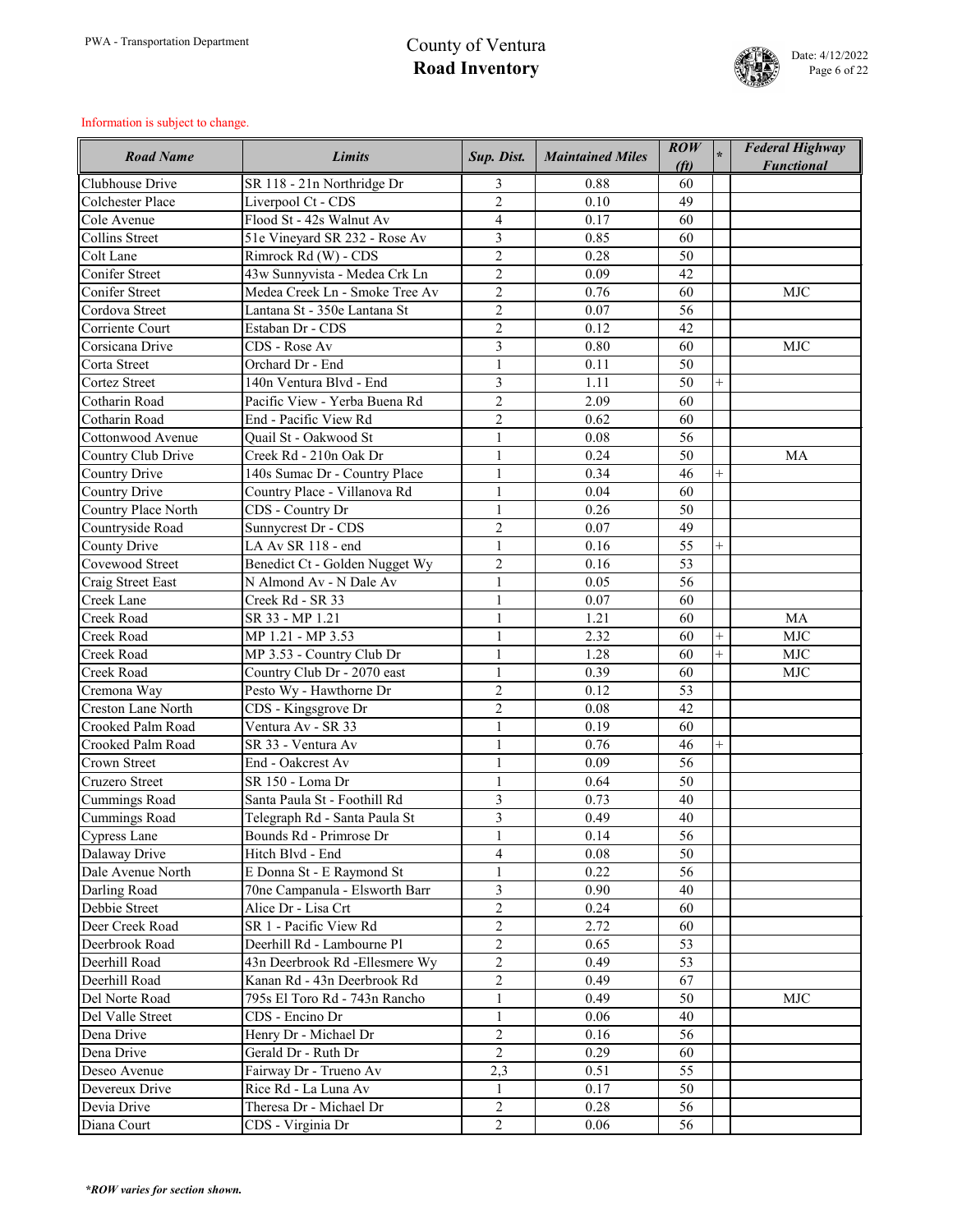

| <b>Road Name</b>            | <b>Limits</b>                  | Sup. Dist.     | <b>Maintained Miles</b> | $\overline{ROW}$<br>(f <sub>t</sub> ) |        | <b>Federal Highway</b><br><b>Functional</b> |
|-----------------------------|--------------------------------|----------------|-------------------------|---------------------------------------|--------|---------------------------------------------|
| Dodson Street               | North St - North St            | $\overline{2}$ | 0.24                    | 60                                    |        |                                             |
| <b>Dominion Drive</b>       | Rice Rd - CDS                  | $\mathbf{1}$   | 0.07                    | 40                                    |        |                                             |
| Donlon Road                 | La Cumbre Rd - 1400n McBean Rd | $\overline{2}$ | 1.50                    | 60                                    |        |                                             |
| Donlon Road                 | SR 118-417' n/o SR 118         | $\overline{2}$ | 0.08                    | 134                                   |        |                                             |
| Donna Street                | High St - Karen Av             | $\mathbf{1}$   | 0.30                    | 60                                    |        |                                             |
| Dorena Drive                | Theresa Dr - Michael Dr        | $\overline{2}$ | 0.21                    | 56                                    |        |                                             |
| Dorena Drive                | Alice Dr - Bella Dr            | $\overline{2}$ | 0.20                    | 56                                    |        |                                             |
| Doris Avenue                | 100e Victoria -77w Patterson   | 1,5            | 0.72                    | 40                                    |        | <b>MA</b>                                   |
| Doubletree Road             | Kanan Rd - 76s Oak Springs Dr  | $\overline{2}$ | 1.09                    | 53                                    | $+$    | <b>MJC</b>                                  |
| Dubonnet Court              | CDS - CDS                      | $\overline{2}$ | 0.16                    | 49                                    |        |                                             |
| Dufau Road                  | Naumann Rd - Raytheon Rd       | 5              | 0.67                    | 40                                    | $+$    |                                             |
| Dumaine Avenue              | Lindero Cyn Rd - Lafitte Dr    | $\overline{2}$ | 0.29                    | 53                                    |        |                                             |
| <b>Durant Court</b>         | Covewood St - CDS              | $\overline{2}$ | 0.02                    | 49                                    |        |                                             |
| E Street                    | End - 692s SR 126              | $\overline{3}$ | 0.12                    | 60                                    |        |                                             |
| Eagle Rock Avenue           | Ocean Dr - Island View Av      | 5              | 0.11                    | 40                                    |        |                                             |
| Earlham Court               | CDS - Pathfinder Av            | $\overline{2}$ | 0.11                    | 49                                    |        |                                             |
| <b>East Road</b>            | Stockton Rd - End              | 2,4            | 0.42                    | 50                                    |        |                                             |
| <b>East Street</b>          | Rice St - North St             | $\overline{2}$ | 0.08                    | 60                                    |        |                                             |
| <b>Edison Drive</b>         | End - Ranch Rd                 | $\mathbf{1}$   | 0.21                    | 40                                    |        |                                             |
| El Camino Corto             | End - La Luna Av               | $\mathbf{1}$   | 0.11                    | 50                                    |        |                                             |
| El Camino Drive             | Lomita Av - CDS                | $\mathbf{1}$   | 0.24                    | 60                                    |        |                                             |
| El Centro Street            | Cruzero St - Loma Dr           |                | 0.32                    | 50                                    |        |                                             |
| El Conejo Drive             | Lomita Av - La Luna Av         | $\mathbf{1}$   | 0.33                    | 50                                    |        |                                             |
| El Plano Drive              | CDS - Lomita Av                | $\mathbf{1}$   | 0.14                    | 40                                    |        |                                             |
| El Retiro Court             | CDS - Churchwood Dr            | $\overline{2}$ | 0.03                    | 49                                    |        |                                             |
| El Rio Avenue               | End - Lomita Av                |                | 0.11                    | 40                                    |        |                                             |
| El Roblar Drive             | Rice Rd - SR 33                |                | 0.97                    | 40                                    | $^{+}$ | MA                                          |
| El Sol Avenue               | Pala Dr - Lomita Av            |                | 0.16                    | 50                                    |        |                                             |
| El Toro Road East           | Del Norte Rd - Palomar Rd      | $\mathbf{1}$   | 0.15                    | 50                                    |        |                                             |
| El Tuaca Court              | CDS - Via Veneto               | $\overline{2}$ | 0.09                    | 50                                    |        |                                             |
| <b>Elaine Street</b>        | Simon Wy - CDS                 | $\overline{3}$ | 0.10                    | 50                                    |        |                                             |
| Ellesmere Way               | Deerbrook Rd - Ballantine Pl   | $\overline{2}$ | 0.25                    | 53                                    |        |                                             |
| <b>Ellice Street</b>        | Yerba Buena Rd - 170w Tonga St | $\overline{2}$ | 0.38                    | 49                                    |        |                                             |
| <b>Ellice Street</b>        | 170w Tonga St - East end       | $\overline{2}$ | 0.15                    | 60                                    |        |                                             |
| <b>Encinal Avenue</b>       | Mesa Dr - El Conejo Rd         | $\mathbf{1}$   | 0.42                    | 40                                    |        |                                             |
| Encino Avenue               | 55e Valley Vista Dr - CDS      | $\overline{2}$ | 0.21                    | 50                                    |        |                                             |
| <b>Encino Drive</b>         | 206s Azure Ct - 276s Del Valle | $\mathbf{1}$   | 0.67                    | 44                                    | $^{+}$ |                                             |
| Encino Drive                | 276s Del Valle St - SR 33      | $\mathbf{1}$   | 0.63                    | 60                                    |        |                                             |
| Encino Drive                | Creek Rd - 206s Azure Ct       | $\mathbf{1}$   | 0.66                    | 50                                    |        |                                             |
| Encino Lane                 | McKee St - Fraser Ln           | $\mathbf{1}$   | 0.14                    | 30                                    |        |                                             |
| <b>Encore Street</b>        | Verde Oak Dr - Grande Vista St | $\mathbf{1}$   | 0.10                    | 56                                    |        |                                             |
| Escollera Avenue            | E Las Posas Rd - Presilla Rd   | $\overline{2}$ | 0.53                    | 60                                    |        |                                             |
| Escollera Circle            | CDS - Escollera Av             | $\overline{2}$ | 0.10                    | 60                                    |        |                                             |
| <b>Estaban Drive</b>        | 580s Cerro Crest Dr - CDS      | $\overline{2}$ | 0.56                    | 60                                    |        |                                             |
| <b>Estaban Drive</b>        | Cerro Crest Dr - 580 south     | $\overline{2}$ | 0.11                    | 50                                    |        |                                             |
| <b>Ethel Court</b>          | Jenny Dr - CDS                 | $\overline{2}$ | 0.05                    | 50                                    |        |                                             |
| <b>Etting Road</b>          | 1488e Olds Rd - CDS            | 5              | 0.17                    | 50                                    |        | <b>MA</b>                                   |
| <b>Etting Road</b>          | 180w Dodge Rd - Naumann Rd     | 5              | 0.81                    | 50                                    |        | <b>MJC</b>                                  |
| <b>Etting Road</b>          | Naumann Rd - Wood Rd           | 5              | 1.49                    | 60                                    |        | <b>MJC</b>                                  |
| <b>Eucalyptus Drive</b>     | Santa Clara Av - Nyeland Av    | $\overline{3}$ | 0.17                    | 50                                    |        |                                             |
| Evanwood Avenue             | Newhaven St - CDS              | $\overline{2}$ | 0.55                    | 49                                    |        |                                             |
| <b>Faircrest Lane North</b> | Kingsgrove Dr - CDS            | $\overline{2}$ | 0.14                    | 42                                    |        |                                             |
| Fairgrove Circle            | CDS - Mesa Dr                  | $\overline{2}$ | 0.06                    | 50                                    |        |                                             |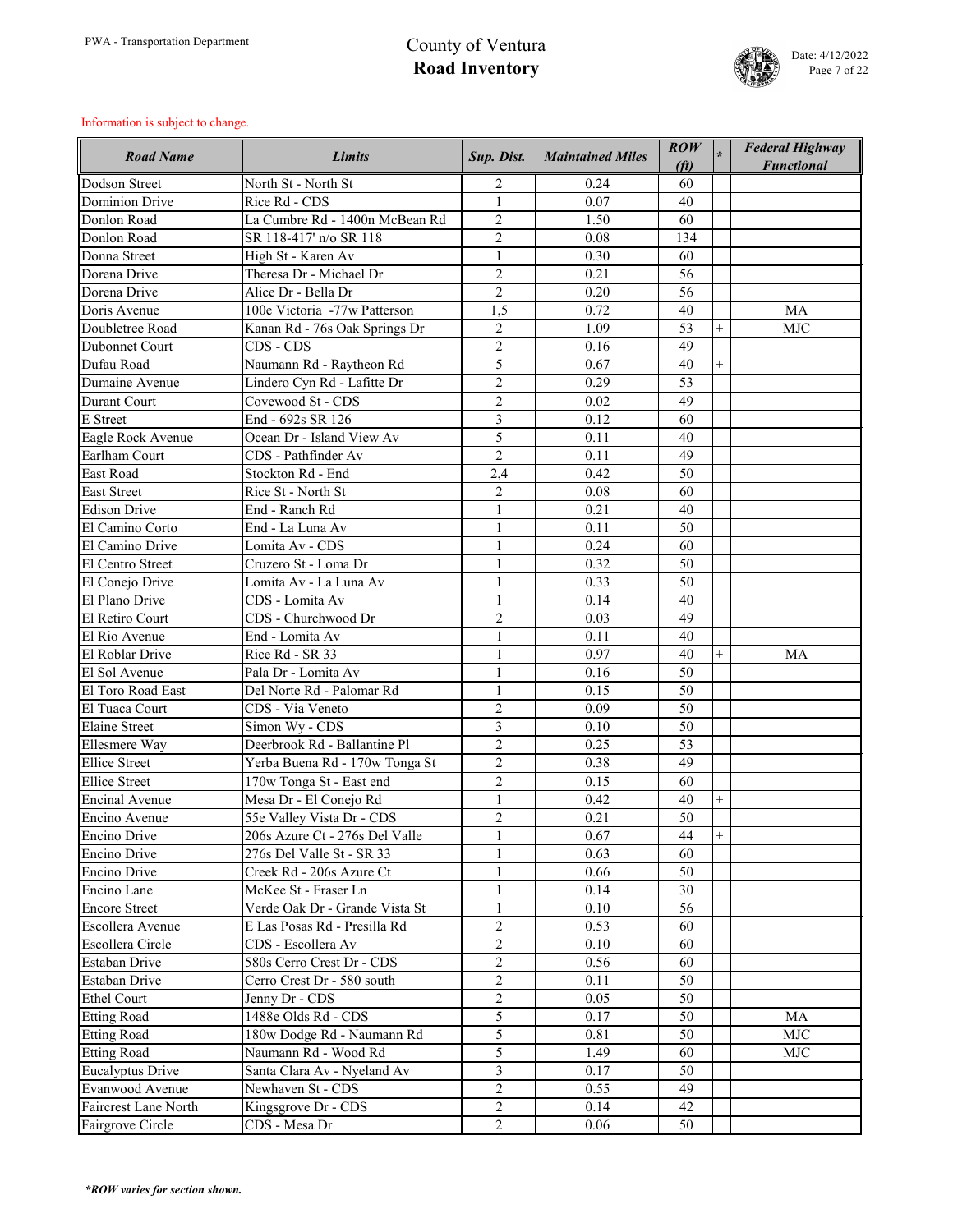

| <b>Road Name</b>          | <b>Limits</b>                  | Sup. Dist.              | <b>Maintained Miles</b> | $\mathbf{ROW}$<br>(f <sub>t</sub> ) |                | <b>Federal Highway</b><br><b>Functional</b> |
|---------------------------|--------------------------------|-------------------------|-------------------------|-------------------------------------|----------------|---------------------------------------------|
| <b>Fairview Court</b>     | 30n Fairview Rd - CDS          |                         | 0.14                    | 50                                  |                |                                             |
| <b>Fairview Road</b>      | SR 33 - 408w Fairview Crt      | $\mathbf{1}$            | 1.16                    | 50                                  |                | MA                                          |
| <b>Fairview Road</b>      | Rice Rd - SR 33                | $\mathbf{1}$            | 0.32                    | 50                                  |                |                                             |
| <b>Fairway Court</b>      | 153n Ramona Dr - Fairway Dr    | 3                       | 0.05                    | 50                                  |                | <b>MJC</b>                                  |
| Fairway Drive             | Center School Rd - CDS         | 3                       | 0.56                    | 50                                  |                | <b>MJC</b>                                  |
| Fairway Drive             | Vly Vista Dr -Center School Rd | 3                       | 0.66                    | 60                                  |                | <b>MJC</b>                                  |
| Faulkner Road             | Briggs Rd - East end           | $\overline{3}$          | 0.91                    | 46                                  | $^{+}$         |                                             |
| <b>Faxton Court</b>       | Flood St - CDS                 | $\overline{4}$          | 0.12                    | 56                                  |                |                                             |
| Felix Avenue              | 30n Township Av -42s Walnut Av | $\overline{4}$          | 0.22                    | 60                                  |                |                                             |
| Felix Drive               | El Roblar Dr - End             | $\mathbf{1}$            | 0.07                    | 40                                  |                |                                             |
| <b>Feliz Drive</b>        | Encino Dr - Brandt Av          | $\mathbf{1}$            | 0.22                    | 60                                  |                |                                             |
| <b>Feliz Drive</b>        | Howard Av - Valley Meadow Dr   | $\mathbf{1}$            | 0.32                    | 60                                  |                |                                             |
| Fernando Drive            | La Luna Av - Lomita Av         | $\mathbf{1}$            | 0.43                    | 40                                  | $^{+}$         |                                             |
| Ferrara Drive             | Moreno Dr - Fierro Dr          | $\mathbf{1}$            | 0.14                    | 56                                  |                |                                             |
| Fierro Drive              | Moreno Dr - Rice Rd            | $\mathbf{1}$            | 0.27                    | 60                                  |                |                                             |
| <b>Fifth Street West</b>  | 1805e Harbor - 1320w Victoria  | 1,5                     | 0.63                    | 64                                  |                | <b>OPA</b>                                  |
| Fillmore Avenue           | Ocean Dr - Island View Av      | 5                       | 0.09                    | 40                                  |                |                                             |
| Fillmore Avenue           | Surfside St - Vista Del Rincon | $\mathbf{1}$            | 0.09                    | 40                                  |                |                                             |
| Flood Street              | 30e Lemon Dr - Felix Av        | $\overline{\mathbf{4}}$ | 0.27                    | 60                                  |                |                                             |
| <b>Floral Drive</b>       | Bard Ln - Los Cabos Ln         | $\mathbf{1}$            | 0.04                    | 56                                  |                |                                             |
| <b>Floral Drive</b>       | 112s Bounds Rd - 97n Spring St | $\mathbf{1}$            | 0.33                    | 60                                  |                |                                             |
| Foothill Road             | 1166e Petit Av - Wells Rd      | $\mathbf{1}$            | 1.23                    | 60                                  |                | <b>MA</b>                                   |
| Foothill Road             | Briggs Rd - 30w Peck Rd        | 1,3                     | 1.51                    | 60                                  |                | <b>MJC</b>                                  |
| Foothill Road             | Wheeler Cyn Rd - Briggs Rd     | 1,3                     | 1.37                    | 60                                  | $^{+}$         | <b>MJC</b>                                  |
| Foothill Road             | Wells Rd - Aliso Cyn Rd        | 1,3                     | 1.59                    | 60                                  | $^{+}$         | <b>MJC</b>                                  |
| Foothill Road             | 20n Fairview Rd - Farnham Rd   | $\mathbf{1}$            | 0.29                    | 40                                  | $\overline{+}$ |                                             |
| Foothill Road             | Aliso Cyn Rd - Wheeler Cyn Rd  | 1,3                     | 1.44                    | 60                                  | $^{+}$         | MJC                                         |
| Fordyce Road              | Grand Av - Carne Rd            |                         | 0.76                    | 40                                  | $+$            |                                             |
| <b>Forest Avenue</b>      | Woodland Av - Rice Rd          | $\mathbf{1}$            | 0.17                    | 50                                  |                |                                             |
| <b>Forest Knoll Court</b> | Dumaine Av - CDS               | $\overline{2}$          | 0.14                    | 49                                  |                |                                             |
| <b>Frankie Drive</b>      | Jenny Dr - Ruth Dr             | $\overline{2}$          | 0.30                    | 56                                  |                |                                             |
| <b>Fraser Lane</b>        | Ventura Av - End               | $\mathbf{1}$            | 0.28                    | 30                                  | $^{+}$         |                                             |
| <b>Fraser Street</b>      | Creek Rd - End                 | $\mathbf{1}$            | 0.11                    | 40                                  |                |                                             |
| <b>Friedrich Road</b>     | Santa Clara Av - Almond Dr     | 3                       | 0.44                    | 40                                  |                |                                             |
| Fruitvale Avenue          | Broadway Rd - Oxford St        | $\overline{4}$          | 0.38                    | 40                                  |                |                                             |
| Gardenia Avenue           | Tamarix St - 137w Glenbrook Av | $\overline{2}$          | 0.33                    | 60                                  |                |                                             |
| <b>Garland Street</b>     | Norway Dr - Floral Dr          | $\mathbf{1}$            | 0.16                    | 60                                  |                |                                             |
| Garrido Court             | CDS - Garrido Dr               | $\overline{2}$          | 0.08                    | 51                                  |                |                                             |
| Garrido Drive             | Valley Vista Dr - Vly Vista Dr | $\overline{2}$          | 0.42                    | 51                                  |                |                                             |
| <b>Gentilly Place</b>     | <b>Bromely Dr - CDS</b>        | $\overline{2}$          | 0.11                    | 49                                  |                |                                             |
| George Street             | Helsam Av - End                | $\overline{3}$          | 0.24                    | 60                                  |                |                                             |
| <b>Gerald Drive</b>       | 336w Jenny Dr - Wendy Dr       | $\overline{2}$          | 0.34                    | 60                                  |                | <b>MJC</b>                                  |
| <b>Gerald Drive</b>       | Wendy Dr - E CDS               | $\overline{2}$          | 0.08                    | 50                                  |                |                                             |
| <b>Gerst Drive</b>        | Lesser Dr - Gloria Dr          | $\overline{2}$          | 0.17                    | 56                                  |                |                                             |
| Glendale Avenue           | Ocean Dr - Island View Av      | 5                       | 0.09                    | 40                                  |                |                                             |
| Glenside Lane             | Santa Rosa Rd - CDS            | $\overline{2}$          | 0.24                    | 52                                  |                |                                             |
| Gloria Drive              | Jenny Dr - Ruth Dr             | $\overline{2}$          | 0.28                    | 60                                  |                |                                             |
| Golden Eagle Drive        | Lindero Cyn Rd - Kanan Rd      | $\overline{2}$          | 0.39                    | 53                                  |                |                                             |
| Golden Nugget Way         | Golden Eagle Dr - CDS          | $\overline{2}$          | 0.13                    | 53                                  |                |                                             |
| Golden Spur Drive         | South end - North end          | $\overline{2}$          | 0.20                    | 56                                  | $^{+}$         |                                             |
| <b>Gonzales Road</b>      | Harbor Blvd - 465w Victoria Av | $\mathbf{1}$            | 1.78                    | 100                                 |                | <b>OPA</b>                                  |
| Goodenough Road           | 1140n Ash Cir - Squaw Flat Rd  | 3                       | 2.29                    | 40                                  | $^{+}$         |                                             |
| Goodhope Street           | Sunset Av - Larmier Av         | $\mathbf{1}$            | 0.14                    | 50                                  |                |                                             |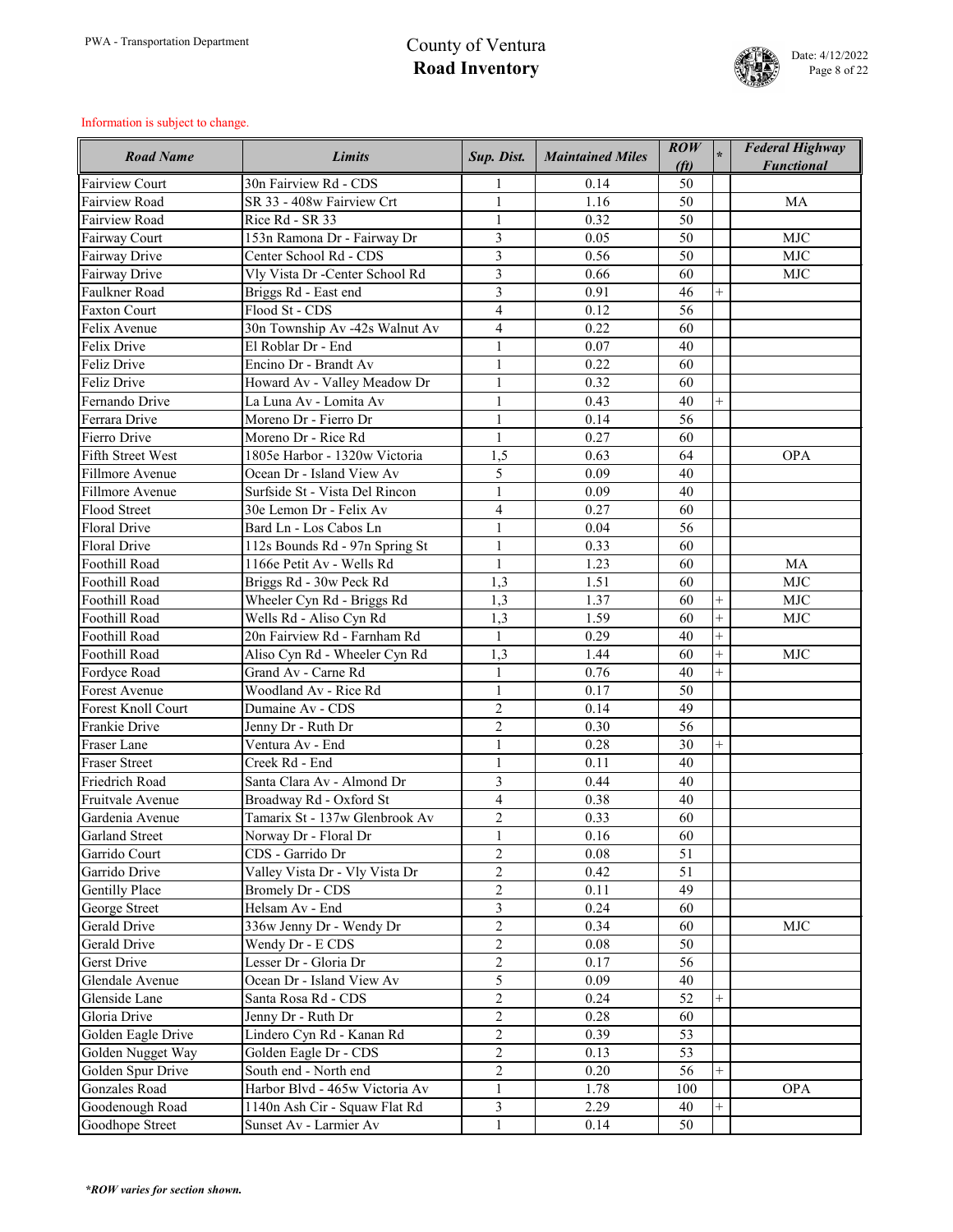

| <b>Road Name</b>                         | <b>Limits</b>                  | Sup. Dist.                       | <b>Maintained Miles</b> | $\mathbf{ROW}$<br>(f <sub>t</sub> ) |        | <b>Federal Highway</b><br><b>Functional</b> |
|------------------------------------------|--------------------------------|----------------------------------|-------------------------|-------------------------------------|--------|---------------------------------------------|
| Gorham Road                              | SR 150 - Grand Av              |                                  | 0.60                    | 65                                  |        |                                             |
| Grada Avenue                             | CDS - Trueno Av                | 3                                | 0.31                    | 51                                  |        |                                             |
| <b>Grand Avenue</b>                      | McNell Rd - McAndrew Rd        |                                  | 0.75                    | 66                                  |        | <b>MJC</b>                                  |
| <b>Grand Avenue</b>                      | 279w Orange Rd - McNell Rd     | $\mathbf{1}$                     | 1.58                    | 66                                  |        | <b>MA</b>                                   |
| <b>Grand Avenue</b>                      | Cliff Av - CDS                 | 3                                | 1.88                    | 60                                  |        |                                             |
| <b>Grand Avenue</b>                      | Old Telegraph Rd - Cliff Av    | $\mathfrak{Z}$                   | 0.75                    | 60                                  |        |                                             |
| <b>Grande Vista Street</b>               | 263w Larmier Av - Spring St    | $\mathbf{1}$                     | 0.23                    | 60                                  |        |                                             |
| Granito Drive                            | Alviria Dr - Fierro Dr         | $\mathbf{1}$                     | 0.22                    | 56                                  |        |                                             |
| Grapevine Road                           | Burnham Rd - Burnham Rd        | $\mathbf{1}$                     | 0.34                    | 40                                  | $+$    |                                             |
| <b>Greentree Drive North</b>             | Kingsgrove Dr - Ridgecrest Ln  | $\overline{2}$                   | 0.42                    | 46                                  |        |                                             |
| <b>Greentree Drive North</b>             | Bradley Rd - Kingsgrove Dr     | $\overline{2}$                   | 0.42                    | 50                                  |        |                                             |
| <b>Greentree Drive West</b>              | <b>Bradley Rd - CDS</b>        | $\overline{2}$                   | 0.67                    | 50                                  |        |                                             |
| <b>Gridley Road</b>                      | Valley View Rd - End           | $\mathbf{1}$                     | 0.35                    | 40                                  |        |                                             |
| <b>Gridley Road</b>                      | 33n Grand Av - Valley View Rd  | $\mathbf{1}$                     | 0.77                    | 40                                  |        |                                             |
| Grimes Canyon Road                       | LA Av SR 118 - 2.05mi north    | $\overline{4}$                   | 2.05                    | 60                                  | $^{+}$ | <b>MJC</b>                                  |
| Grimes Canyon Road                       | 2640s Broadway Rd - Broadway R | $\overline{4}$                   | 0.50                    | 50                                  | $^{+}$ | <b>MJC</b>                                  |
| Grimes Canyon Road                       | 2.05mi n SR 118 -2640s Broadwy | $\overline{4}$                   | 1.11                    | 50                                  | $^{+}$ | <b>MJC</b>                                  |
| <b>Groves Place</b>                      | SR 118 - SR 118                | $\overline{2}$                   | 0.87                    | 46                                  |        |                                             |
| Guiberson Road                           | Torrey Rd - End                | 3                                | 0.54                    | 50                                  |        |                                             |
| Guiberson Road                           | MP 4.00 - Torrey Rd            | 3                                | 3.04                    | 50                                  |        | <b>MNC</b>                                  |
| Guiberson Road                           | SR 23 - MP 4.00                | $\overline{3}$                   | 4.00                    | 50                                  |        | <b>MNC</b>                                  |
| Guinda Court                             | Callado St - CDS               | 3                                | 0.06                    | 56                                  |        |                                             |
| Hacienda Drive                           | CDS - Capri Dr                 | $\overline{4}$                   | 0.25                    | 50                                  |        |                                             |
| Hackamore Street                         | CDS - Morgan St                | $\mathbf{1}$                     | 0.07                    | 49                                  |        |                                             |
| Hailes Road                              | Etting Rd - Pleasant Valley Rd | 5                                | 0.92                    | 40                                  |        |                                             |
| Hall Road                                | SR 126 - Corner                | $\overline{3}$                   | 1.02                    | 40                                  |        |                                             |
|                                          | SR 23 - Roseland Av            | $\overline{4}$                   | 0.53                    | 40                                  |        |                                             |
| Happy Camp Road<br>Happy Camp Road       | Roseland Av - .62mi north      | 2,4                              | 0.62                    | 40                                  |        |                                             |
| Harbor Boulevard                         | Gonzales Rd - 2898s Olivas Pk  | $\mathbf{1}$                     | 1.25                    | 120                                 | $^{+}$ | <b>OPA</b>                                  |
| Harbor Boulevard                         | Santa Ana Av -170n Albacore Wy | 5                                | 0.12                    | 30                                  |        | <b>MJC</b>                                  |
| Harbor Boulevard                         | 250e - 30w Playa Ct            | 5                                | 0.05                    | 40                                  |        | <b>MJC</b>                                  |
| Harbor Boulevard                         | 754n Edison Canal - Gonzales   | $\mathbf{1}$                     | 0.74                    | 120                                 |        | <b>OPA</b>                                  |
|                                          | Evanwood Av - CDS              | $\overline{2}$                   | 0.03                    | 45                                  |        |                                             |
| <b>Hastings Court</b><br>Hawthorne Drive | Bowfield St - Kanan Rd         | $\overline{2}$                   | 0.71                    | 53                                  |        |                                             |
| <b>Heather Street West</b>               | Sumac Dr - CDS                 |                                  | 0.08                    |                                     |        |                                             |
| <b>Heatherton Drive</b>                  |                                | $\mathbf{1}$                     |                         | 52                                  |        |                                             |
|                                          | 258s - Ridgecrest Ln           | $\overline{2}$                   | 0.05                    | 42                                  |        |                                             |
| <b>Heatherton Drive</b>                  | 945s - 258s Ridgecrest Ln      | $\overline{2}$<br>$\overline{2}$ | 0.13                    | 42                                  |        |                                             |
| <b>Heatherton Drive</b>                  | Kingsgrove Dr -945s Ridgecrest |                                  | 0.60                    | 42                                  |        |                                             |
| Helen Court                              | CDS - Virginia Dr              | $\overline{2}$                   | 0.06                    | 56                                  |        |                                             |
| Helsam Avenue                            | Minna St - Cortez St           | $\overline{3}$                   | 0.27                    | 50                                  |        |                                             |
| Helsam Avenue                            | Balboa St - George St          | $\overline{3}$                   | 0.27                    | 50                                  |        |                                             |
| Henry Drive                              | Jenny Dr - Gerald Dr           | $\overline{2}$                   | 0.22                    | 56                                  |        |                                             |
| Henry Drive                              | Dena Dr - Michael Dr           | $\overline{2}$                   | 0.12                    | 56                                  |        |                                             |
| Hermosa Road                             | Creek Rd - SR 33               |                                  | 0.65                    | 60                                  |        |                                             |
| Hidden Springs Avenue                    | Bromely Dr - Lindero Cyn Rd    | $\overline{2}$                   | 0.16                    | 49                                  |        |                                             |
| Hidden Valley Road                       | End - Potrero Rd East          | $\overline{2}$                   | 1.24                    | 55                                  | $^{+}$ |                                             |
| <b>High Street</b>                       | Oak View Av - Donna St         | $\mathbf{1}$                     | 0.10                    | 60                                  | $^{+}$ |                                             |
| <b>Highland Drive</b>                    | Santa Rosa Av - Panama Dr      | 5                                | 0.39                    | 40                                  |        |                                             |
| <b>Highland Drive</b>                    | SR 33 - 140s Sumac Dr          | $\mathbf{1}$                     | 0.35                    | 60                                  |        |                                             |
| <b>Highland Drive East</b>               | N Loop Dr - 42w Plainview Dr   | $\overline{2}$                   | 0.26                    | 50                                  |        |                                             |
| <b>Highland Drive West</b>               | Mission Dr - Altamont Wy       | $\overline{2}$                   | 0.76                    | 50                                  |        |                                             |
| Highridge Court                          | CDS - CDS                      | $\overline{2}$                   | 0.19                    | 52                                  |        |                                             |
| Hill Street                              | Arnaz Dr - 40e Oak Dr          | $\mathbf{1}$                     | 0.10                    | 40                                  |        |                                             |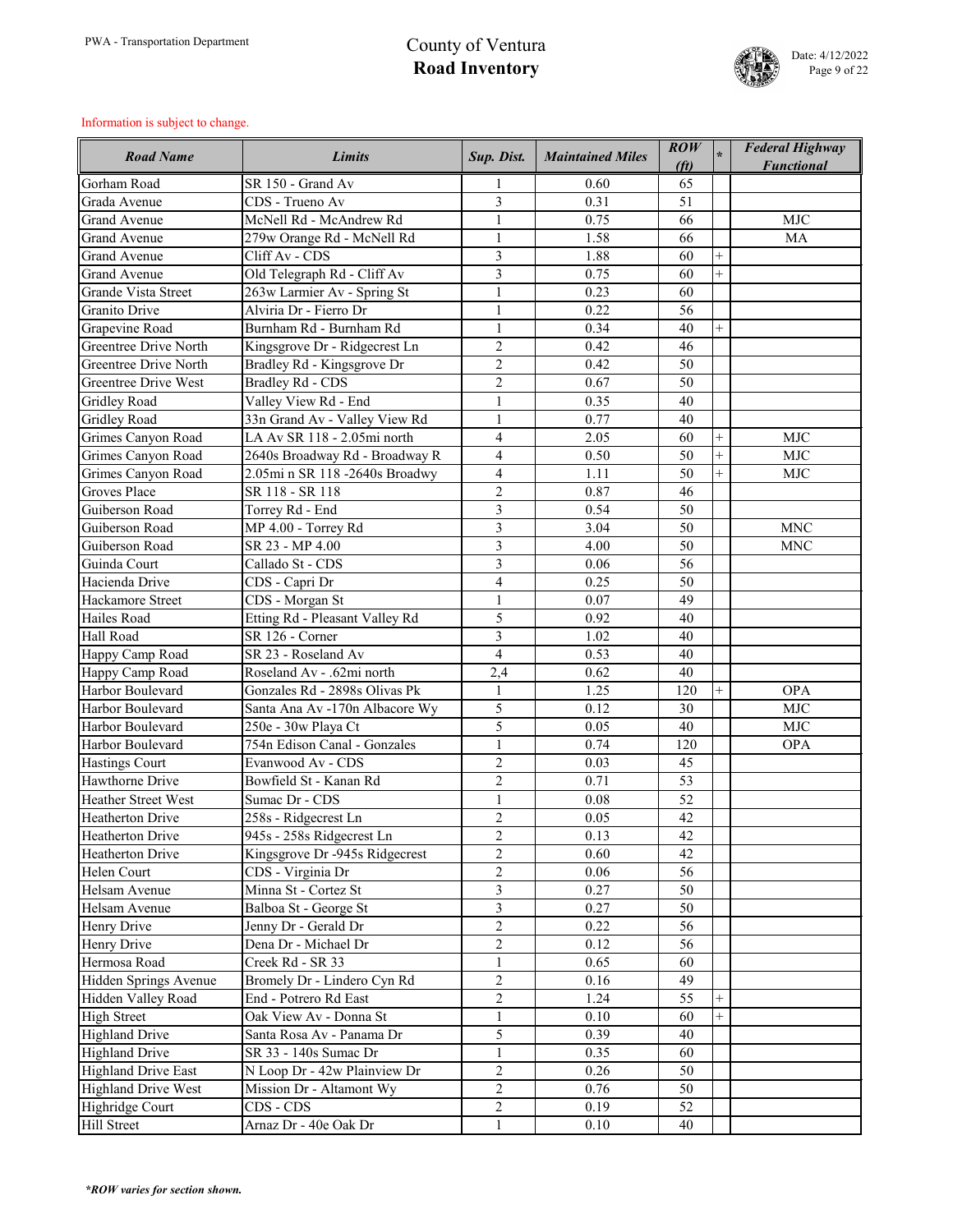

| <b>Road Name</b>          | <b>Limits</b>                   | Sup. Dist.     | <b>Maintained Miles</b> | $\mathbf{ROW}$<br>(f <sub>t</sub> ) |                | <b>Federal Highway</b><br><b>Functional</b> |
|---------------------------|---------------------------------|----------------|-------------------------|-------------------------------------|----------------|---------------------------------------------|
| <b>Hitch Boulevard</b>    | SR 118 - Citrus Dr              | 4              | 1.06                    | 40                                  | $^{+}$         |                                             |
| <b>Hitch Boulevard</b>    | Citrus Dr - End                 | $\overline{4}$ | 0.40                    | 50                                  | $^{+}$         |                                             |
| Holly Knoll Drive         | Verde Oak Dr - Grande Vista St  | $\mathbf{1}$   | 0.10                    | 56                                  |                |                                             |
| <b>Holly Street</b>       | Sumac Dr - CDS                  | $\mathbf{1}$   | 0.04                    | 50                                  |                |                                             |
| Hollytree Drive           | Kanan Rd - CDS                  | $\overline{2}$ | 0.44                    | 53                                  |                |                                             |
| Hollywood Avenue          | Ocean Dr - Island View Av       | 5              | 0.11                    | 40                                  |                |                                             |
| Hollywood Boulevard       | 40e Victoria Av - Panama Dr     | 5              | 0.14                    | 60                                  |                |                                             |
| <b>Holt Street</b>        | Ventura Av - Encino Ln          | $\mathbf{1}$   | 0.23                    | 40                                  |                |                                             |
| Hopper Canyon Road        | <b>UPRR - SR 126</b>            | $\overline{3}$ | 0.12                    | 40                                  |                |                                             |
| <b>Howard Avenue</b>      | Monterey Dr - Reposo Dr         | $\mathbf{1}$   | 0.12                    | 60                                  |                |                                             |
| Howe Road                 | Torrey Rd - Torrey Rd           | 3              | 0.20                    | 60                                  |                | <b>MNC</b>                                  |
| <b>Howe Road</b>          | Telegraph Rd SR 126 - Torrey Rd | 3              | 0.45                    | 60                                  |                | <b>MNC</b>                                  |
| Hueneme Avenue            | Ocean Dr - Island View Av       | 5              | 0.09                    | 40                                  |                |                                             |
| Hueneme Road              | Olds Rd - Navalair Rd           | 5              | 2.08                    | 63                                  | $^{+}$         | <b>MJC</b>                                  |
| Hueneme Road              | Navalair Rd - Wood Rd           | 5              | 0.91                    | 60                                  | $\overline{+}$ | <b>MJC</b>                                  |
| Hueneme Road              | 37e Edison Dr - Olds Rd         | 5              | 1.01                    | 63                                  | $^{+}$         | <b>OPA</b>                                  |
| Hueneme Road              | Wood Rd - Laguna Rd             | 5              | 2.29                    | 60                                  | $^{+}$         | <b>MJC</b>                                  |
| Hueneme Street            | South Mtn Rd - Bardsdale Av     | $\overline{3}$ | 0.58                    | 60                                  |                |                                             |
| <b>Hyacinth Street</b>    | End - Lantana St                | $\overline{2}$ | 0.02                    | 60                                  |                |                                             |
| <b>Island View Avenue</b> | Sawtelle Av - Malibu Av         | 5              | 0.70                    | 40                                  |                |                                             |
| Jacobs Court              | Forest Knoll Ct - CDS           | $\overline{2}$ | 0.08                    | 49                                  |                |                                             |
| Jeanne Avenue             | Oak View Av - Donna St          | $\mathbf{1}$   | 0.06                    | 60                                  |                |                                             |
| Jeanne Court              | Gerald Dr - CDS                 | $\overline{2}$ | 0.04                    | 50                                  |                |                                             |
| Jennifer Place            | CDS - Santa Rosa Rd             | $\overline{2}$ | 0.09                    | 52                                  |                |                                             |
| Jenny Drive               | Gerald Dr - 40s Old Conejo Rd   | $\overline{2}$ | 0.73                    | 60                                  |                | <b>MJC</b>                                  |
| Joan Way                  | Central Av - End                | $\overline{3}$ | 0.24                    | 50                                  |                |                                             |
| Jody Lane                 | CDS - Anacapa Dr                | $\overline{2}$ | 0.05                    | 56                                  |                |                                             |
| Jose Drive                | Mariano Dr - Rice Rd            |                | 0.13                    | 60                                  |                |                                             |
| Joshua Street East        | Pinewood Av - Bayberry St       | $\overline{2}$ | 0.26                    | 56                                  |                |                                             |
| Jourdan Street            | Stroube St - Collins St         | 3              | 0.13                    | 60                                  |                |                                             |
| Kanan (E Service) Rd      | 710n Conifer - 100s Smoke Tree  | $\overline{2}$ | 0.13                    | 44                                  | $\overline{+}$ |                                             |
| Kanan (E Service) Rd      | 100n Tamarind St - 96s Conifer  | $\overline{2}$ | 0.13                    | 44                                  |                |                                             |
| Kanan (W Service) Rd      | 100n Tamarind St -104s Conifer  | $\overline{2}$ | 0.12                    | 44                                  | $^{+}$         |                                             |
| Kanan (W Service) Rd      | 97n Conifer - 100s Smoke Tree   | $\overline{2}$ | 0.25                    | 44                                  | $^{+}$         |                                             |
| Kanan Road                | Oak Hills Dr - 80e Lindero Cyn  | $\overline{2}$ | 1.17                    | 94                                  |                | <b>MA</b>                                   |
| Kanan Road                | Deerhill Rd - Oak Hills Dr      | $\overline{2}$ | 0.46                    | 118                                 |                | MA                                          |
| Kanan Road                | Sunnycrest Dr - Deerhill Rd     | $\overline{2}$ | 0.28                    | 118                                 |                | MA                                          |
| Kanan Road                | LA Co Line - Sunnycrest Dr      | $\overline{2}$ | 0.59                    | 108                                 |                | <b>MA</b>                                   |
| Karen Avenue              | Donna St - Katherine Av         | $\mathbf{1}$   | 0.10                    | 56                                  |                |                                             |
| Katherine Avenue East     | N Dale Av - CDS                 | $\mathbf{1}$   | 0.11                    | 56                                  |                |                                             |
| Katherine Road            | N R/W UPRR - SSusana Pass Rd    | $\overline{4}$ | 1.06                    | 60                                  | $^{+}$         | <b>MJC</b>                                  |
| Kellwood Court            | CDS - Churchwood Dr             | $\overline{2}$ | 0.07                    | 49                                  |                |                                             |
| Kenewa Street             | CDS - Creek Rd                  | $\mathbf{1}$   | 0.10                    | 60                                  |                |                                             |
| <b>Kenney Street</b>      | Alvarado St - Stroube St        | $\overline{3}$ | 0.24                    | 50                                  | $^{+}$         |                                             |
| Key Largo Court           | CDS - Bayport Wy                | $\overline{2}$ | 0.03                    | 49                                  |                |                                             |
| Kilburn Court             | Lindero Canyon Rd - CDS         | $\overline{2}$ | 0.13                    | 49                                  |                |                                             |
| King James Court          | Lindero Canyon Rd - CDS         | $\overline{2}$ | 0.12                    | 49                                  |                |                                             |
| Kingsgrove Drive East     | 155e Heatherton Dr - Donlon Rd  | $\overline{2}$ | 0.47                    | 37                                  | $^{+}$         |                                             |
| Kingsgrove Drive East     | Greentree - 155e Heatherton Dr  | $\overline{2}$ | 0.50                    | 46                                  |                |                                             |
| <b>Kitty Street</b>       | Alice Dr - Lisa Ct              | $\overline{2}$ | 0.30                    | 60                                  |                |                                             |
| Koenigstein Road          | 3207n SR 150 - End              | $\mathbf{1}$   | 1.04                    | 50                                  | $^{+}$         |                                             |
| Koenigstein Road          | SR 150 - 3207 north             | $\mathbf{1}$   | 0.61                    | 60                                  |                |                                             |
| Kunkle Street             | CDS - SR 33                     | $\mathbf{1}$   | 0.20                    | 60                                  |                |                                             |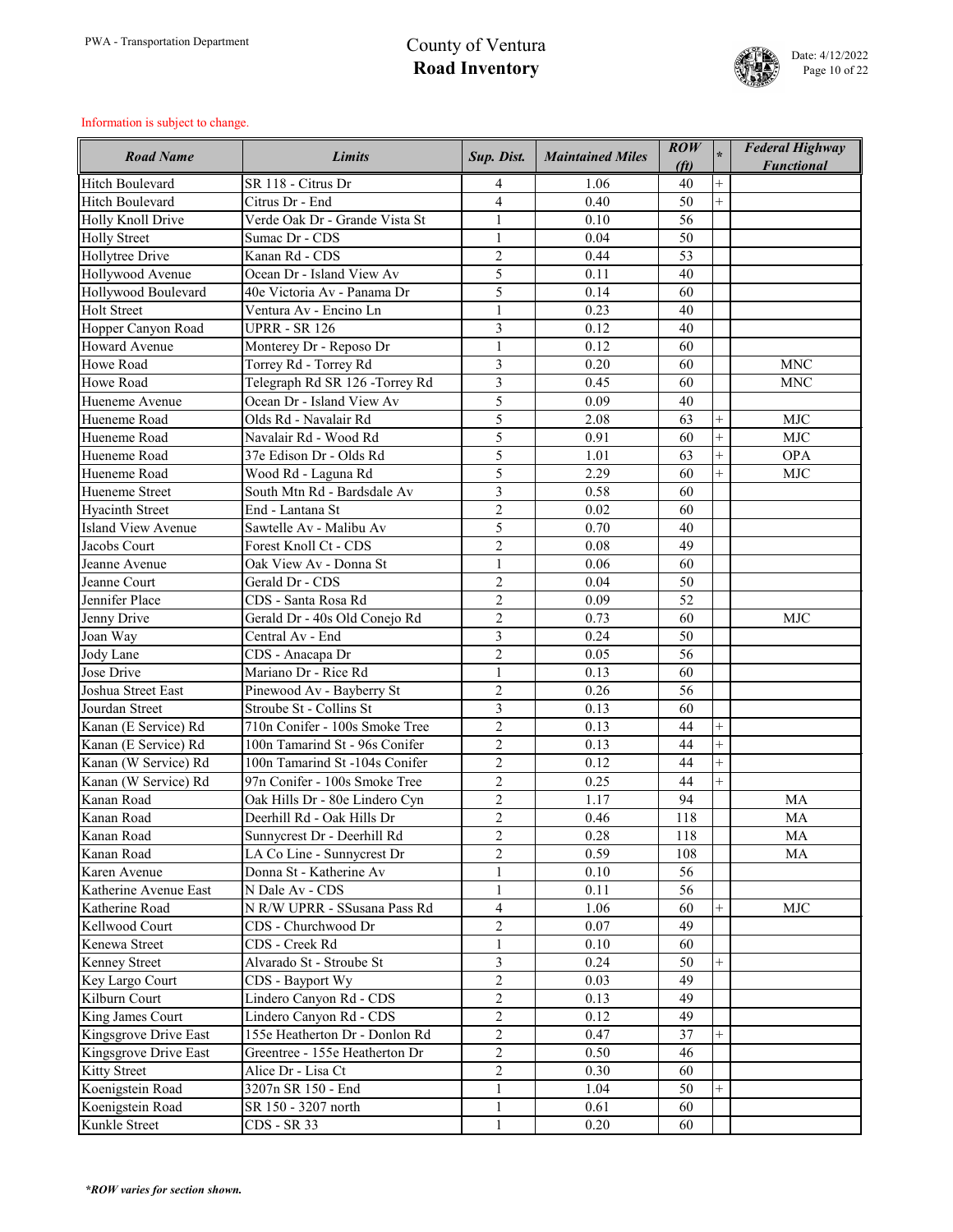

| <b>Road Name</b>       | <b>Limits</b>                  | Sup. Dist.     | <b>Maintained Miles</b> | $\mathbf{ROW}$<br>(f <sub>t</sub> ) |        | <b>Federal Highway</b><br><b>Functional</b> |
|------------------------|--------------------------------|----------------|-------------------------|-------------------------------------|--------|---------------------------------------------|
| La Brea Street         | West end - Sunset Ln           | 5              | 0.05                    | 60                                  |        |                                             |
| La Conchita Road       | US 101 - W Surfside St         | $\mathbf{1}$   | 0.03                    | 69                                  | $+$    |                                             |
| La Crescenta Drive     | CDS - CDS                      | 2,3            | 0.32                    | 50                                  |        |                                             |
| La Crescenta Street    | Ocean Dr - Sunset Ln           | 5              | 0.04                    | 40                                  |        |                                             |
| La Cross Street        | SR 33 - Ojai Dr                | $\mathbf{1}$   | 0.09                    | 50                                  |        |                                             |
| La Cumbra Street       | CDS - Encino Dr                | $\mathbf{1}$   | 0.06                    | 40                                  |        |                                             |
| La Cumbre Road         | Donlon Rd - SR 118             | $\overline{2}$ | 1.35                    | 40                                  | $^{+}$ |                                             |
| La Granada Street      | Ocean Dr - Sunset Ln           | 5              | 0.04                    | 40                                  |        |                                             |
| La Loma Avenue         | Price Rd - Aggen Rd            | $\overline{2}$ | 0.89                    | 50                                  |        | <b>MJC</b>                                  |
| La Loma Avenue         | Walnut Av - Price Rd           | 2,3            | 1.78                    | 50                                  |        | <b>MJC</b>                                  |
| La Loma Avenue         | Center Rd - Walnut Av          | 3              | 1.26                    | 50                                  |        | <b>MJC</b>                                  |
| La Luna Avenue         | SR 150 - Lomita Av             | $\mathbf{1}$   | 1.01                    | 50                                  |        | <b>MA</b>                                   |
| La Luna Avenue         | Lomita Av - SR 33              | $\mathbf{1}$   | 1.02                    | 50                                  | $^{+}$ | <b>MA</b>                                   |
| La Patera Court        | La Patera Dr - End             | 3              | 0.06                    | 50                                  |        |                                             |
| La Patera Drive        | Avocado Pl - Alviso Dr         | $\overline{3}$ | 0.33                    | 50                                  |        |                                             |
| La Patera Drive        | CDS - Avocado Pl               | $\overline{2}$ | 0.22                    | 50                                  |        |                                             |
| La Suen Drive          | W Loop Dr - 156w Moreno Dr     | $\overline{2}$ | 0.14                    | 56                                  |        |                                             |
| La Vista Avenue        | LA Av SR 118 - Center Rd       | $\overline{3}$ | 0.63                    | 50                                  |        | <b>MJC</b>                                  |
| Lafitte Drive          |                                | $\overline{2}$ | 0.33                    | 53                                  |        |                                             |
|                        | Lindero Canyon Rd - CDS        |                | 0.42                    | 50                                  |        |                                             |
| Laguna Drive           | 324s Laguna Tr -30w Sinaloa Rd | $\overline{4}$ |                         | 50                                  |        |                                             |
| Laguna Road            | Pleasant Valley Rd - Wood Rd   | 5<br>5         | 1.54                    |                                     |        | <b>MJC</b>                                  |
| Laguna Road            | Hueneme Rd - 4183 north        |                | 0.79                    | 50                                  | $^{+}$ |                                             |
| Laguna Road            | Wood Rd - Las Posas Rd         | 5              | 1.43                    | 50                                  |        | <b>MJC</b>                                  |
| Laguna Road            | Las Posas - 2300e Las Posas    | 5              | 0.44                    | 50                                  |        | <b>MJC</b>                                  |
| Laguna Terrace         | Laguna Dr - CDS                | $\overline{4}$ | 0.27                    | 50                                  |        |                                             |
| Laguna Way             | CDS - Laguna Dr                | $\overline{4}$ | 0.06                    | 50                                  |        |                                             |
| Lake Avenue            | Woodland Av - Rice Rd          |                | 0.11                    | 50                                  |        |                                             |
| Lake Sherwood Drive    | Potrero E - 1950W Potrero Rd E | $\overline{2}$ | 1.12                    | 50                                  | $^{+}$ | <b>MJC</b>                                  |
| Lake Sherwood Drive    | 1950W Potrero E - Potrero Rd E | $\overline{2}$ | 0.37                    | 50                                  | $+$    | <b>MJC</b>                                  |
| Lake Shore Drive       | 82e Victoria Av - Panama Dr    | 5              | 0.04                    | 30                                  |        |                                             |
| <b>Lambert Street</b>  | CDS - Vineyard Av SR 232       | $\overline{3}$ | 0.44                    | 74                                  |        |                                             |
| Lambourne Place        | Deerbrook Rd - Deerbrook Rd    | $\overline{2}$ | 0.18                    | 53                                  |        |                                             |
| Lantana Street         | 40n Las Posas Rd - Gardenia Av | $\overline{2}$ | 0.39                    | 60                                  |        |                                             |
| <b>Lark Street</b>     | Sumac Dr - CDS                 | $\mathbf{1}$   | 0.04                    | 50                                  |        |                                             |
| Larkellen Court East   | Oak Hills Dr - CDS             | $\overline{2}$ | 0.13                    | 52                                  |        |                                             |
| Larkspur Drive         | Bounds Rd - Spring St          | $\mathbf{1}$   | 0.33                    | 56                                  |        |                                             |
| Larmier Avenue         | Sunset Av - SR 33              | $\mathbf{1}$   | 0.36                    | 50                                  |        | <b>MJC</b>                                  |
| Larmier Avenue         | SR 33 - 205e SR 33             | $\mathbf{1}$   | 0.04                    | 42                                  |        |                                             |
| Larmier Avenue         | 222s - 130n Grande Vista St    | $\mathbf{1}$   | 0.07                    | 56                                  | $^{+}$ |                                             |
| Las Palmas Street      | Ocean Dr - Sunset Ln           | 5              | 0.04                    | 40                                  |        |                                             |
| Las Posas Circle North | Highridge Ct - CDS             | $\overline{2}$ | 0.26                    | 52                                  | $^{+}$ |                                             |
| Las Posas Road         | 122e SR 1 Offramp - Hueneme Rd | 5              | 2.88                    | 100                                 |        | <b>MJC</b>                                  |
| Las Posas Road         | Hueneme Rd -Pleasant Valley Rd | 5              | 3.43                    | 100                                 |        | <b>MJC</b>                                  |
| Las Posas Road East    | Santa Rosa Rd - Escollera Av   | $\overline{2}$ | 0.99                    | 84                                  |        |                                             |
| Las Tuero Court        | CDS - Via Veneto               | $\overline{2}$ | 0.04                    | 50                                  |        |                                             |
| Laurel Court           | 30e Lakeshore Ct - Panama Dr   | 5              | 0.06                    | 30                                  |        |                                             |
| <b>Layton Street</b>   | End - Foothill Rd              | $\mathbf{1}$   | 0.09                    | 56                                  |        |                                             |
| Lemar Avenue           | Balboa St - George St          | 3              | 0.21                    | 50                                  |        |                                             |
| Lemar Avenue           | Citrus St - Cortez St          | $\overline{3}$ | 0.24                    | 50                                  |        |                                             |
| Lemon Drive            | W Loop Dr - End                | $\overline{2}$ | 0.14                    | 50                                  |        |                                             |
| Lemon Drive            | 45e Beverly Dr - Loma Dr       | $\overline{2}$ | 0.10                    | 60                                  |        |                                             |
| <b>Lesser Drive</b>    | 130w Jenny Dr - Dena Dr        | $\overline{2}$ | 0.29                    | 60                                  |        | <b>MJC</b>                                  |
| Lewis Road             | University Dr - Camarillo St   | 5              | 1.18                    | 98                                  | $^{+}$ | MA                                          |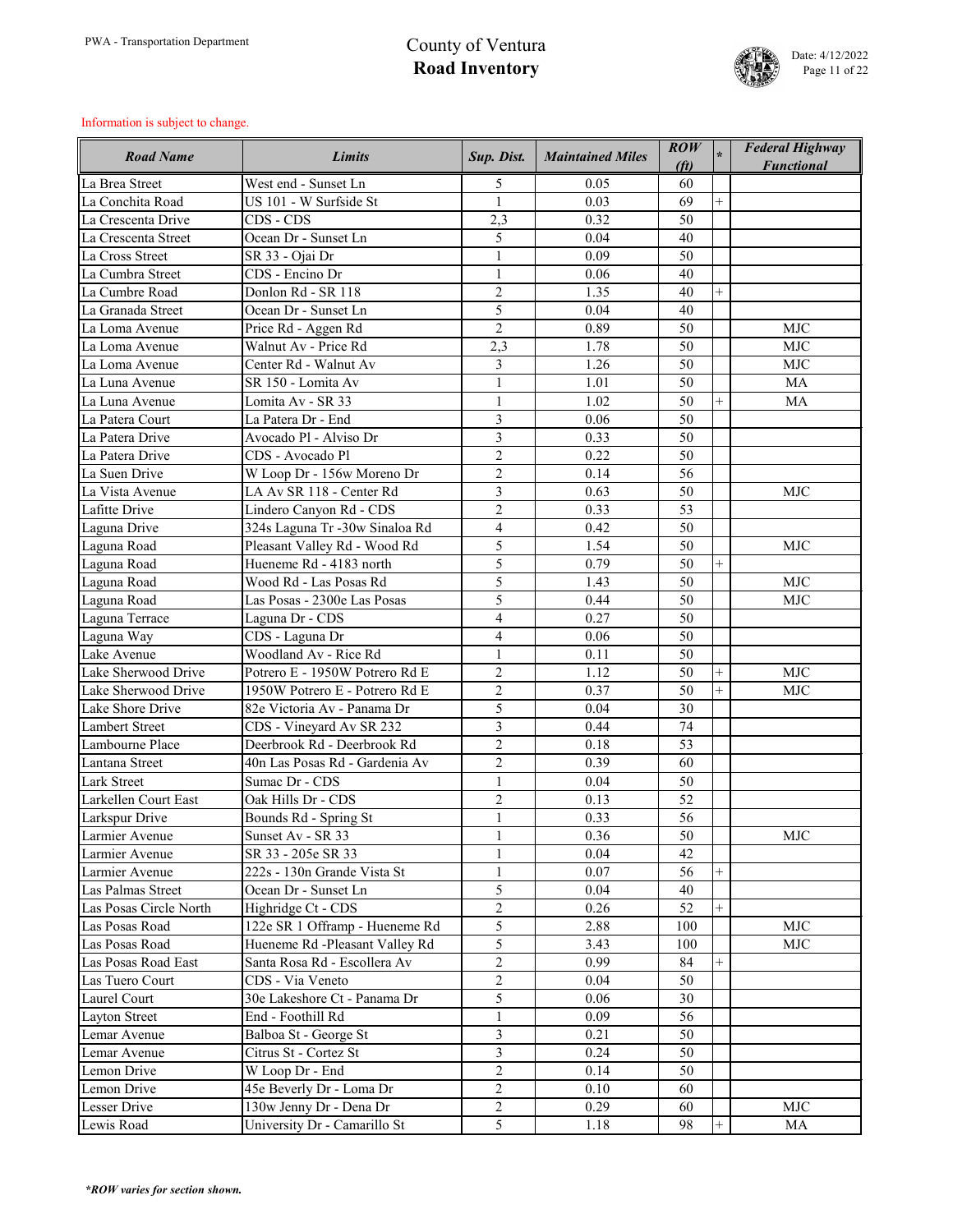

| <b>Road Name</b>     | <b>Limits</b>                               | Sup. Dist.        | <b>Maintained Miles</b> | $\mathbf{ROW}$<br>(f <sub>t</sub> ) | $\ast$         | <b>Federal Highway</b><br><b>Functional</b> |
|----------------------|---------------------------------------------|-------------------|-------------------------|-------------------------------------|----------------|---------------------------------------------|
| Lewis Road           | MP 2.83 - 174s Pleasant Vly Rd              | 5                 | 0.71                    | 113                                 | $^{+}$         | MA                                          |
| Lewis Road           | Laguna Rd - University Dr                   | 5                 | 0.66                    | 96                                  | $\ddot{}$      | <b>MA</b>                                   |
| Lewis Road           | Camarillo St - MP 2.83                      | 5                 | 0.99                    | 102                                 | $^{+}$         | <b>MA</b>                                   |
| Lilac Lane           | SS Pass Rd - .26mi E (S R/W)                | $\overline{4}$    | 0.26                    | 20                                  |                |                                             |
| Lilac Lane           | 26mi E SSusana Pass Rd - CDS                | $\overline{4}$    | 0.20                    | 40                                  |                |                                             |
| Lily Court           | Jenny Dr - CDS                              | $\overline{2}$    | 0.06                    | 50                                  |                |                                             |
| Lindero Canyon Road  | 63n Kanan Rd -60s Golden Eagle              | $\overline{2}$    | 0.21                    | 86                                  |                | <b>MJC</b>                                  |
| Lindero Canyon Road  | 60s Golden Eagle - Napoleon Av              | $\overline{2}$    | 0.99                    | 75                                  | $\overline{+}$ | <b>MJC</b>                                  |
| Line Road            | Thompson Av - LA Co Line                    | $\overline{4}$    | 0.19                    | 22                                  | $\ddot{}$      |                                             |
| Lirio Avenue         | End - Nardo St                              | $\mathbf{1}$      | 0.35                    | 60                                  |                |                                             |
| Lisa Court           | Kitty & Debbie St - CDS                     | $\overline{2}$    | 0.09                    | 56                                  |                |                                             |
| Liverpool Court      | Lindero Canyon Rd - CDS                     | $\overline{2}$    | 0.15                    | 49                                  |                |                                             |
| Lockwood Valley Road | Mutau Rd - MP 22.1                          | $\overline{3}$    | 5.68                    | 60                                  |                | <b>MJC</b>                                  |
| Lockwood Valley Road | MP 25.6 - Kern County Line                  | 3                 | 0.89                    | 60                                  | $^{+}$         | <b>MJC</b>                                  |
| Lockwood Valley Road | MP 4.0 - MP 8.0                             | $\mathbf{1}$      | 4.00                    | 60                                  |                | <b>MJC</b>                                  |
| Lockwood Valley Road | MP 22.1 - MP 25.6                           | 3                 | 3.50                    | 60                                  | $^{+}$         | <b>MJC</b>                                  |
| Lockwood Valley Road | MP 12.0 - Mutau Rd                          | 1,3               | 4.40                    | 60                                  |                | <b>MJC</b>                                  |
| Lockwood Valley Road | MP 8.0 - MP 12.0                            | $\mathbf{1}$      | 4.00                    | 60                                  |                | <b>MJC</b>                                  |
| Lockwood Valley Road | SR 33 - MP 4.0                              | $\mathbf{1}$      | 4.00                    | 60                                  |                | <b>MJC</b>                                  |
| Locust Avenue North  | Tamarind St - Sabra Av                      | $\overline{2}$    | 0.39                    | 56                                  |                |                                             |
| Lois Avenue          | 40n Wendy - 40s Old Conejo Rd               | $\overline{2}$    | 0.23                    | 60                                  |                |                                             |
| Lois Avenue          | Lois Av - CDS                               | $\overline{2}$    | 0.02                    | 56                                  |                |                                             |
| Loma Drive           | SR 33 - Tico Rd                             | $\mathbf{1}$      | 0.66                    | 50                                  | $\overline{+}$ |                                             |
| Loma Drive           | Villanova Rd - SR 33                        | $\mathbf{1}$      | 0.30                    | 50                                  |                |                                             |
| Loma Drive           | 142s Lemon Dr - E Loop Dr                   | $\overline{2}$    | 0.26                    | 40                                  | $^{+}$         | <b>MJC</b>                                  |
| Lomita Avenue        | La Luna Av - El Roblar Dr                   | $\mathbf{1}$      | 0.85                    | 50                                  | $^{+}$         | <b>MJC</b>                                  |
| Lomita Avenue        | El Roblar Dr - SR 33                        | 1<br>$\mathbf{r}$ | 0.30                    | 50                                  |                | <b>MJC</b>                                  |
| Lomita Avenue        | Rice Rd - La Luna Av                        |                   | 0.27                    | 94                                  |                | <b>MJC</b>                                  |
| Lookout Rock Trail   | 210s - Katherine Rd                         | $\overline{4}$    | 0.04                    | 30                                  | $^{+}$         |                                             |
| Loop Drive East      | 914n Las Posas Rd - N Loop Dr               | $\overline{2}$    | 0.50                    | 40                                  | $^{+}$         | <b>MJC</b>                                  |
| Loop Drive North     | Mission Dr - E Loop Dr                      | $\overline{2}$    | 0.69                    | 50                                  | $\ddot{}$      | <b>MJC</b>                                  |
| Loop Drive West      | 93s Lemon Dr - N Loop Dr                    | $\overline{2}$    | 0.61                    | 40                                  | $^{+}$         | <b>MJC</b>                                  |
| Lopaco Court         | CDS - La Patera Dr                          | $\overline{2}$    | 0.03                    | 50                                  |                |                                             |
| Los Altos Street     | End - Sunset Ln                             | 5                 | 0.05                    | 60                                  |                |                                             |
| Los Angeles Avenue   | SR 118 - Violeta St                         | $\mathbf{1}$      | 0.25                    | 80                                  | $^{+}$         |                                             |
| Los Angeles Avenue   | End - Ventura St                            | 3                 | 1.32                    | 60                                  |                |                                             |
| Los Angeles Avenue   | 175s - 155n Aster St                        |                   | 0.06                    | 80                                  |                |                                             |
| Los Angeles Avenue   | $\overline{\text{V}}$ ioleta St - 270 north | $\mathbf{1}$      | 0.05                    | 80                                  |                |                                             |
| Los Angeles Avenue   | Ocean Dr - Island View Av                   | 5                 | 0.11                    | 40                                  |                |                                             |
| Los Arcos Drive      | Kanan Rd - Churchwood Dr                    | $\sqrt{2}$        | 0.19                    | 53                                  |                |                                             |
| Los Cabos Lane       | Ventura Av - Floral Dr                      | $\mathbf{1}$      | 0.29                    | 56                                  |                |                                             |
| Los Cedros Circle    | Redondo Av - CDS                            | $\overline{2}$    | 0.07                    | 52                                  |                |                                             |
| Los Encinos Road     | Burnham Rd - SR 150                         | $\mathbf{1}$      | 0.66                    | 50                                  |                |                                             |
| Los Feliz Street     | Ocean Dr - Sunset Ln                        | 5                 | 0.04                    | 40                                  |                |                                             |
| Los Fresnos Circle   | Redondo Av - CDS                            | $\overline{2}$    | 0.09                    | 52                                  |                |                                             |
| Los Pinos Circle     | CDS - Redondo Av                            | $\overline{2}$    | 0.12                    | 52                                  |                |                                             |
| Los Robles Street    | Ocean Dr - Sunset Ln                        | 5                 | 0.04                    | 40                                  |                |                                             |
| Louis Drive          | William Dr - Jenny Dr                       | $\overline{2}$    | 0.22                    | 56                                  |                |                                             |
| Luray Circle         | Anderson Dr - CDS                           | $\overline{4}$    | 0.08                    | 50                                  |                |                                             |
| Lynn Court           | Kitty St - CDS                              | $\overline{2}$    | 0.05                    | 56                                  |                |                                             |
| Mahoney Avenue       | End - SR 33                                 | $\mathbf{1}$      | 0.36                    | 50                                  |                |                                             |
| <b>Main Street</b>   | SR 126 - 970n Orchard St                    | 3                 | 0.99                    | 60                                  | $^{+}$         | <b>MNC</b>                                  |
| <b>Malat Drive</b>   | Lesser Dr - Gloria Dr                       | $\overline{2}$    | 0.22                    | 56                                  |                |                                             |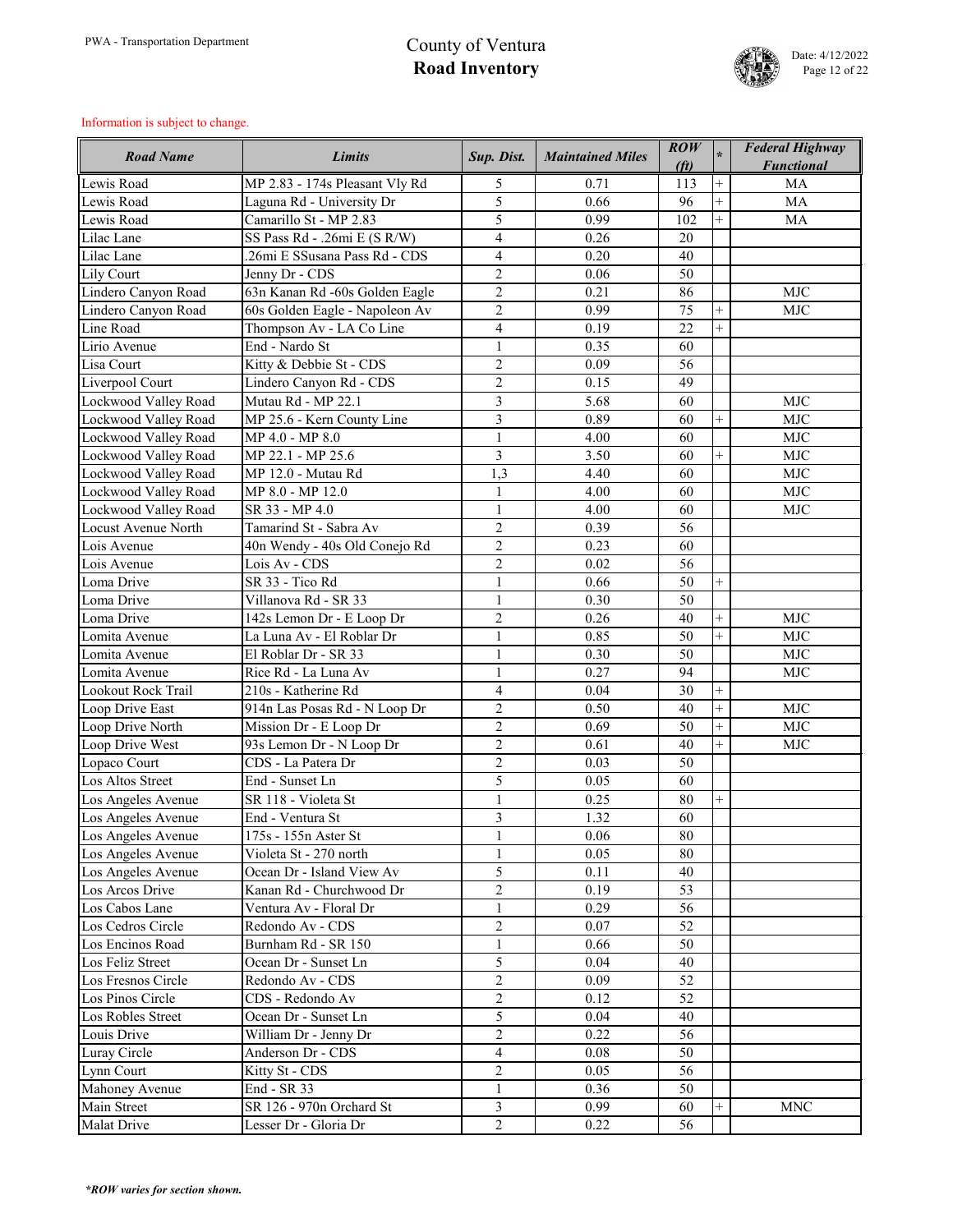

| <b>Road Name</b>         | <b>Limits</b>                  | Sup. Dist.     | <b>Maintained Miles</b> | $\mathbf{ROW}$<br>(f <sub>t</sub> ) | $\star$ | <b>Federal Highway</b><br><b>Functional</b> |
|--------------------------|--------------------------------|----------------|-------------------------|-------------------------------------|---------|---------------------------------------------|
| Malibu Avenue            | Ocean Dr - Island View Av      | 5              | 0.13                    | 40                                  |         |                                             |
| Mandeville Place         | Alexandra Ct - CDS             | $\overline{2}$ | 0.10                    | 49                                  |         |                                             |
| Mansfield Lane           | W Loop Dr - 156w El Rancho Dr  | $\overline{2}$ | 0.14                    | 60                                  |         |                                             |
| Maplegrove Street East   | Pinewood Av - Bayberry St      | $\overline{2}$ | 0.33                    | 60                                  |         |                                             |
| Mareto Way               | Carmento Dr - Hawthorne Dr     | $\overline{2}$ | 0.03                    | 53                                  |         |                                             |
| Maria Lane               | Mesa Dr - CDS                  | $\overline{2}$ | 0.15                    | 50                                  |         |                                             |
| Marian Avenue            | Camino Manzanas - 189 north    | $\overline{2}$ | 0.04                    | 60                                  |         |                                             |
| Mariano Drive            | Moreno Dr - CDS                |                | 0.22                    | 60                                  |         |                                             |
| Marina Circle East       | Citrus View Dr - Marina Cir W  | 3              | 0.08                    | 49                                  |         |                                             |
| Marina Circle West       | Citrus View Dr - Marina Cir E  | 3              | 0.15                    | 49                                  | $^{+}$  |                                             |
| Marine View Drive        | Vly Vista - 261s Vista Del Mar | $\overline{2}$ | 0.20                    | 50                                  |         |                                             |
| <b>Market Street</b>     | West end - Piru Square         | 3              | 0.17                    | 60                                  |         |                                             |
| <b>Market Street</b>     | Via Fustero - East end         | 3              | 0.17                    | 40                                  |         |                                             |
| Marquis Court            | Ellesmere Wy - CDS             | $\overline{2}$ | 0.11                    | 49                                  |         |                                             |
| Martha Drive             | Randy Dr - Kitty St            | $\overline{2}$ | 0.14                    | 56                                  |         |                                             |
| <b>Martin Street</b>     | CDS - Morgan St                | $\mathbf{1}$   | 0.12                    | 49                                  |         |                                             |
| Matilija Road North      | Trout Rd - SR 33               | 1              | 1.43                    | 80                                  |         |                                             |
| Matilija Road North      | End - Trout Rd                 | $\mathbf{1}$   | 3.28                    | 50                                  | $^{+}$  |                                             |
| Maxine Avenue            | Donna St - Andrus St           | 1              | 0.09                    | 56                                  |         |                                             |
| McAndrew Road            | Grand Av - Thacher Rd          | $\mathbf{1}$   | 0.53                    | 60                                  | $^{+}$  | <b>MNC</b>                                  |
| <b>McAndrew Road</b>     | Reeves Rd - Grand Av           | $\mathbf{1}$   | 0.51                    | 40                                  | $^{+}$  | <b>MNC</b>                                  |
| McKee Street             | Ventura Av - Encino Ln         | $\mathbf{1}$   | 0.22                    | 50                                  |         |                                             |
| McKnight Road            | Ventu Pk Rd - 115e Maple Rd    | $\overline{2}$ | 0.31                    | 40                                  |         |                                             |
| McNell Road              | Reeves Rd - Grand Av           | 1              | 0.57                    | 50                                  |         |                                             |
| McNell Road              | Grand Av - End                 | $\mathbf{1}$   | 0.76                    | 60                                  |         |                                             |
| Medea Creek Lane         | Briarwood Ln - Conifer St      | $\overline{2}$ | 0.05                    | 56                                  |         |                                             |
| Medea Creek Lane         | Oak Hills Dr - CDS             | $\overline{2}$ | 0.35                    | 49                                  |         |                                             |
| Medea Creek Lane         | Conifer St - Oak Hills Dr      | $\overline{2}$ | 0.23                    | 53                                  | $+$     |                                             |
| Medea Creek Lane East    | CDS - E Sunnyvista Av          | $\overline{2}$ | 0.04                    | 52                                  |         |                                             |
| Medea Creek Lane East    | E Sunnyvista Av - Briarwood Ln | $\overline{2}$ | 0.13                    | 56                                  |         |                                             |
| <b>Meiners Road East</b> | SR 33 - Rancho Dr              | $\mathbf{1}$   | 0.20                    | 50                                  |         |                                             |
| Melia Street             | Lantana St - CDS               | $\overline{2}$ | 0.05                    | 50                                  |         |                                             |
| Melrose Drive            | Roosevelt Blvd - Panama Dr     | 5              | 0.23                    | 40                                  |         |                                             |
| Melvin Court             | Jenny Dr - CDS                 | $\overline{2}$ | 0.05                    | 50                                  |         |                                             |
| Mesa Drive               | End - Lomita Av                | $\mathbf{1}$   | 0.39                    | 40                                  |         |                                             |
| Mesa Drive               | W Loop Dr - 208e Maria Ln      | $\overline{2}$ | 0.20                    | 40                                  | $^{+}$  |                                             |
| Mesa Drive               | E Loop Dr - E Loop Dr          | $\overline{2}$ | 0.27                    | 60                                  |         |                                             |
| Mesa Drive               | 1189e Maria Ln - E Loop Dr     | $\overline{2}$ | 0.42                    | 40                                  |         |                                             |
| Messina Place            | CDS - Aliano Dr                | $\overline{2}$ | 0.09                    | 45                                  |         |                                             |
| Meyer Road               | Oso Rd - Rice Rd               | $\mathbf{1}$   | 0.21                    | 50                                  |         |                                             |
| Michael Drive            | CDS - 130e Virginia Dr         | $\overline{2}$ | 0.59                    | 56                                  | $^{+}$  | <b>MJC</b>                                  |
| Mill Drive               | E R/W Ojai Vly Tr - Ventura Av | $\mathbf{1}$   | 0.06                    | 50                                  |         |                                             |
| Minna Street             | Helsam Av - CDS                | $\overline{3}$ | 0.20                    | 50                                  |         |                                             |
| Mirror Lake Avenue       | Woodland Av - Martin St        | $\mathbf{1}$   | 0.15                    | 45                                  |         |                                             |
| Mission Drive            | 140s Catalina Dr - N Loop Dr   | $\overline{2}$ | 0.71                    | 50                                  | $^{+}$  | <b>MJC</b>                                  |
| <b>Molly Court</b>       | CDS - Virginia Dr              | $\overline{2}$ | 0.07                    | 56                                  |         |                                             |
| Montana Circle           | Montana Rd - Montana Rd        |                | 0.42                    | 50                                  |         |                                             |
| Montana Road             | 390n Cuyama Rd - Montana Cir   | $\mathbf{1}$   | 0.08                    | 50                                  |         |                                             |
| Monte Court North        | Monte Via - CDS                | $\mathbf{1}$   | 0.01                    | 72                                  |         |                                             |
| Monte Via                | Santa Ana Blvd - CDS           | $\mathbf{1}$   | 0.38                    | 56                                  |         |                                             |
| Monteleone Avenue        | Los Arcos Dr - Churchwood Dr   | $\overline{2}$ | 0.17                    | 53                                  |         |                                             |
| Monterey Drive           | Brandt Av - Howard Av          | $\mathbf{1}$   | 0.21                    | 60                                  |         |                                             |
| Montgomery Avenue        | N South Bank Rd - Vineyard Av  | $\overline{3}$ | 0.34                    | 84                                  |         |                                             |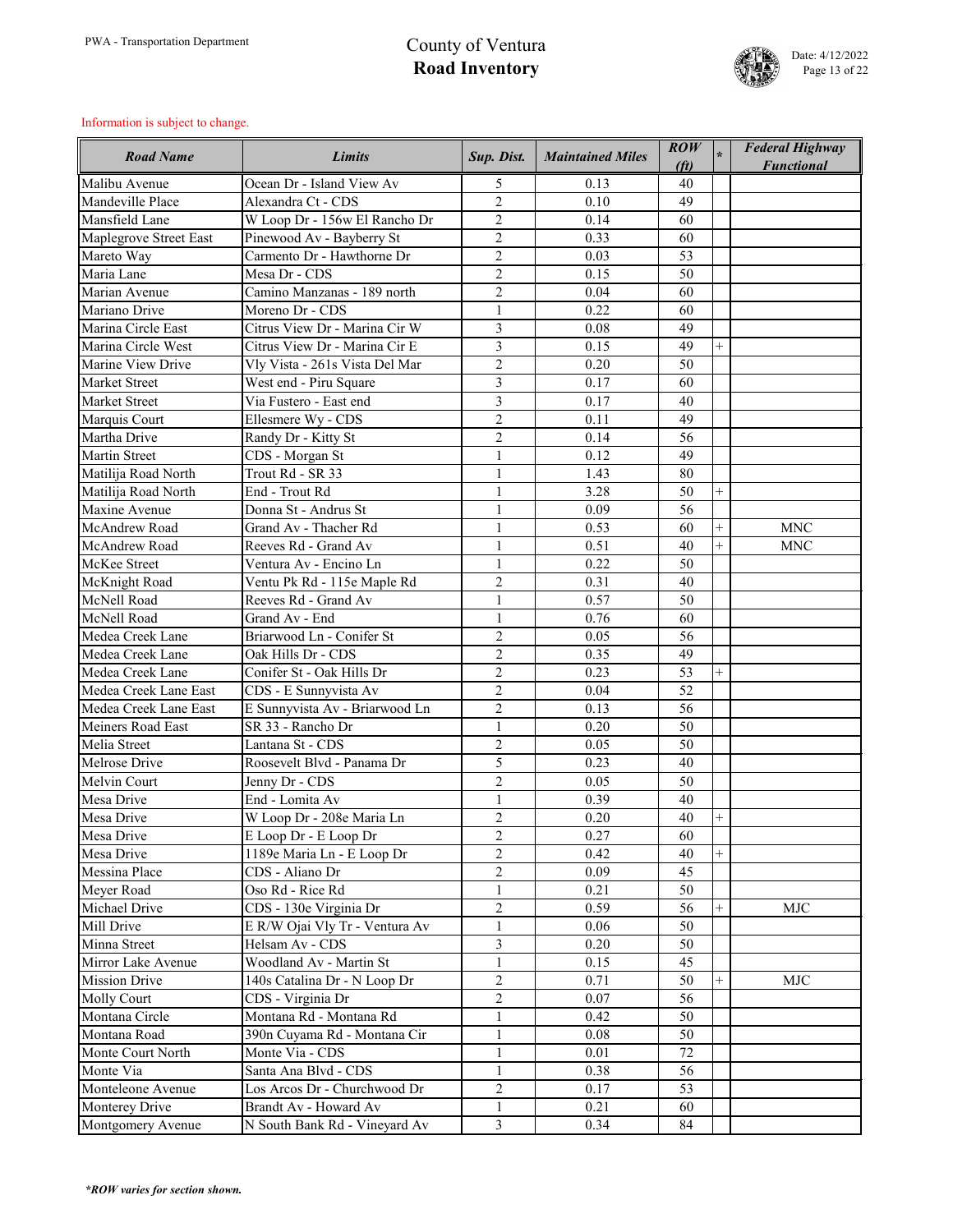

| <b>Road Name</b>            | <b>Limits</b>                  | Sup. Dist.     | <b>Maintained Miles</b> | $\mathbf{ROW}$<br>(f <sub>t</sub> ) |                | <b>Federal Highway</b><br><b>Functional</b> |
|-----------------------------|--------------------------------|----------------|-------------------------|-------------------------------------|----------------|---------------------------------------------|
| Montgomery Avenue           | Sandy Cir - N South Bank Rd    | 3              | 0.13                    | 60                                  |                |                                             |
| Moorpark Avenue             | Ocean Dr - Island View Av      | 5              | 0.09                    | 40                                  |                |                                             |
| Moorpark Road               | Santa Rosa Rd - Read Rd        | $\overline{2}$ | 0.39                    | 60                                  | $\overline{+}$ | <b>MA</b>                                   |
| Moorpark Road               | Read Rd -108s Tierra Rejada Rd | 2,4            | 0.98                    | 60                                  | $\overline{+}$ | <b>MA</b>                                   |
| Morelia Court               | CDS - Calle Yucca              | $\overline{2}$ | 0.05                    | 50                                  |                |                                             |
| Moreno Drive                | Alvira Dr - Camille Dr         | $\mathbf{1}$   | 0.44                    | 60                                  |                |                                             |
| Morgan Street               | Martin St - CDS                | $\mathbf{1}$   | 0.12                    | 49                                  |                |                                             |
| <b>Mountain View Street</b> | 490s - 496n Santa Ana Blvd     |                | 0.19                    | 50                                  |                |                                             |
| Mountain View Street        | 195s Oakview Av - Mahoney Av   |                | 0.15                    | 50                                  |                |                                             |
| Muir Street                 | Oak Av - Grand Av              | 3              | 0.48                    | 60                                  |                |                                             |
| Mupu Road                   | SR 150 - Anlauf Rd             | $\mathbf{1}$   | 0.43                    | 60                                  |                |                                             |
| <b>Mustang Court</b>        | Pegasus St - CDS               |                | 0.03                    | 49                                  |                |                                             |
| Myrtle Court                | Monteleone Av - CDS            | $\overline{2}$ | 0.11                    | 49                                  |                |                                             |
| <b>Nancy Street</b>         | CDS - 25w Mission Dr           | $\overline{2}$ | 0.07                    | 50                                  |                |                                             |
| Napoleon Avenue             | <b>Bromely Dr - CDS</b>        | $\overline{2}$ | 0.34                    | 49                                  |                |                                             |
| Nardo Street                | Lirio Av - Wells Rd SR 118     | 1              | 0.11                    | 74                                  |                |                                             |
| Nardo Street                | Wells Rd SR 118 - End          | $\mathbf{1}$   | 0.35                    | 70                                  |                |                                             |
| Natalie Way                 | W Loop Dr - CDS                | $\overline{2}$ | 0.12                    | 56                                  |                |                                             |
| Naumann Road                | Dufau Rd - Etting Rd           | 5              | 0.48                    | 40                                  |                |                                             |
| Naumann Road                | Hueneme Rd - Pidduck Rd        | 5              | 0.40                    | 40                                  |                |                                             |
| Navalair Road               | 3890s Hueneme Rd - Hueneme Rd  | 5              | 0.74                    | 40                                  | $^{+}$         |                                             |
| Navalair Road               | 30s Wood - 28n SB SR 1 ramps   | 5              | 0.07                    | 65                                  |                |                                             |
| Neish Street                | CDS - 25w Mission Dr           | $\overline{2}$ | 0.07                    | 50                                  |                |                                             |
| Newbury Lane                | 1674s Lynn Rd - 26s Lynn Rd    | $\overline{2}$ | 0.32                    | 40                                  |                |                                             |
| Newhaven Street             | Evanwood Av - Blackpool Av     | $\overline{2}$ | 0.07                    | 49                                  |                |                                             |
| Nobletree Court             | Hawthorne Dr - CDS             | $\overline{2}$ | 0.07                    | 45                                  | $^{+}$         |                                             |
| Norma Court East            | W Loop Dr - CDS                | $\overline{2}$ | 0.11                    | 56                                  |                |                                             |
| Normandy Terrace            | Ellesmere Wy - CDS             | $\overline{2}$ | 0.07                    | 49                                  |                |                                             |
| North Street                | <b>SR 118 - East St</b>        | $\overline{2}$ | 0.95                    | 60                                  |                |                                             |
| Northridge Drive            | Clubhouse Dr - 497e            | 3              | 0.09                    | 60                                  |                |                                             |
| Norway Drive                | Ventura Av - North end         |                | 0.44                    | 60                                  |                |                                             |
| Nye Road                    | SR 33 - SR 33                  |                | 0.65                    | 40                                  | $^{+}$         |                                             |
| Nyeland Avenue              | 30n Ventura Bl - Friedrich Rd  | $\overline{3}$ | 0.53                    | 50                                  | $^{+}$         |                                             |
| Oak Avenue                  | Seventh St - Muir St           | 3              | 0.82                    | 60                                  |                |                                             |
| Oak Avenue                  | 800s - 920n Sycamore Rd        | $\overline{3}$ | 0.32                    | 40                                  |                |                                             |
| Oak Branch Drive            | Oak Springs Dr - Oak Forest Dr | $\overline{2}$ | 0.09                    | 49                                  |                |                                             |
| Oak Drive                   | Hill St - Sunset St            | $\mathbf{1}$   | 0.13                    | 40                                  |                |                                             |
| Oak Forest Drive            | Oak Springs Dr - Doubletree Rd | $\overline{2}$ | 0.28                    | 49                                  |                |                                             |
| Oak Haven Court             | Sunnycrest Dr - CDS            | $\overline{2}$ | 0.05                    | 45                                  |                |                                             |
| Oak Hills Drive             | Sunnycrest Dr - Medea Creek Ln | $\overline{2}$ | 0.24                    | 49                                  | $^{+}$         | <b>MJC</b>                                  |
| Oak Hills Drive             | Medea Creek Ln - Kanan Rd      | $\overline{2}$ | 0.61                    | 53                                  |                | <b>MJC</b>                                  |
| Oak Knolls Road West        | Gonzales Rd - Katherine Rd     | $\overline{4}$ | 0.50                    | 40                                  |                |                                             |
| Oak Meadow Place East       | Park View Dr - CDS             | $\overline{2}$ | 0.03                    | 52                                  |                |                                             |
| Oak Path Court              | Oak Forest Dr - CDS            | $\overline{2}$ | 0.03                    | 45                                  |                |                                             |
| Oak Point Drive             | CDS - CDS                      | $\overline{2}$ | 0.08                    | 45                                  |                |                                             |
| Oak Springs Drive           | CDS - Doubletree Rd            | $\overline{2}$ | 0.36                    | 49                                  |                |                                             |
| Oak View Avenue             | SR 33-CDS                      | $\mathbf{1}$   | 0.38                    | 60                                  |                |                                             |
| Oak View Avenue             | Mountain View St - SR 33       | $\mathbf{1}$   | 0.23                    | 50                                  | $^{+}$         |                                             |
| Oakcrest Avenue             | Barbara St - Willey St         | $\mathbf{1}$   | 0.11                    | 60                                  |                |                                             |
| Oakcrest Avenue North       | Wormwood St - CDS              | $\mathbf{1}$   | 0.13                    | 56                                  |                |                                             |
| Oakcrest Avenue North       | Willey St - Wormwood St        | $\mathbf{1}$   | 0.15                    | 60                                  |                |                                             |
| Oaklawn Avenue              | Hollyknoll Dr - Encore Dr      | $\mathbf{1}$   | 0.07                    | 56                                  |                |                                             |
| Oakleaf Avenue              | Tamarind St - Conifer St       | $\overline{2}$ | 0.16                    | 56                                  |                |                                             |
|                             |                                |                |                         |                                     |                |                                             |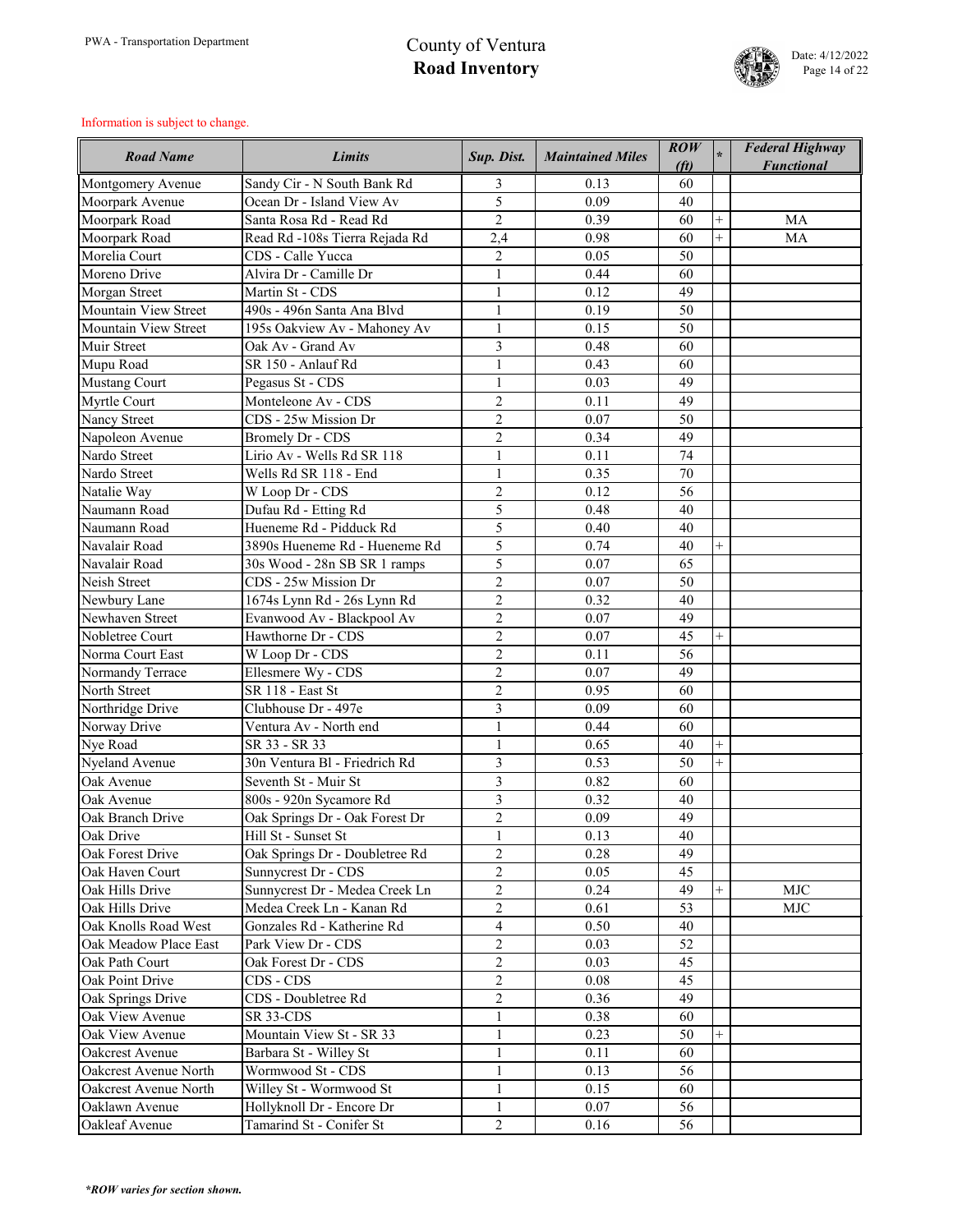

| <b>Road Name</b>          | <b>Limits</b>                  | Sup. Dist.     | <b>Maintained Miles</b> | $\mathbf{ROW}$<br>(f <sub>t</sub> ) |                | <b>Federal Highway</b><br><b>Functional</b> |
|---------------------------|--------------------------------|----------------|-------------------------|-------------------------------------|----------------|---------------------------------------------|
| Oakwood Street            | La Luna Av - CDS               |                | 0.09                    | 56                                  |                |                                             |
| Ocean Avenue              | Breakers Wy - Old PCH          | $\mathbf{1}$   | 0.04                    | 60                                  |                |                                             |
| Ocean Drive               | 90s Santa Cruz Av - North end  | 5              | 1.26                    | 40                                  | $^{+}$         | <b>MJC</b>                                  |
| Ocean Drive               | Sawtelle Av - San Nicolas Av   | 5              | 0.87                    | 60                                  | $\overline{+}$ | <b>MJC</b>                                  |
| Ocho Rios Way             | Bayport Wy - Rockfield St      | $\overline{2}$ | 0.17                    | 53                                  |                |                                             |
| Ojai Avenue               | Surfside St - Vista Del Rincon | $\mathbf{1}$   | 0.09                    | 40                                  |                |                                             |
| Ojai Avenue               | Ocean Dr - Island View Av      | 5              | 0.09                    | 40                                  |                |                                             |
| Ojai Drive                | SR 33 - Hill St                | $\mathbf{1}$   | 0.17                    | 40                                  | $^{+}$         |                                             |
| Ojai Street               | Bardsdale Av - Rancho Line     | $\overline{3}$ | 0.71                    | 60                                  |                |                                             |
| Old Balcom Canyon Rd      | Stockton Rd - Balcom Cyn Rd    | $\overline{2}$ | 0.99                    | 55                                  | $^{+}$         |                                             |
| Old Baldwin Road          | SR 150 - Dump gate             | $\mathbf{1}$   | 0.39                    | 60                                  |                |                                             |
| Old Coach Drive           | Valley Vista Dr - End          | $\overline{2}$ | 0.32                    | 60                                  |                |                                             |
| Old Creek Road            | SR 33 - .51mi ne               | $\mathbf{1}$   | 0.51                    | 60                                  |                |                                             |
| Old Creek Road            | .51mi ne SR 33 - End           | $\mathbf{1}$   | 0.24                    | 60                                  | $^{+}$         |                                             |
| Old Grade Road            | SR 33 - Villanova Rd           | $\mathbf{1}$   | 0.14                    | 60                                  |                |                                             |
| Old Grade Road            | 469s Park Av - SR 33           | $\mathbf{1}$   | 0.42                    | 60                                  |                |                                             |
| Old Hueneme Road          | Hueneme Rd - 212e Potrero Rd   | 2,5            | 0.15                    | 130                                 | $^{+}$         |                                             |
| Old Lewis Road            | 212e Potrero Rd - 858sw Lewis  | 5              | 1.31                    | 60                                  |                |                                             |
| Old Lewis Road            | 858sw Lewis Rd - Lewis Rd      | 5              | 0.16                    | 60                                  | $+$            |                                             |
| Old Pacific Coast Hwy     | CDS - 125e Mussel Shoal Entr   | $\mathbf{1}$   | 0.15                    | 30                                  |                |                                             |
| Old Telegraph Road        | 244 e Grand Ave - 431 w C st   | $\overline{3}$ | 0.29                    | 60                                  |                | <b>MJC</b>                                  |
| Old Telegraph Road        | 71n SR 126 - 244 e Grand Ave   | $\overline{3}$ | 1.78                    | 60                                  |                | <b>MJC</b>                                  |
| Old Ventura Avenue        | Park Av - Old Grade Rd         | $\mathbf{1}$   | 0.19                    | 60                                  |                |                                             |
| Olds Road                 | Hueneme Rd - 939s Etting Rd    | 5              | 0.82                    | 50                                  |                | <b>MJC</b>                                  |
| Olivas Park Drive         | 15e Palma Dr - 205w Victoria   | $\mathbf{1}$   | 0.67                    | 80                                  | $^{+}$         | <b>OPA</b>                                  |
| Olivas Park Drive         | 2330w Telephone - 385w Palma   |                | 0.79                    | 80                                  |                | <b>OPA</b>                                  |
| Olive Road                | Telegraph Rd - Foothill Rd     | 3              | 0.76                    | 40                                  |                | <b>MNC</b>                                  |
| Olive Street              | 300w Park St - Park St         | $\overline{3}$ | 0.06                    | 50                                  |                |                                             |
| <b>Olive Street South</b> | Barranca - 470n Santa Ana Blvd |                | 0.42                    | 50                                  |                |                                             |
| Orange Drive              | CDS - Rose Av                  | $\overline{3}$ | 0.83                    | 60                                  |                |                                             |
| Orange Drive              | 40n Ventura Bl - Friedrich Rd  | $\overline{3}$ | 0.41                    | 40                                  |                |                                             |
| Orange Road               | Grand Av - End                 |                | 0.39                    | 40                                  |                |                                             |
| <b>Orchard Drive</b>      | E R/W Ojai Vly Tr - Ventura Av | $\mathbf{1}$   | 0.06                    | 50                                  |                |                                             |
| <b>Orchard Drive</b>      | Villanova Rd - SR 33           |                | 0.50                    | 50                                  |                |                                             |
| <b>Orchard Street</b>     | Market St - Main St            | $\overline{3}$ | 0.23                    | 50                                  |                |                                             |
| <b>Orcutt Road</b>        | SR 126 - End                   | 3              | 0.79                    | 40                                  |                |                                             |
| Oso Road                  | Meyer Rd - CDS                 |                | 0.33                    | 50                                  |                |                                             |
| Otero Court               | CDS - Estaban Dr               | $\overline{2}$ | 0.05                    | 42                                  |                |                                             |
| Owen Street               | End - Pasadena Av              | $\overline{3}$ | 0.44                    | 60                                  |                |                                             |
| Oxford Street             | Fruitvale Av - 250 east        | $\overline{4}$ | 0.05                    | 40                                  |                |                                             |
| <b>Oxnard Avenue</b>      | Surfside St - Vista Del Rincon |                | 0.09                    | 40                                  |                |                                             |
| <b>Oxnard Avenue</b>      | Ocean Dr - Island View Av      | 5              | 0.10                    | 40                                  |                |                                             |
| Pacific Avenue            | SR 126 - SR 126                | $\overline{3}$ | 0.99                    | 60                                  |                |                                             |
| Pacific View Road         | Deercreek Rd - Cotharin Rd     | $\overline{2}$ | 1.38                    | 60                                  |                |                                             |
| Padre Juan Avenue         | Lomita Av - El Conejo Rd       | $\mathbf{1}$   | 0.65                    | 40                                  |                |                                             |
| Pala Drive                | La Luna Av - Tico Rd           | $\mathbf{1}$   | 0.14                    | 50                                  |                |                                             |
| Palo Verde Circle         | Barranca Rd - CDS              | $\overline{2}$ | 0.17                    | 40                                  |                |                                             |
| Palomar Road              | El Toro Rd - 575n El Toro Rd   | $\mathbf{1}$   | 0.11                    | 50                                  |                |                                             |
| Palomino Circle           | Palomino Dr - CDS              | $\overline{2}$ | 0.16                    | 56                                  |                |                                             |
| Palomino Circle           | CDS - Palomino Dr              | $\overline{2}$ | 0.16                    | 52                                  |                |                                             |
| Palomino Drive            | La Cumbre Rd - End             | $\overline{2}$ | 0.14                    | 60                                  |                |                                             |
| Panama Drive              | Highland Dr - Lake Shore Dr    | 5              | 0.37                    | 23                                  |                |                                             |
| Paradise Circle           | Aloha St - CDS                 | $\overline{2}$ | 0.08                    | 50                                  |                |                                             |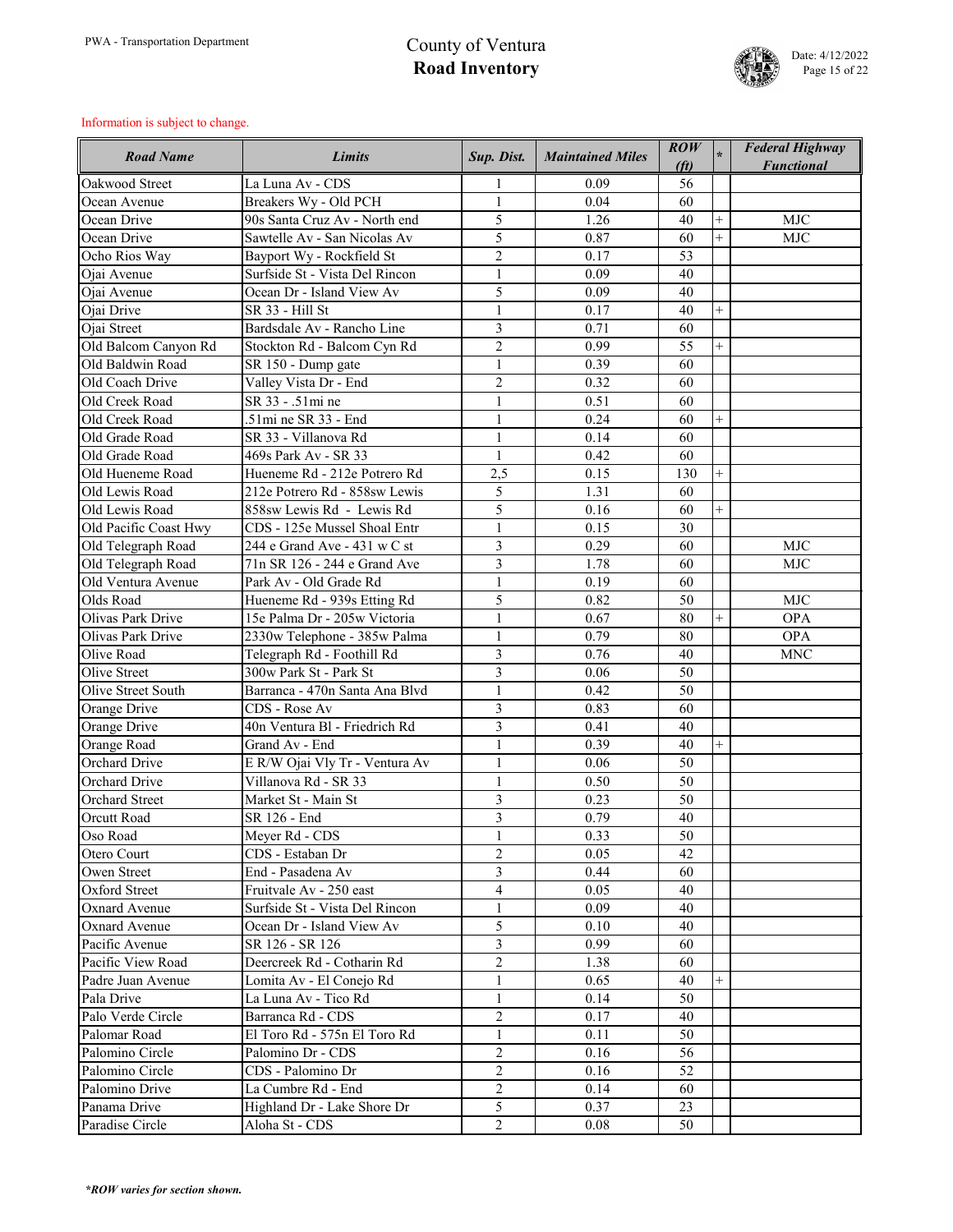

| <b>Road Name</b>          | <b>Limits</b>                  | Sup. Dist.                     | <b>Maintained Miles</b> | $\overline{ROW}$<br>(f <sub>t</sub> ) |                | <b>Federal Highway</b><br><b>Functional</b> |
|---------------------------|--------------------------------|--------------------------------|-------------------------|---------------------------------------|----------------|---------------------------------------------|
| Park Avenue               | SR 33 - Old Grade Rd           |                                | 0.20                    | 50                                    |                |                                             |
| Park Springs Court        | CDS - CDS                      | $\overline{2}$                 | 0.14                    | 49                                    |                |                                             |
| <b>Park Street</b>        | Center St - 59n Olive St       | 3                              | 0.11                    | 50                                    |                |                                             |
| Park View Drive North     | Conifer St - 400 north         | $\overline{2}$                 | 0.08                    | 51                                    |                |                                             |
| Park View Drive North     | 400n Conifer St - Oak Hills Dr | $\overline{2}$                 | 0.20                    | 56                                    |                |                                             |
| Parkview Drive            | <b>CDS</b> - SR 33             | $\mathbf{1}$                   | 0.14                    | 30                                    |                |                                             |
| Pasadena Avenue           | San Cayetano St - Sespe St     | 3                              | 0.50                    | 60                                    |                |                                             |
| Pasadena Avenue           | Sespe St - SR 23               | 3                              | 1.50                    | 60                                    |                |                                             |
| Pasadena Avenue           | Ocean Dr - Island View Av      | 5                              | 0.10                    | 40                                    |                |                                             |
| Pathelen Avenue           | Donna St - 71n Andrus St       | $\mathbf{1}$                   | 0.11                    | 60                                    |                |                                             |
| Pathfinder Avenue         | 419w Earlham Ct - CDS          | $\overline{2}$                 | 0.21                    | 49                                    |                |                                             |
| Patterson Road            | 20n Teal Club Rd -20s Doris Av | $\mathbf{1}$                   | 0.38                    | 40                                    |                | MA                                          |
| Pegasus Street            | Silver Spur St - Morgan St     | $\mathbf{1}$                   | 0.11                    | 49                                    |                |                                             |
| Penelope Place            | Santa Rosa Rd - Charisma Ct    | $\overline{2}$                 | 0.07                    | 60                                    |                |                                             |
| Peregrine Circle          | Basswood Av - Buttonwood Av    | $\overline{2}$                 | 0.23                    | 56                                    |                |                                             |
| Perry Way                 | Burson Wy - End                | 3                              | 0.22                    | 50                                    |                |                                             |
| Pesaro Street             | Wiggin St - Rockfield St       | $\overline{2}$                 | 0.21                    | 49                                    | $^{+}$         |                                             |
| Pesto Way                 | Cremona Wy - CDS               | $\sqrt{2}$                     | 0.21                    | 49                                    | $\ddot{}$      |                                             |
| Pidduck Road              | CDS - Naumann Rd               | 5                              | 0.83                    | 40                                    | $\overline{+}$ |                                             |
| Pine Grove Road           | 1 mi s/o Mupu Rd - Mupu Rd     | $\mathbf{1}$                   | 1.00                    | 56                                    |                |                                             |
| Pinewood Avenue           | 156s Tamarind St - Conifer St  | $\overline{2}$                 | 0.19                    | 60                                    |                |                                             |
| <b>Pinion Street East</b> | Satinwood Av - Conifer St      | $\overline{2}$                 | 0.27                    | 56                                    |                |                                             |
| Piropo Court              | CDS - Valley Vista Dr          | 3                              | 0.19                    | 51                                    |                |                                             |
| Piru Avenue               | Simi Av - Malibu Av            | 5                              | 0.06                    | 40                                    |                |                                             |
| Piru Canyon Road          | MP 3.26 - MP 6.26              | 3                              | 3.00                    | 60                                    |                | <b>MNC</b>                                  |
| Piru Canyon Road          | 970n Orchard St - MP 2.20      | 3                              | 1.78                    | 60                                    |                | <b>MNC</b>                                  |
| Piru Canyon Road          | MP 2.20 - MP 3.26              | 3                              | 1.06                    | 60                                    |                | <b>MNC</b>                                  |
| Piru Square               | Market St - Center St          | $\overline{3}$                 | 0.08                    | 22                                    | $+$            |                                             |
| <b>Pixton Street</b>      | Lake Sherwood Dr - E Potrero R | $\overline{2}$                 | 0.04                    | 50                                    |                |                                             |
| Playa Court               | San Clemente Av - Harbor Blvd  | 5                              | 0.05                    | 30                                    |                |                                             |
| Pleasant Valley Road      | 120e SR1 NB offramp - E Fifth  | 3,5                            | 2.98                    | 60                                    | $^{+}$         | <b>MJC</b>                                  |
| Pleasant Valley Road      | 1885e Wood - 1900w Las Posas   | 3,5                            | 0.80                    | 104                                   |                | <b>OPA</b>                                  |
| Pleasant Valley Road      | 1900w - Las Posas Rd           | 3,5                            | 0.36                    | 104                                   | $^{+}$         | <b>OPA</b>                                  |
| Pleasant Valley Road      | E Fifth St SR 34 - Wood Rd     | 3,5                            | 0.73                    | 60                                    | $^{+}$         | <b>MJC</b>                                  |
| Pleasant Valley Road      | Wood Rd - 1885e Wood Rd        | 5                              | 0.36                    | 60                                    |                | <b>OPA</b>                                  |
| Plumbago Street           | Lantana St - CDS               | $\overline{2}$                 | 0.06                    | 50                                    |                |                                             |
| Poli Avenue               | Mesa Dr - El Conejo Rd         | $\mathbf{1}$                   | 0.51                    | 40                                    | $^{+}$         |                                             |
| Portal Street             | SR 33 - Park Av                | $\mathbf{1}$                   | 0.28                    | 40                                    | $^{+}$         |                                             |
| Portal Street             | Spring St - SR 33              | $\mathbf{1}$                   | 0.04                    | 50                                    |                |                                             |
| <b>Portsmouth Court</b>   | Evanwood Av - CDS              | $\overline{2}$                 | 0.03                    | 45                                    |                |                                             |
| Posita Road               | Balcom Cyn Rd - East Rd        | 2,4                            | 0.51                    | 50                                    |                |                                             |
| Potrero Road East         | 587w Trentwd -55e Lk Sherwd Dr | $\overline{2}$                 | 1.61                    | 72                                    |                | <b>MJC</b>                                  |
| Potrero Road East         | Hidden Vly Rd - 587w Trentwood | $\overline{2}$                 | 3.39                    | 50                                    | $^{+}$         | <b>MJC</b>                                  |
| Potrero Road East         | 3605e Wendy Dr - Hidden Vly Rd | $\overline{2}$                 | 1.13                    | 60                                    |                | <b>MJC</b>                                  |
| Potrero Road West         | Old Hueneme Rd - 1.8mi east    | 2,5                            | 1.80                    | 60                                    |                | <b>MA</b>                                   |
| Potrero Road West         | 1.8mi e Old Hueneme Rd -MP 3.5 | $\overline{2}$                 | 1.54                    | 40                                    | $+$            | <b>MJC</b>                                  |
| Potrero Road West         | MP 3.5 - 727w Via Acosta       | $\overline{2}$                 | 1.32                    | 60                                    |                | <b>MJC</b>                                  |
| Powell Road               | End - SR 126                   | $\overline{3}$                 | 0.50                    | 40                                    | $^{+}$         |                                             |
| Pradera Road              | CDS - 433w Via Zurita Ct       | $\overline{2}$                 | 0.46                    | 60                                    |                |                                             |
| Pradera Road              | 433w - Via Zurita Ct           | $\overline{2}$                 | 0.08                    | 46                                    | $^{+}$         |                                             |
| Presilla Road             | 1300w Chestnut Ln - CDS        | $\overline{2}$                 | 2.50                    | 60                                    |                |                                             |
| Price Road                | LA Av SR 118 - La Loma Av      |                                | 1.81                    | 60                                    |                | <b>MNC</b>                                  |
| Primrose Drive            | Bounds Rd - Spring St          | $\overline{2}$<br>$\mathbf{1}$ | 0.32                    | 56                                    |                |                                             |
|                           |                                |                                |                         |                                       |                |                                             |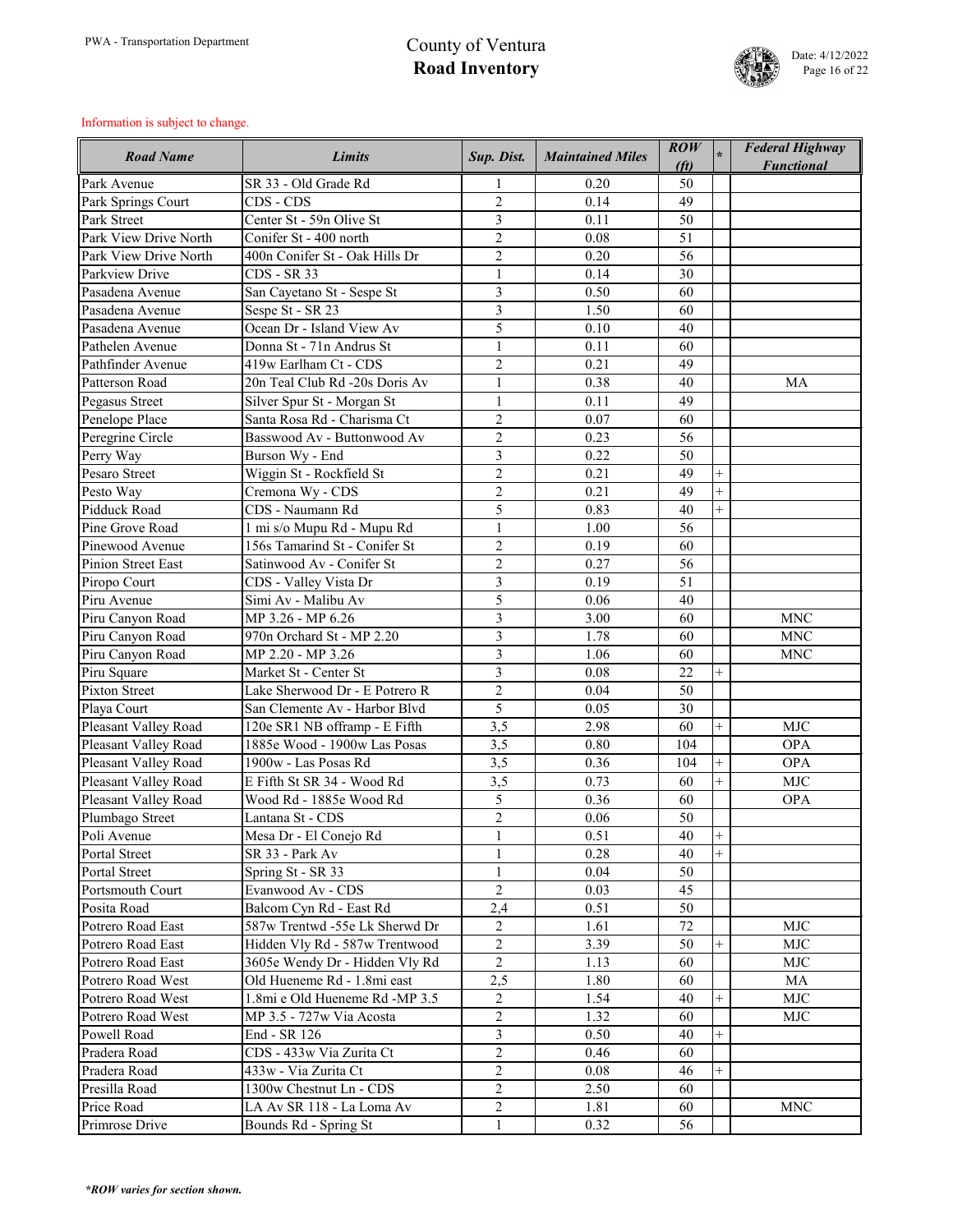

| <b>Road Name</b>           | <b>Limits</b>                  | Sup. Dist.     | <b>Maintained Miles</b> | ROW<br>(f <sub>t</sub> ) |           | <b>Federal Highway</b><br><b>Functional</b> |
|----------------------------|--------------------------------|----------------|-------------------------|--------------------------|-----------|---------------------------------------------|
| <b>Prospect Street</b>     | Santa Ana Blvd - End           |                | 0.10                    | 51                       |           |                                             |
| <b>Prospect Street</b>     | CDS - Santa Ana Blvd           |                | 0.31                    | 40                       |           |                                             |
| Pueblo Avenue              | Fernando Dr - Padre Juan Av    | $\mathbf{1}$   | 0.08                    | 40                       |           |                                             |
| Pueblo Avenue              | Lomita Av - Fernando Dr        | $\mathbf{1}$   | 0.52                    | 40                       |           |                                             |
| Puesta Del Sol             | Catalina Dr - Wildoak St       |                | 0.46                    | 50                       |           |                                             |
| <b>Ouail Street</b>        | Cottonwood Av - CDS            |                | 0.07                    | 56                       |           |                                             |
| <b>Quail View Court</b>    | Oak Springs Dr - CDS           | $\overline{2}$ | 0.04                    | 45                       |           |                                             |
| Ramona Drive               | CDS - 238s Mariano St          | 3              | 0.60                    | 50                       | $^{+}$    | <b>MJC</b>                                  |
| Ramona Place               | E CDS - N CDS                  | 2,3            | 0.62                    | 70                       |           |                                             |
| Ranch Road East            | Edison Dr - SR 33              |                | 0.09                    | 40                       |           |                                             |
| Rancho Drive               | SR 33 - Del Norte Rd           | $\mathbf{1}$   | 0.86                    | 50                       |           |                                             |
| Rancho Vista Court         | Vista Grande - CDS             | $\overline{2}$ | 0.13                    | 46                       |           |                                             |
| <b>Randy Drive</b>         | Alice Dr - CDS                 | $\overline{2}$ | 0.17                    | 56                       |           |                                             |
| <b>Raymond Street East</b> | N Dale Av - N Susan Av         | $\mathbf{1}$   | 0.09                    | 56                       |           |                                             |
| Raytheon Road              | Dufau Rd - SR 1 Offramp        | 5              | 0.50                    | 60                       |           |                                             |
| Read Road                  | Moorpark Rd - Sunset Valley Rd | 2,4            | 0.73                    | 60                       | $+$       |                                             |
| Redondo Avenue             | E Las Posas Rd - Barranca Rd   | $\overline{2}$ | 0.68                    | 60                       |           |                                             |
| Redondo Circle             | CDS - E Las Posas Rd           | $\overline{2}$ | 0.07                    | 52                       |           |                                             |
| <b>Reeves Road</b>         | McAndrew Rd - Glenco Ranch Rd  | $\mathbf{1}$   | 0.67                    | 40                       |           |                                             |
| Reeves Road                | SR 150 - McAndrew Rd           | $\mathbf{1}$   | 1.16                    | 40                       | $^{+}$    | <b>MJC</b>                                  |
| <b>Remont Circle</b>       | Wembly Av - CDS                | $\overline{2}$ | 0.04                    | 49                       |           |                                             |
| <b>Rene Street</b>         | Simon Wy - CDS                 | 3              | 0.10                    | 50                       |           |                                             |
| Reposo Drive               | Brandt Av - Howard Av          | $\mathbf{1}$   | 0.21                    | 60                       |           |                                             |
| <b>Reservoir Drive</b>     | 25n - 1287n Avenida Simi       | $\overline{4}$ | 0.24                    | 50                       |           |                                             |
| <b>Retiro Court</b>        | CDS - Callado St               | 3              | 0.03                    | 56                       |           |                                             |
| Riata Court                | Alison Dr - CDS                | $\overline{2}$ | 0.16                    | 42                       |           |                                             |
| Rice Av (SBN Collector)    | 0.60mi - 1.07mi n/o Hueneme Rd | 5              | 0.47                    | 48                       | $^{+}$    |                                             |
| Rice Avenue                | Wooley Rd - E Fifth St SR 34   | $\overline{3}$ | 0.47                    | 96                       |           | <b>OPA</b>                                  |
| Rice Avenue                | Hueneme Rd - 0.60mi north      | 5              | 0.60                    | 141                      |           |                                             |
| Rice Avenue                | Channel Islands B1 - Wooley Rd | 3              | 1.14                    | 96                       | $\ddot{}$ | <b>OPA</b>                                  |
| <b>Rice Road</b>           | Arcata Rd - SR 150             | $\mathbf{1}$   | 0.67                    | 40                       | $^{+}$    | <b>MJC</b>                                  |
| Rice Road                  | Fairview Rd - Meyer Rd         | $\mathbf{1}$   | 0.15                    | 40                       |           |                                             |
| Rice Road                  | Lomita Ave - Fairview Rd       | $\mathbf{1}$   | 0.83                    | 40                       | $^{+}$    | <b>MJC</b>                                  |
| Rice Road                  | N Line Sec 33 - Camino Cielo   | $\mathbf{1}$   | 0.34                    | 40                       |           |                                             |
| <b>Rice Road</b>           | SR 150 - Camille Dr            | $\mathbf{1}$   | 0.79                    | 65                       | $^{+}$    | <b>MJC</b>                                  |
| Rice Road                  | Camille Drive - Lomita Avenue  | $\mathbf{1}$   | 0.40                    | 40                       | $+$       | <b>MJC</b>                                  |
| Rice Road                  | Meyer Rd - CDS                 | $\mathbf{1}$   | 0.56                    | 40                       |           |                                             |
| <b>Rice Street</b>         | West St - East St              | $\overline{2}$ | 0.16                    | 60                       |           |                                             |
| <b>Ridge Drive</b>         | CDS - CDS                      | $\overline{2}$ | 0.63                    | 46                       |           |                                             |
| Ridgecrest Lane            | Greentree Dr - CDS             | $\overline{2}$ | 0.32                    | 42                       |           |                                             |
| Ridgeline Drive            | Sunset St - End                | $\mathbf{1}$   | 0.17                    | 47                       |           |                                             |
| <b>Riente Street</b>       | Trueno Av - Callado St         | 2,3            | 0.11                    | 55                       | $^{+}$    |                                             |
| Rimrock Road (N)           | Rimrock Rd (W) -702e Saddle Tr | $\overline{2}$ | 0.39                    | 60                       |           | <b>MJC</b>                                  |
| Rimrock Road (W)           | End - Rimrock Rd (N)           | $\overline{2}$ | 0.63                    | 50                       |           |                                             |
| Rio School Lane            | Vineyard Av SR 232 - End       | $\overline{3}$ | 0.17                    | 30                       |           |                                             |
| Rio Via                    | Monte Via - Monte Via          | $\mathbf{1}$   | 0.18                    | 56                       |           |                                             |
| <b>River Street</b>        | Camulos St - 129 north         | $\overline{3}$ | 0.02                    | 49                       |           |                                             |
| <b>River Street</b>        | 129n Camulos St - Market St    | $\overline{3}$ | 0.07                    | 40                       |           |                                             |
| <b>Riverbank Drive</b>     | County Dr - end                | $\mathbf{1}$   | 0.19                    | 55                       |           |                                             |
| Riverside Avenue           | Sespe St - SR 23               | $\overline{3}$ | 1.50                    | 60                       |           | <b>MNC</b>                                  |
| Riverside Road             | Santa Ana Blvd - Burnham Rd    | $\mathbf{1}$   | 0.86                    | 40                       |           |                                             |
| <b>Rock Castle Court</b>   | CDS - Dumaine Av               | $\overline{2}$ | 0.06                    | 49                       |           |                                             |
| Rockaway Road              | Burnham Rd - Burnham Rd        | $\mathbf{1}$   | 0.22                    | 40                       |           |                                             |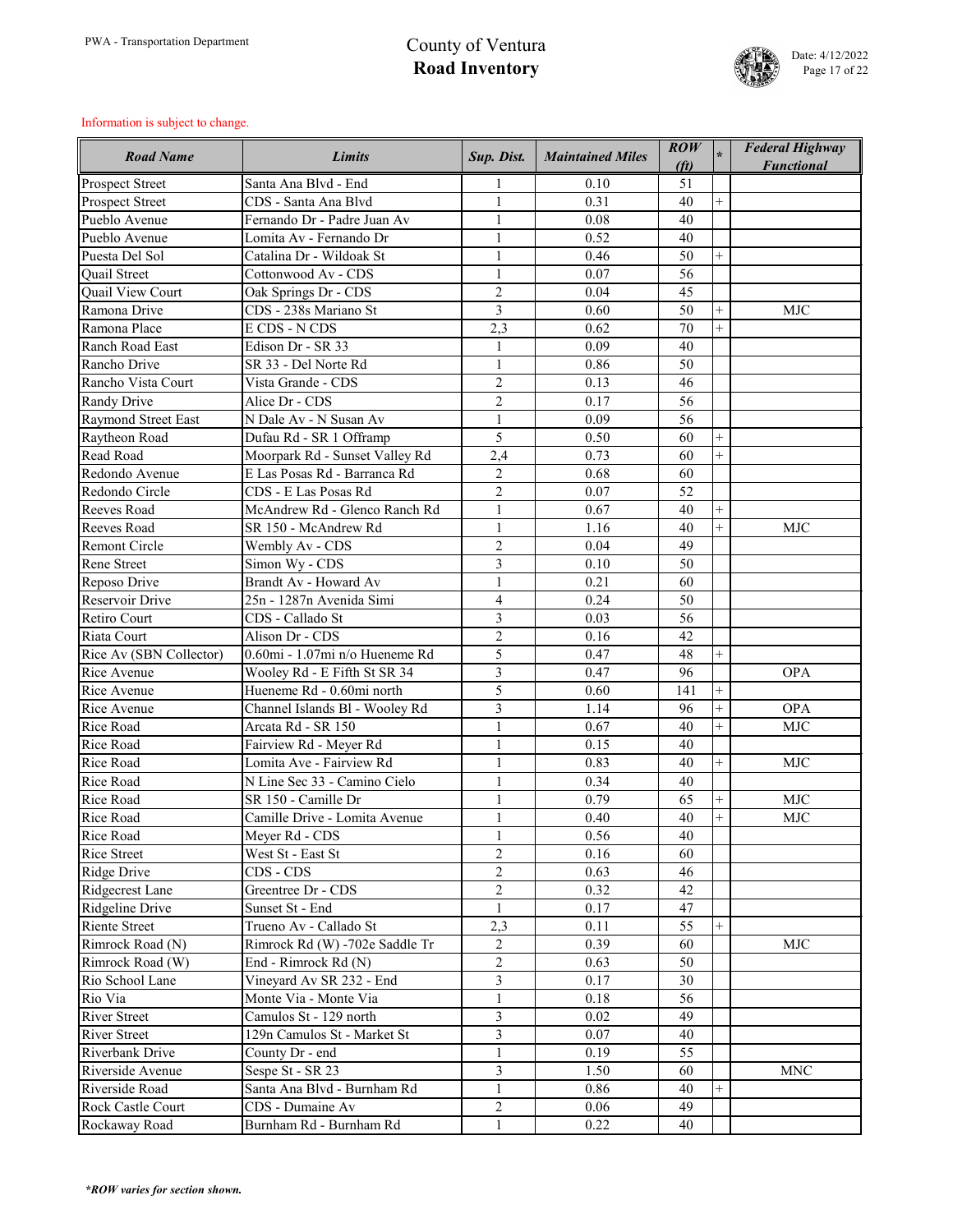

| <b>Road Name</b>                         | Limits                                                       | Sup. Dist.                       | <b>Maintained Miles</b> | $\mathbf{ROW}$<br>(f <sub>t</sub> ) |                | <b>Federal Highway</b><br><b>Functional</b> |
|------------------------------------------|--------------------------------------------------------------|----------------------------------|-------------------------|-------------------------------------|----------------|---------------------------------------------|
| Rockedge Drive                           | Sunnycrest Dr - CDS                                          | $\overline{2}$                   | 0.11                    | 49                                  |                |                                             |
| Rockfield Street                         | 61e Lindero Cyn Rd - Evanwood                                | $\overline{2}$                   | 0.49                    | 53                                  |                |                                             |
| Rodeo Drive                              | Encino Dr - CDS                                              | $\mathbf{1}$                     | 0.10                    | 42                                  |                |                                             |
| Romano Drive                             | Mariano Dr - Camille Dr                                      | $\mathbf{1}$                     | 0.14                    | 60                                  |                |                                             |
| Roosevelt Boulevard                      | Malibu Av - 20n Melrose Av                                   | 5                                | 0.15                    | 80                                  |                |                                             |
| Rosada Court                             | CDS - Callado St                                             | 3                                | 0.04                    | 56                                  |                |                                             |
| Rosal Lane                               | Los Angeles Av - End                                         | $\mathbf{1}$                     | 0.33                    | 20                                  |                |                                             |
| Rose Avenue                              | Collins St - Simon Wy                                        | 3                                | 0.46                    | 80                                  |                | MA                                          |
| Rose Avenue                              | Simon Wy - Central Av                                        | $\overline{3}$                   | 1.14                    | 80                                  |                | MA                                          |
| Rose Avenue                              | Central Av - 1270n Central Av                                | $\overline{3}$                   | 0.24                    | 70                                  | $^{+}$         | MA                                          |
| Rose Avenue                              | 1270n Central Av - SR 118                                    | $\overline{3}$                   | 1.28                    | 70                                  | $\ddot{}$      | <b>MA</b>                                   |
| Rosedale Court                           | CDS - Vista Grande                                           | $\overline{2}$                   | 0.10                    | 42                                  |                |                                             |
| <b>Rossmore Drive</b>                    | Roosevelt Blvd - Panama Dr                                   | 5                                | 0.25                    | 40                                  |                |                                             |
| Rudman Drive                             | Lesser Dr - Gloria Dr                                        | $\overline{2}$                   | 0.20                    | 56                                  |                |                                             |
| <b>Ruth Drive</b>                        | Wendy Dr - 40s Old Conejo Rd                                 | $\overline{2}$                   | 0.30                    | 60                                  |                |                                             |
| Sabra Avenue                             | Tamarind St - Smoke Tree Av                                  | $\overline{2}$                   | 0.43                    | 56                                  | $^{+}$         |                                             |
| Saddle Trail                             | End - Rimrock Rd (N)                                         | $\overline{2}$                   | 0.21                    | 50                                  |                |                                             |
| Saddleridge Court                        | CDS - Vista Arroyo Dr                                        | $\overline{2}$                   | 0.12                    | 42                                  |                |                                             |
| Salem Avenue                             | Balboa St - George St                                        | 3                                | 0.25                    | 50                                  |                |                                             |
| Salem Avenue                             | Citrus St - Cortez St                                        | $\overline{3}$                   | 0.22                    | 50                                  |                |                                             |
| San Cayetano Street                      | South Mtn Rd - Pasadena Av                                   | $\overline{3}$                   | 0.94                    | 60                                  |                |                                             |
| San Clemente Avenue                      | Ocean Dr - End                                               | 5                                | 0.08                    | 40                                  |                |                                             |
| San Fernando Avenue                      | Surfside St - Vista Del Rincon                               | $\mathbf{1}$                     | 0.09                    | 40                                  |                |                                             |
| San Fernando Avenue                      | Ocean Dr - Island View Av                                    | 5                                | 0.11                    | 40                                  |                |                                             |
|                                          | End - Mission Dr                                             | $\overline{2}$                   | 0.20                    | 50                                  |                |                                             |
| San Miguel Drive<br>San Nicolas Avenue   | Ocean Dr - Roosevelt Blvd                                    | 5                                | 0.13                    | 40                                  |                | <b>MJC</b>                                  |
| Sandy Circle                             |                                                              | 3                                | 0.17                    | 60                                  |                |                                             |
| Santa Ana Avenue                         | Montgomery Av -N South Bank Rd<br>Ocean Dr - 20w Harbor Blvd | 5                                | 0.04                    | 40                                  |                | <b>MJC</b>                                  |
| Santa Ana Boulevard                      |                                                              |                                  | 0.47                    | 60                                  | $\! +$         | <b>MA</b>                                   |
| Santa Ana Boulevard                      | Santa Ana Rd -East Edge Br 394<br>E Edge Br 394 - SR 33      | $\mathbf{1}$                     | 0.49                    | 60                                  | $\ddot{}$      | <b>MA</b>                                   |
| Santa Ana Road                           | Bridge 311 - North end                                       | $\mathbf{1}$                     | 0.75                    | 40                                  |                |                                             |
| Santa Ana Road                           | Casitas Vista Rd - Culv .90 mi                               | $\mathbf{1}$                     | 0.90                    | 50                                  |                | <b>MJC</b>                                  |
| Santa Ana Road                           | Culv .90 mi - Santa Ana Blvd                                 | $\mathbf{1}$                     | 2.28                    | 60                                  |                | <b>MJC</b>                                  |
| Santa Ana Road                           | Santa Ana Blvd - Burnham Rd                                  |                                  | 0.15                    | 60                                  |                | <b>MJC</b>                                  |
| Santa Ana Road                           | SR 150 - Bridge 311                                          | $\mathbf{1}$                     | 0.32                    | 60                                  |                |                                             |
| Santa Ana Road                           | Burnham Rd - SR 150                                          | $\mathbf{1}$                     | 2.48                    | 60                                  | $\overline{+}$ | <b>MJC</b>                                  |
| Santa Ana Way                            | SR 33 - Oak Dr                                               | $\mathbf{1}$                     | 0.13                    | 40                                  |                |                                             |
| Santa Barbara Avenue                     | Surfside St - Vista Del Rincon                               | $\mathbf{1}$                     | 0.09                    | 40                                  |                |                                             |
| Santa Clara Avenue                       | Central Av - 2585n Central Av                                | 3                                | 0.49                    | 60                                  | $^{+}$         | <b>OPA</b>                                  |
| Santa Clara Avenue                       | 905s Eucalyptus - Central Av                                 | $\overline{3}$                   | 1.25                    | 60                                  | $^{+}$         | <b>OPA</b>                                  |
| Santa Clara Avenue                       | 2585n Central Av - SR 118                                    | $\overline{3}$                   | 1.00                    | 60                                  |                | <b>OPA</b>                                  |
| Santa Cruz Avenue                        | Ocean Dr - End                                               | 5                                | 0.06                    | 40                                  |                |                                             |
| Santa Monica Avenue                      | West end - Island View Av                                    | 5                                | 0.14                    | 40                                  | $^{+}$         |                                             |
| Santa Monica Drive                       | 49e Victoria Av - Panama Dr                                  | 5                                | 0.17                    | 40                                  |                |                                             |
| Santa Paula Avenue                       | Surfside St - Vista Del Rincon                               | $\mathbf{1}$                     | 0.09                    | 40                                  |                |                                             |
| Santa Paula Avenue                       | Ocean Dr - Island View Av                                    | 5                                | 0.09                    | 40                                  |                |                                             |
| Santa Paula Street                       |                                                              | 3                                | 0.33                    | 40                                  |                |                                             |
|                                          | End - 630s Los Angeles Av                                    |                                  |                         |                                     |                |                                             |
| Santa Paula Street<br>Santa Paula Street | 630s LA Av - Riverside Av                                    | 3<br>$\overline{3}$              | 0.87                    | 60<br>40                            |                |                                             |
|                                          | Cummings Rd - Briggs Rd                                      |                                  | 0.49                    |                                     |                |                                             |
| Santa Paula Street                       | Briggs Rd - 30w Peck Rd                                      | 3                                | 1.46                    | 60                                  |                |                                             |
| Santa Rosa Avenue                        | Ocean Dr - Roosevelt Blvd<br>Hitch Blvd - End                | 5                                | 0.11                    | 40                                  |                |                                             |
| Santa Rosa Drive                         | Glenside Ln - E Las Posas Rd                                 | $\overline{4}$<br>$\overline{2}$ | 0.15                    | 50                                  | $^{+}$         | <b>MJC</b>                                  |
| Santa Rosa Road                          |                                                              |                                  | 0.56                    | 77                                  |                |                                             |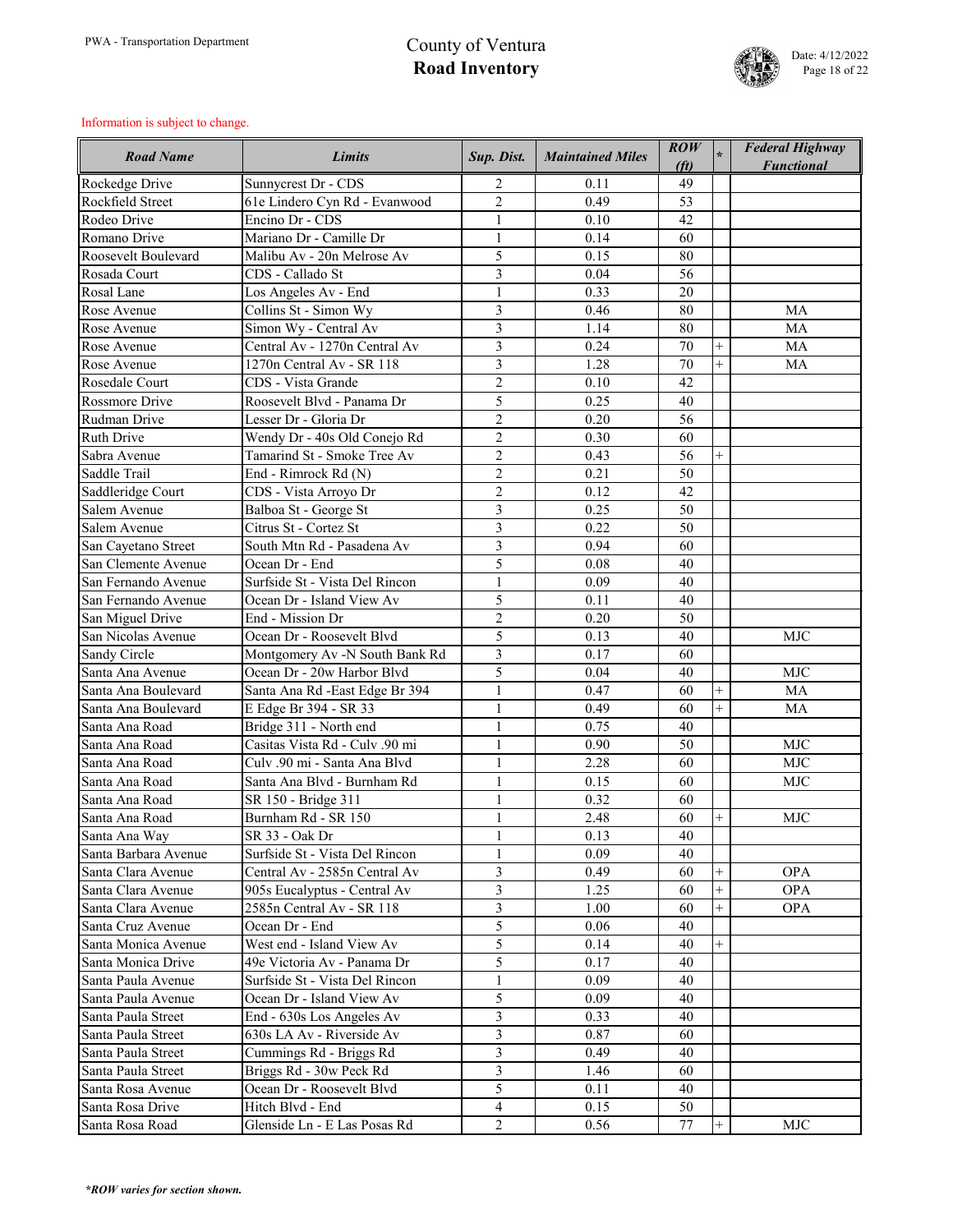

| <b>Road Name</b>           | <b>Limits</b>                  | Sup. Dist.     | <b>Maintained Miles</b> | $\mathbf{ROW}$<br>(f <sub>t</sub> ) |           | <b>Federal Highway</b><br><b>Functional</b> |
|----------------------------|--------------------------------|----------------|-------------------------|-------------------------------------|-----------|---------------------------------------------|
| Santa Rosa Road            | Yucca Dr - Glenside Ln         | $\overline{2}$ | 1.03                    | 94                                  | $^{+}$    | <b>MJC</b>                                  |
| Santa Rosa Road            | 540w Hilltop Ln - Hilltop Ln   | $\overline{2}$ | 0.11                    | 72                                  | $^{+}$    | <b>MJC</b>                                  |
| Santa Rosa Road            | Gerry Rd - Yucca Dr            | $\overline{2}$ | 1.04                    | 81                                  | $^{+}$    | <b>MJC</b>                                  |
| Santa Rosa Road            | Hilltop Ln - Gerry Rd          | $\overline{2}$ | 1.04                    | 85                                  | $^{+}$    | <b>MJC</b>                                  |
| Santa Rosa Road            | E Las Posas Rd - 50e Marvella  | $\overline{2}$ | 1.86                    | 94                                  | $^{+}$    | <b>MJC</b>                                  |
| Santa Susana Pass Road     | N R/W UPRR - 20e Clear Spring  | $\overline{4}$ | 0.23                    | 60                                  | $^{+}$    | <b>MA</b>                                   |
| Santa Susana Pass Road     | 20e Clear Spring -68e Lilac Ln | $\overline{4}$ | 1.31                    | 60                                  | $^{+}$    | <b>MA</b>                                   |
| Santa Susana Trail         | Santa Susana Pass Rd - 111s    | $\overline{4}$ | 0.02                    | 60                                  | $^{+}$    |                                             |
| Sarah Court                | CDS - Virginia Dr              | $\overline{2}$ | 0.06                    | 56                                  |           |                                             |
| Sassafras Way              | Golden Nugget Wy - CDS         | $\overline{2}$ | 0.06                    | 49                                  |           |                                             |
| Satinwood Avenue           | Conifer St - Smoke Tree Av     | $\overline{2}$ | 0.39                    | 60                                  |           |                                             |
| Savona Way                 | Aliano Dr - Carthage Wy        | $\overline{2}$ | 0.21                    | 49                                  |           |                                             |
| <b>Savoy Court</b>         | CDS - Pesto Wy                 | $\overline{2}$ | 0.05                    | 49                                  |           |                                             |
| Sawtelle Avenue            | Ocean Dr - Island View Av      | 5              | 0.12                    | 40                                  |           |                                             |
| <b>Sespe Street</b>        | South Mtn Rd - Bardsdale Av    | $\overline{3}$ | 0.48                    | 60                                  |           | <b>MJC</b>                                  |
| <b>Sespe Street</b>        | Bardsdale Av - Pasadena Av     | 3              | 0.25                    | 60                                  |           | <b>MNC</b>                                  |
| <b>Sespe Street</b>        | Pasadena Av - Riverside Av     | 3              | 0.25                    | 60                                  |           | <b>MNC</b>                                  |
| <b>Sespe Street</b>        | Cemetery - South Mountain Rd   | 3              | 0.37                    | 40                                  |           |                                             |
| <b>Seventh Street</b>      | Old Telegraph Rd - Sycamore Rd | 3              | 0.46                    | 60                                  |           |                                             |
| Shekell Road               | Broadway Rd - 0.6 mi north     | $\overline{4}$ | 0.60                    | 40                                  |           |                                             |
| Shekell Road               | 0.6 mi n Broadway Rd - SR 23   | 3,4            | 0.74                    | 40                                  | $^{+}$    |                                             |
| Shell Road                 | 11s Private Shell Rd - Vta Av  | 1              | 0.30                    | 60                                  |           |                                             |
| <b>Shirley Drive East</b>  | Debbie St - 343e               | $\sqrt{2}$     | 0.06                    | 56                                  |           |                                             |
| <b>Short Street East</b>   | SR 33 - Old Ventura Av         | $\mathbf{1}$   | 0.08                    | 40                                  |           |                                             |
| <b>Short Street West</b>   | 210w SR 33 - SR 33             | $\mathbf{1}$   | 0.04                    | 40                                  |           |                                             |
| Sierra Court               | Moreno Dr - CDS                | $\mathbf{1}$   | 0.03                    | 56                                  |           |                                             |
| Sierra Road                | 25n Cuyama Rd - El Toro Rd     |                | 0.24                    | 50                                  |           |                                             |
| Silver Spur Circle         | Silver Spur St - CDS           | $\mathbf{1}$   | 0.02                    | 52                                  | $\ddot{}$ |                                             |
| <b>Silver Spur Street</b>  | <b>Woodland Av - CDS</b>       | $\mathbf{1}$   | 0.26                    | 49                                  | $^{+}$    |                                             |
| Simi Avenue                | Ocean Dr - Island View Av      | 5              | 0.09                    | 40                                  |           |                                             |
| Simi Street                | Bardsdale Av - Riverside Av    | $\overline{3}$ | 0.50                    | 60                                  |           |                                             |
| Simon Way                  | Vineyard Av SR 232 - Rose Av   | $\overline{3}$ | 0.79                    | 60                                  | $^{+}$    | <b>MJC</b>                                  |
| <b>Sixth Street</b>        | 65e - 605e A St (N R/W)        | $\overline{3}$ | 0.10                    | 30                                  |           |                                             |
| <b>Smoke Tree Avenue</b>   | Conifer St - CDS               | $\overline{2}$ | 0.24                    | 56                                  | $^{+}$    |                                             |
| Smoke Tree Avenue          | CDS - Conifer St               | $\overline{2}$ | 0.92                    | 60                                  |           |                                             |
| South Bank Road North      | 270s Montgmry - 375n Lambert   | $\overline{3}$ | 0.29                    | 84                                  |           |                                             |
| South Mountain Road        | South Mtn Rd - 2.06mi w Balcom | $\overline{3}$ | 2.18                    | 40                                  | $^{+}$    | <b>MJC</b>                                  |
| South Mountain Road        | West end - South Mountain Rd   | $\overline{3}$ | 0.84                    | 40                                  |           |                                             |
| South Mountain Road        | 437s Santa Clara St-So Mtn Rd  | $\overline{3}$ | 0.27                    | 50                                  |           | <b>MA</b>                                   |
| South Mountain Road        | Balcom Cyn Rd - Sespe St       | $\overline{3}$ | 2.40                    | 40                                  | $^{+}$    | <b>MJC</b>                                  |
| South Mountain Road        | 2.06mi w - Balcom Cyn Rd       | $\overline{3}$ | 2.06                    | 60                                  |           | <b>MJC</b>                                  |
| Southridge Drive           | CDS - CDS                      | $\overline{2}$ | 0.21                    | 49                                  |           |                                             |
| Spring Street              | Grande Vista St - Larmier Av   | $\mathbf{1}$   | 0.32                    | 60                                  |           | <b>MJC</b>                                  |
| <b>Spring Street</b>       | Norway Dr - Floral Dr          | $\mathbf{1}$   | 0.15                    | 60                                  |           |                                             |
| <b>Spring Street</b>       | 840s Grande V- Grande Vista St | $\mathbf{1}$   | 0.16                    | 40                                  | $^{+}$    | <b>MJC</b>                                  |
| Springville Road           | 5490w - 2346w Central Av       | 3              | 0.60                    | 46                                  | $^{+}$    | <b>MJC</b>                                  |
| Sprucewood Avenue          | Smoke Tree Av - Sunnycrest Dr  | $\overline{2}$ | 0.12                    | 60                                  |           |                                             |
| <b>St Croix Court</b>      | Bayport Wy - CDS               | $\overline{2}$ | 0.12                    | 49                                  |           |                                             |
| <b>St Thomas Drive</b>     | CDS - CDS                      | $\overline{2}$ | 0.25                    | 49                                  | $^{+}$    |                                             |
| <b>St Vincent Drive</b>    | St Thomas Dr - Valero Cir      | $\overline{2}$ | 0.05                    | 53                                  |           |                                             |
| <b>Stallion Court</b>      | Old Coach Rd - CDS             | $\overline{2}$ | 0.01                    | 56                                  |           |                                             |
| <b>Sterling Oaks Court</b> | Golden Eagle Dr - CDS          | $\overline{2}$ | 0.07                    | 49                                  |           |                                             |
| Stockbridge Lane           | Lomita Av -121e Christopher Ln | $\mathbf{1}$   | 0.20                    | 42                                  | $^{+}$    |                                             |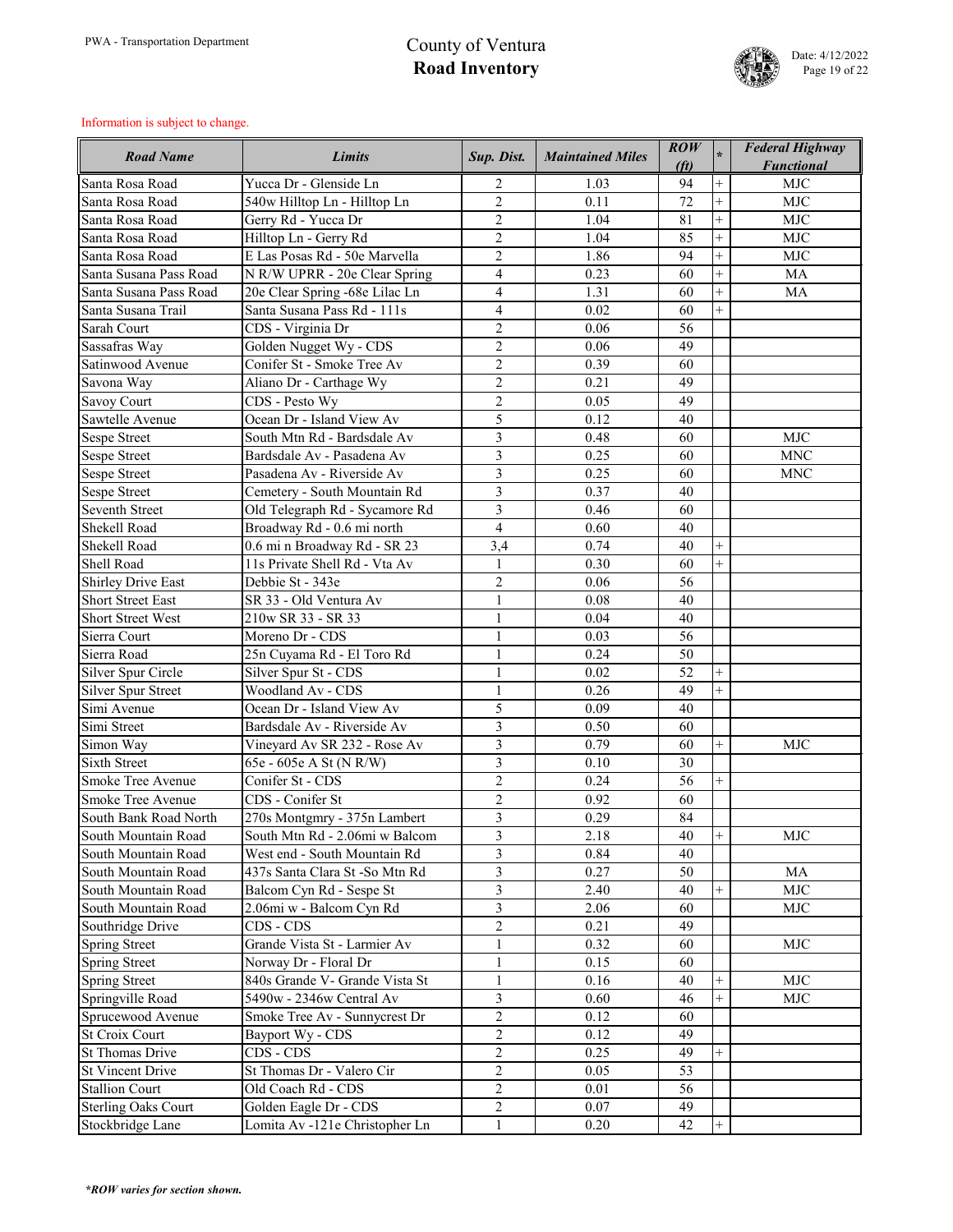

| <b>Road Name</b>             | <b>Limits</b>                  | Sup. Dist.     | <b>Maintained Miles</b> | $\overline{ROW}$<br>(f <sub>t</sub> ) |        | <b>Federal Highway</b><br><b>Functional</b> |
|------------------------------|--------------------------------|----------------|-------------------------|---------------------------------------|--------|---------------------------------------------|
| <b>Stockton Road</b>         | Balcom Cyn Rd - Waters Rd      | 2,4            | 2.19                    | 50                                    |        | <b>MNC</b>                                  |
| <b>Stockton Road</b>         | Waters Rd - Broadway Rd        | 3,4            | 2.21                    | 40                                    |        | <b>MNC</b>                                  |
| <b>Strickland Drive</b>      | Central Av - End               | $\overline{3}$ | 0.25                    | 60                                    |        |                                             |
| <b>Stroube Street</b>        | 51e Vineyard SR 232 - 40w Rose | 3              | 0.86                    | 60                                    |        | <b>MJC</b>                                  |
| <b>Sturgis Road</b>          | 778e Del Norte - Plsnt Vly Rd  | 3              | 1.43                    | 50                                    |        |                                             |
| Subida Circle                | CDS - Barranca Rd              | $\overline{2}$ | 0.24                    | 60                                    |        |                                             |
| Sudario Court                | CDS - Valley Vista Dr          | 3              | 0.10                    | 51                                    |        |                                             |
| Sue Way                      | Joan Wy - Perry Wy             | 3              | 0.10                    | 50                                    |        |                                             |
| Sueno Court                  | CDS - Callado St               | $\overline{3}$ | 0.04                    | 56                                    |        |                                             |
| Sulphur Mountain Road        | SR 33 - Gate                   |                | 0.38                    | 50                                    |        |                                             |
| Sulphur Mountain Road        | Gate 10.9 mi - Cvrt 13.6 mi    | $\mathbf{1}$   | 2.75                    | 40                                    | $+$    |                                             |
| Sulphur Mountain Road        | Culvert 15.2 mi - SR 150       |                | 0.32                    | 46                                    |        |                                             |
| Sulphur Mountain Road        | Cvrt 13.6 mi - Cvrt 15.2 mi    | 1              | 1.57                    | 40                                    |        |                                             |
| Sulphur Mtn Road East        | Sulphur Mtn Rd - End           | 1              | 5.10                    | 60                                    |        |                                             |
| <b>Sumac Drive</b>           | 130s Lark St - Country Dr      | 1              | 0.37                    | 60                                    |        |                                             |
| Summit Circle                | CDS - Ridge Dr                 | $\overline{2}$ | 0.10                    | 42                                    |        |                                             |
| Summit Knoll Court           | Sunnycrest Dr - CDS            | $\overline{2}$ | 0.07                    | 49                                    |        |                                             |
| Sundown Road                 | End - Rimrock Rd (N)           | $\overline{2}$ | 0.45                    | 50                                    |        |                                             |
| <b>Sunland Avenue North</b>  | Surfside St - Vista Del Rincon | 1              | 0.09                    | 40                                    |        |                                             |
| <b>Sunny Brook Court</b>     | Sunnycrest Dr - CDS            | $\overline{2}$ | 0.05                    | 45                                    |        |                                             |
| Sunny Lane                   | Vista Grande - CDS             | $\overline{2}$ | 0.26                    | 42                                    |        |                                             |
| <b>Sunnycrest Drive</b>      | Medea Creek Ln - Oak Hills Dr  | $\overline{2}$ | 0.20                    | 49                                    |        |                                             |
| <b>Sunnycrest Drive East</b> | Kanan Rd - 130e Sprucewood Av  | $\overline{2}$ | 0.13                    | 60                                    |        | <b>MJC</b>                                  |
| <b>Sunnycrest Drive East</b> | 130e Sprucewd -76s Oak Sprg Dr | $\overline{2}$ | 0.56                    | 53                                    | $^{+}$ | <b>MJC</b>                                  |
| <b>Sunnycrest Drive East</b> | Oak Hills Dr - Kanan Rd        | $\overline{2}$ | 0.09                    | 67                                    |        | <b>MJC</b>                                  |
| Sunnyvista Avenue            | E Conifer St - E Medea Creek   | $\overline{2}$ | 0.31                    | 56                                    |        |                                             |
| <b>Sunset Avenue</b>         | Larmier Av - Spring St         |                | 0.19                    | 60                                    |        |                                             |
| <b>Sunset Court</b>          | CDS - Sunset St                |                | 0.03                    | 56                                    |        |                                             |
| <b>Sunset Drive</b>          | 45e Victoria Av - Panama Dr    | 5              | 0.11                    | 30                                    |        |                                             |
| <b>Sunset Lane</b>           | Los Robles St -833n Channel Is | 5              | 0.97                    | 30                                    |        |                                             |
| <b>Sunset Street</b>         | 158e Oak Dr - End              |                | 0.18                    | 47                                    |        |                                             |
| <b>Sunset Street</b>         | Valley View Dr - 158e Oak Dr   | $\mathbf{1}$   | 0.06                    | 40                                    |        |                                             |
| <b>Sunset Valley Road</b>    | Read Rd - 47s Tierra Rejada Rd | $\overline{4}$ | 0.99                    | 60                                    |        |                                             |
| <b>Surfside Street West</b>  | Ojai Av - Carpinteria Av       |                | 0.36                    | 40                                    |        |                                             |
| Susan Avenue North           | E Thomas St - E Raymond St     | $\mathbf{1}$   | 0.05                    | 56                                    |        |                                             |
| <b>Sycamore Drive</b>        | Edison Dr - SR 33              | $\mathbf{1}$   | 0.05                    | 40                                    |        |                                             |
| <b>Sycamore Road</b>         | Telegraph Rd SR 126-Seventh St | 3              | 2.58                    | 40                                    | $+$    |                                             |
| <b>Sycamore Road</b>         | Burnham Rd - Riverside Rd      |                | 0.10                    | 40                                    |        |                                             |
| <b>Sycamore Road</b>         | Seventh St - Cliff Av          | 3              | 1.45                    | 60                                    |        |                                             |
| <b>Sylvan Drive</b>          | Katherine Rd - End             | $\overline{4}$ | 0.27                    | 40                                    | $^{+}$ |                                             |
| <b>Tabor Circle</b>          | CDS - Amber Dr                 | $\overline{2}$ | 0.05                    | 50                                    |        |                                             |
| <b>Tamarind Street</b>       | CDS - Buttonwood Av            | $\overline{2}$ | 0.65                    | 60                                    |        |                                             |
| <b>Tamarix Street</b>        | Lantana St - 130e Gardenia Av  | $\overline{2}$ | 0.14                    | 60                                    |        |                                             |
| Tapo Canyon Road             | 4103s Bennett Rd - Bennett Rd  | $\overline{4}$ | 0.78                    | 40                                    | $+$    | <b>MJC</b>                                  |
| Tapo Canyon Road             | Bennett Rd - End               | $\overline{4}$ | 1.25                    | 40                                    | $^{+}$ |                                             |
| Telegraph Road               | Olive Rd - Briggs Rd           | 3              | 1.95                    | 60                                    |        | <b>MJC</b>                                  |
| Telegraph Road               | Briggs - 291w Country View Ct  | $\overline{3}$ | 0.77                    | 60                                    |        | <b>MJC</b>                                  |
| Telegraph Road               | W R/W Franklin Bar - Olive Rd  | $\overline{3}$ | 1.47                    | 60                                    |        | <b>MJC</b>                                  |
| Telsa Street                 | Sumac Dr - CDS                 | $\mathbf{1}$   | 0.04                    | 50                                    |        |                                             |
| <b>Temescal Street</b>       | Citrus View Dr - 130n Camulos  | $\overline{3}$ | 0.19                    | 53                                    |        |                                             |
| <b>Temescal Street</b>       | 130n Camulos St - Market St    | $\overline{3}$ | 0.07                    | 50                                    |        |                                             |
| <b>Ternez Drive</b>          | End - End                      | $\overline{4}$ | 0.41                    | 50                                    |        |                                             |
| Tewa Court                   | CDS - Creek Rd                 | $\mathbf{1}$   | 0.04                    | 56                                    |        |                                             |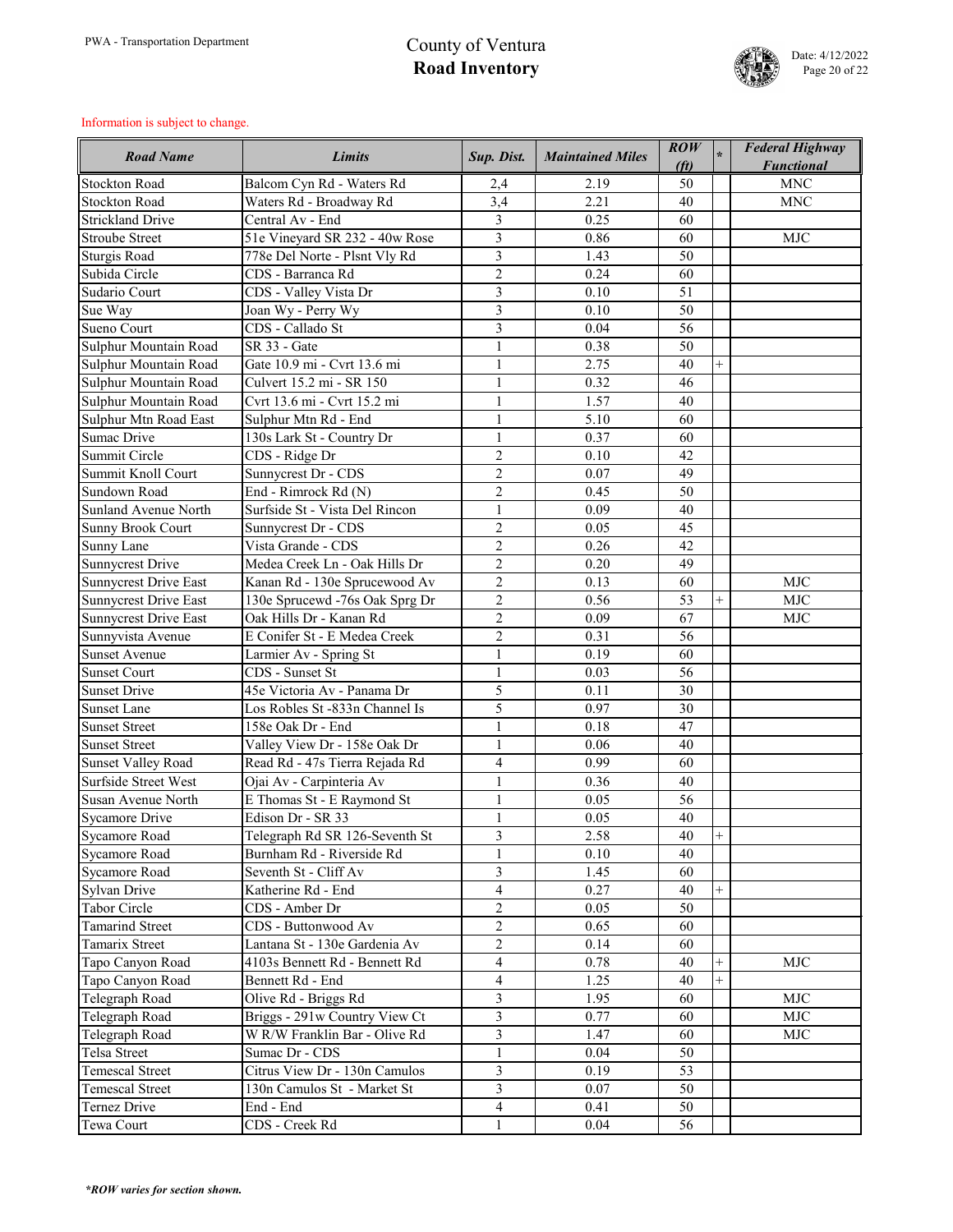

| <b>Road Name</b>        | <b>Limits</b>                  | Sup. Dist.     | <b>Maintained Miles</b> | $\mathbf{ROW}$<br>(f <sub>t</sub> ) | $\ast$         | <b>Federal Highway</b><br><b>Functional</b> |
|-------------------------|--------------------------------|----------------|-------------------------|-------------------------------------|----------------|---------------------------------------------|
| <b>Thacher Road</b>     | McNell Rd - McAndrew Rd        |                | 0.82                    | 60                                  |                | <b>MNC</b>                                  |
| <b>Thacher Road</b>     | Carne Rd - McNell Rd           | $\mathbf{1}$   | 0.51                    | 50                                  | $\overline{+}$ | <b>MNC</b>                                  |
| Theresa Drive           | Wendy Dr - 119e Virginia Dr    | $\overline{2}$ | 0.32                    | 60                                  |                |                                             |
| <b>Thomas Street</b>    | N Dale Av - 833w Encino Dr     | $\mathbf{1}$   | 0.14                    | 56                                  |                |                                             |
| <b>Thomas Street</b>    | 833w Encino Dr - Encino Dr     | $\mathbf{1}$   | 0.16                    | 50                                  |                |                                             |
| Thompson Avenue         | 11s Line Rd - End              | $\overline{4}$ | 0.21                    | 40                                  |                |                                             |
| <b>Tiara Drive West</b> | Country Dr - End               | 1              | 0.17                    | 56                                  |                |                                             |
| <b>Tico Road</b>        | SR 150 - Lomita Av             |                | 0.97                    | 50                                  |                | <b>MJC</b>                                  |
| Tierra Rejada Road      | 760e SR 23 - 253w Llevarancho  | $\overline{4}$ | 2.00                    | 94                                  | $^{+}$         | <b>MA</b>                                   |
| Tobaga Way              | Ocho Rios Wy - St Thomas Dr    | $\overline{2}$ | 0.04                    | 53                                  |                |                                             |
| <b>Todd Road</b>        | N R/W UPRR - Telegraph Rd      | 3              | 0.50                    | 40                                  | $^{+}$         |                                             |
| <b>Toland Road</b>      | Telegraph Rd - CDS             | 3              | 1.13                    | 50                                  | $\overline{+}$ |                                             |
| <b>Tonga Street</b>     | SR 1 - Ellice St               | $\overline{2}$ | 0.07                    | 60                                  |                |                                             |
| Tongareva Street        | Ellice St - CDS                | $\overline{2}$ | 0.14                    | 60                                  |                |                                             |
| Topa Lane North         | SR 150 - CDS                   | $\mathbf{1}$   | 0.16                    | 50                                  |                |                                             |
| <b>Torrey Road</b>      | Howe Rd - Telegraph Rd SR 126  | 3              | 0.28                    | 60                                  |                | <b>MNC</b>                                  |
| <b>Torrey Road</b>      | Guiberson Rd - Howe Rd         | 3              | 0.84                    | 40                                  |                | <b>MNC</b>                                  |
| <b>Tottenham Court</b>  | Lindero Canyon Rd - CDS        | $\overline{2}$ | 0.09                    | 49                                  |                |                                             |
| Tranquil Lane           | Rockedge Dr - CDS              | $\overline{2}$ | 0.09                    | 49                                  |                |                                             |
| Trefoil Avenue          | Twin Springs Av -Sunnycrest Dr | $\overline{2}$ | 0.09                    | 49                                  |                |                                             |
| <b>Trousdale Street</b> | Golden Eagle Dr - Benedict Ct  | $\overline{2}$ | 0.11                    | 53                                  |                |                                             |
| Trueno Avenue           | CDS - CDS                      | 2,3            | 0.41                    | 51                                  | $\overline{+}$ |                                             |
| Trueno Avenue           | Trueno Av - CDS                | $\overline{3}$ | 0.04                    | 51                                  |                |                                             |
| Tujunga Avenue          | Ocean Dr - Island View Av      | 5              | 0.09                    | 40                                  |                |                                             |
| Twin Springs Avenue     | Sprucewood Av - Trefoil Av     | $\overline{2}$ | 0.10                    | 49                                  |                |                                             |
| <b>Ulverston Street</b> | Evanwood Av - Blackpool Av     | $\overline{2}$ | 0.04                    | 49                                  |                |                                             |
| University Drive        | Lewis Rd - 457e Lewis Rd       | 5              | 0.09                    | 97                                  | $\pm$          |                                             |
| Valero Circle           | CDS - CDS                      | $\overline{2}$ | 0.14                    | 49                                  |                |                                             |
| Valley Meadow Drive     | 1271w Feliz Dr - CDS           | $\mathbf{1}$   | 0.32                    | 60                                  |                |                                             |
| Valley Ridge Drive      | Puesta Del Sol - Oakcrest Av   | $\mathbf{1}$   | 0.20                    | 56                                  |                |                                             |
| Valley Road             | End - Monte Via                | $\mathbf{1}$   | 0.39                    | 50                                  |                |                                             |
| Valley View Drive       | Santa Ana Wy - East end        | $\mathbf{1}$   | 0.18                    | 40                                  |                |                                             |
| Valley Vista Drive      | 291n Vista Del Mar -Fairway Dr | 2,3            | 0.47                    | 60                                  |                | <b>MJC</b>                                  |
| Valley Vista Drive      | 519n Encino Av -460s V Del Mar | $\overline{2}$ | 0.13                    | 60                                  |                | <b>MJC</b>                                  |
| Valley Vista Drive      | Fairway Dr - Cerro Crest Dr    | 2,3            | 0.39                    | 60                                  |                |                                             |
| Valley Vista Drive      | Cerro Crest Dr - Deseo Av      | 2,3            | 0.51                    | 55                                  | $\overline{+}$ |                                             |
| Van Nuys Avenue         | Ocean Dr - Island View Av      | 5              | 0.11                    | 40                                  |                |                                             |
| Ventu Park Road         | South end - 370s McKnight Rd   | $\mathbf{2}$   | 0.30                    | 40                                  |                |                                             |
| Ventura Avenue          | 265n Dakota Dr - Shell Rd      | $\mathbf{1}$   | 0.51                    | 60                                  | $\overline{+}$ | MA                                          |
| Ventura Avenue          | Canada Larga - 82s Cas Vista   | $\mathbf{1}$   | 1.14                    | 60                                  | $^{+}$         | <b>MJC</b>                                  |
| Ventura Avenue          | SR 33 - Canada Larga Rd        | $\mathbf{1}$   | 0.50                    | 60                                  | $^{+}$         | <b>MJC</b>                                  |
| Ventura Avenue          | Ocean Dr - Island View Av      | 5              | 0.10                    | 40                                  |                |                                             |
| Ventura Avenue          | Shell Rd - SR 33               | $\mathbf{1}$   | 1.27                    | 60                                  | $\overline{+}$ | MA                                          |
| Ventura Street          | Los Angeles Av - Riverside Av  | 3              | 0.75                    | 60                                  |                |                                             |
| Verano Drive            | 30n Cuyama Rd - CDS            | $\mathbf{1}$   | 0.08                    | 50                                  |                |                                             |
| Verde Oak Drive         | 124w Holly Knoll Dr -Encore St | $\mathbf{1}$   | 0.09                    | 56                                  |                |                                             |
| Verna Avenue            | Lois Av N - Lois Av N          | $\overline{2}$ | 0.24                    | 56                                  |                |                                             |
| Via Con Dios            | Vista Del Cima - CDS           | $\overline{3}$ | 0.08                    | 44                                  |                |                                             |
| Via Del Cerro           | Calle Aurora - CDS             | $\overline{3}$ | 0.17                    | 50                                  |                |                                             |
| Via Fustero             | Main St - Center St            | $\overline{3}$ | 0.24                    | 50                                  |                |                                             |
| Via Veneto              | CDS - La Patera Dr             | $\overline{2}$ | 0.26                    | 50                                  |                |                                             |
| Via Zurita Court        | Alison Dr - CDS                | $\overline{2}$ | 0.16                    | 42                                  |                |                                             |
| Victoria Avenue         | 247s riverbridg-119s Olivas Pk | $\mathbf{1}$   | 0.78                    | 120                                 |                | <b>OPA</b>                                  |